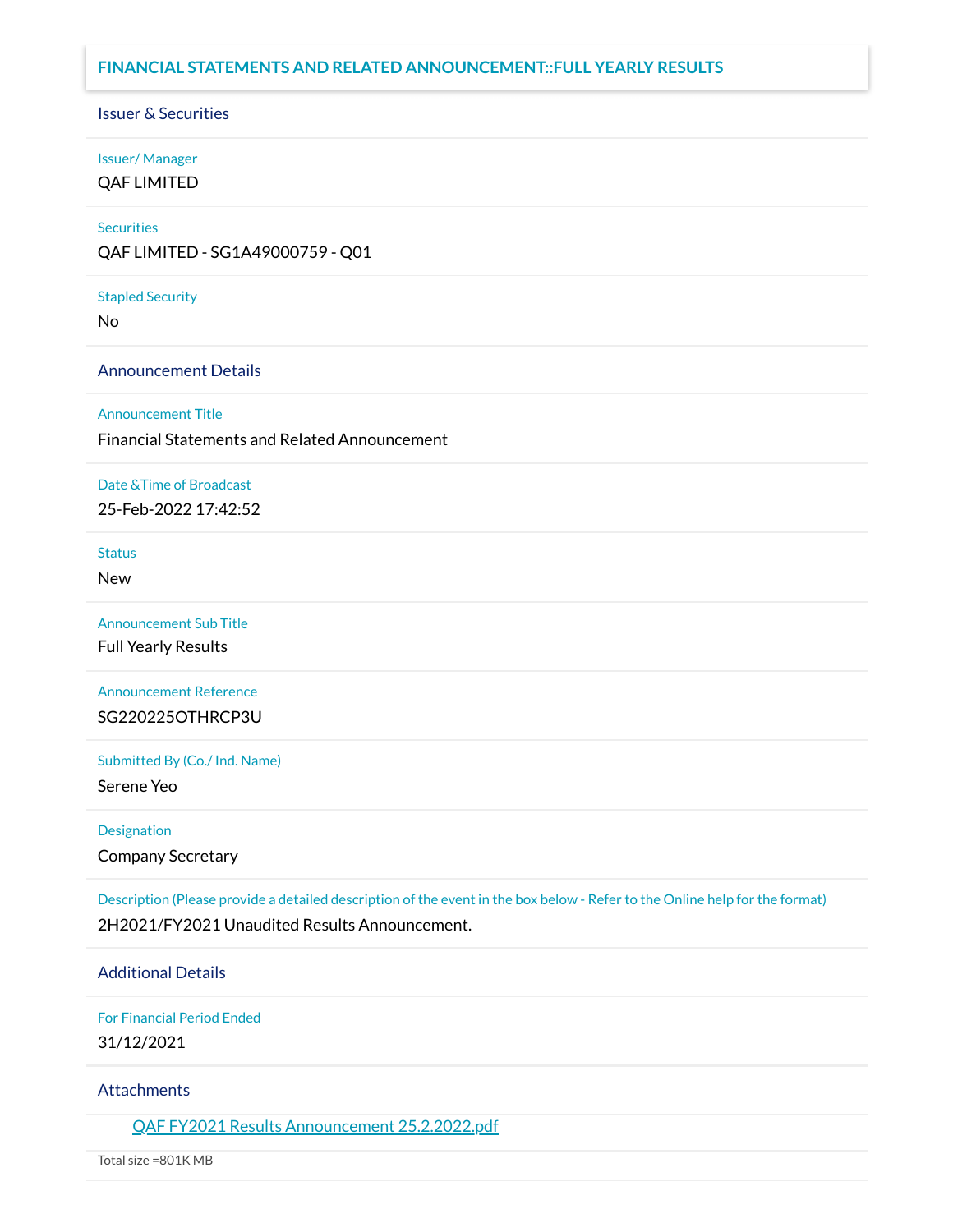

(Company Registration No : 195800035D)

**Full Year Unaudited Financial Statements for the Year Ended 31 December 2021**

- **1(a) The following statements in the form presented in the group's most recently audited annual financial statements:-**
- **(i) An income statement and statement of comprehensive income for the group, together with a comparative statement for the corresponding period of the immediately preceding financial year:-**

| <b>Income Statement</b>                                | Group          |                |                 |                  |            |                |  |  |
|--------------------------------------------------------|----------------|----------------|-----------------|------------------|------------|----------------|--|--|
| (in Singapore Dollars)                                 |                | 2nd Half ended | Full Year ended |                  |            |                |  |  |
| <b>Note</b>                                            | 31/12/2021     | 31/12/2020     | $+ / (-)$       | 31/12/2021       | 31/12/2020 | $+ / (-)$      |  |  |
|                                                        | S\$'000        | S\$'000        | $\%$            | S\$'000          | S\$'000    | %              |  |  |
| <b>Continuing operations</b>                           |                |                |                 |                  |            |                |  |  |
| Revenue                                                | 290,354        | 277,512        | 5               | 558,976          | 561,785    | (1)            |  |  |
|                                                        |                |                |                 |                  |            |                |  |  |
| Costs and expenses                                     |                |                |                 |                  |            |                |  |  |
| Costs of materials                                     | 154,314        | 140,498        | 10              | 293,071          | 277,542    | 6              |  |  |
| Staff costs                                            | 54,176         | 54,516         | (1)             | 109,931          | 109,871    | 0              |  |  |
| Amortisation and depreciation                          | 16,254         | 17,248         | (6)             | 34,385           | 33,875     | $\overline{c}$ |  |  |
| Repairs and maintenance                                | 6,679          | 7,639          | (13)            | 14,190           | 13,696     | 4              |  |  |
| <b>Utilities</b>                                       | 9,083          | 7,670          | 18              | 17,138           | 15,545     | 10             |  |  |
| Advertising and promotion                              | 2,828          | 4,186          | (32)            | 5,516            | 7,427      | (26)           |  |  |
| Other operating expenses                               | 33,171         | 23,209         | 43              | 59,786           | 52,415     | 14             |  |  |
| Total costs and expenses                               | 276,505        | 254,966        | 8               | 534,017          | 510,371    | $\sqrt{5}$     |  |  |
| Profit from operating activities                       | 13,849         | 22,546         | (39)            | 24,959           | 51,414     | (51)           |  |  |
|                                                        |                |                |                 |                  |            |                |  |  |
| Finance costs<br><b>Exceptional items</b>              | (936)<br>1,519 | (1, 177)       | (20)            | (1,960)<br>1,519 | (2,576)    | (24)           |  |  |
| Share of profits of joint venture                      | 3,387          | 3,230          | n.m.<br>5       | 4,223            | 5,562      | n.m.<br>(24)   |  |  |
|                                                        |                |                |                 |                  |            |                |  |  |
| Profit before tax from continuing operations           | 17,819         | 24,599         | (28)            | 28,741           | 54,400     | (47)           |  |  |
| 1(e)(E)<br>Income tax expense                          |                |                |                 |                  |            |                |  |  |
| - Current year                                         | (4,508)        | (3,637)        | 24              | (7, 372)         | (11, 497)  | (36)           |  |  |
| - Over/(under)provision in prior years                 | 1,166          | (608)          | n.m.            | 1,028            | (650)      | n.m.           |  |  |
|                                                        | (3, 342)       | (4,245)        | (21)            | (6, 344)         | (12, 147)  | (48)           |  |  |
| Profit after tax from continuing operations            | 14,477         | 20,354         | (29)            | 22,397           | 42,253     | (47)           |  |  |
|                                                        |                |                |                 |                  |            |                |  |  |
| Discontinued operations [see page 3, Note 1(a)(ii)(b)] |                |                |                 |                  |            |                |  |  |
| Profit/(loss) after tax from discontinued operations   | 11,132         | (20, 487)      | n.m.            | 31,077           | (13,693)   | n.m.           |  |  |
|                                                        | 25,609         | (133)          | n.m.            | 53,474           |            | 87             |  |  |
| Group profit/(loss) after tax                          |                |                |                 |                  | 28,560     |                |  |  |
| Attributable to:                                       |                |                |                 |                  |            |                |  |  |
| Owners of the parent                                   |                |                |                 |                  |            |                |  |  |
| - Profit after tax from continuing operations          | 14,210         | 20,297         | (30)            | 22,220           | 42,066     | (47)           |  |  |
| - Profit/(loss) after tax from discontinued operations | 10,397         | (20, 763)      | n.m.            | 29,863           | (14, 330)  | n.m.           |  |  |
|                                                        | 24,607         | (466)          | n.m.            | 52,083           | 27,736     | 88             |  |  |
| Non-controlling interests                              |                |                |                 |                  |            |                |  |  |
| - Profit after tax from continuing operations          | 267            | 57             | 368             | 177              | 187        | (5)            |  |  |
| - Profit after tax from discontinued operations        | 735            | 276            | 166             | 1,214            | 637        | 91             |  |  |
|                                                        | 1,002          | 333            | 201             | 1,391            | 824        | 69             |  |  |
|                                                        |                |                |                 |                  |            |                |  |  |
|                                                        | 25,609         | (133)          | n.m.            | 53,474           | 28,560     | 87             |  |  |
| $n.m. = not meaningful$                                |                |                |                 |                  |            |                |  |  |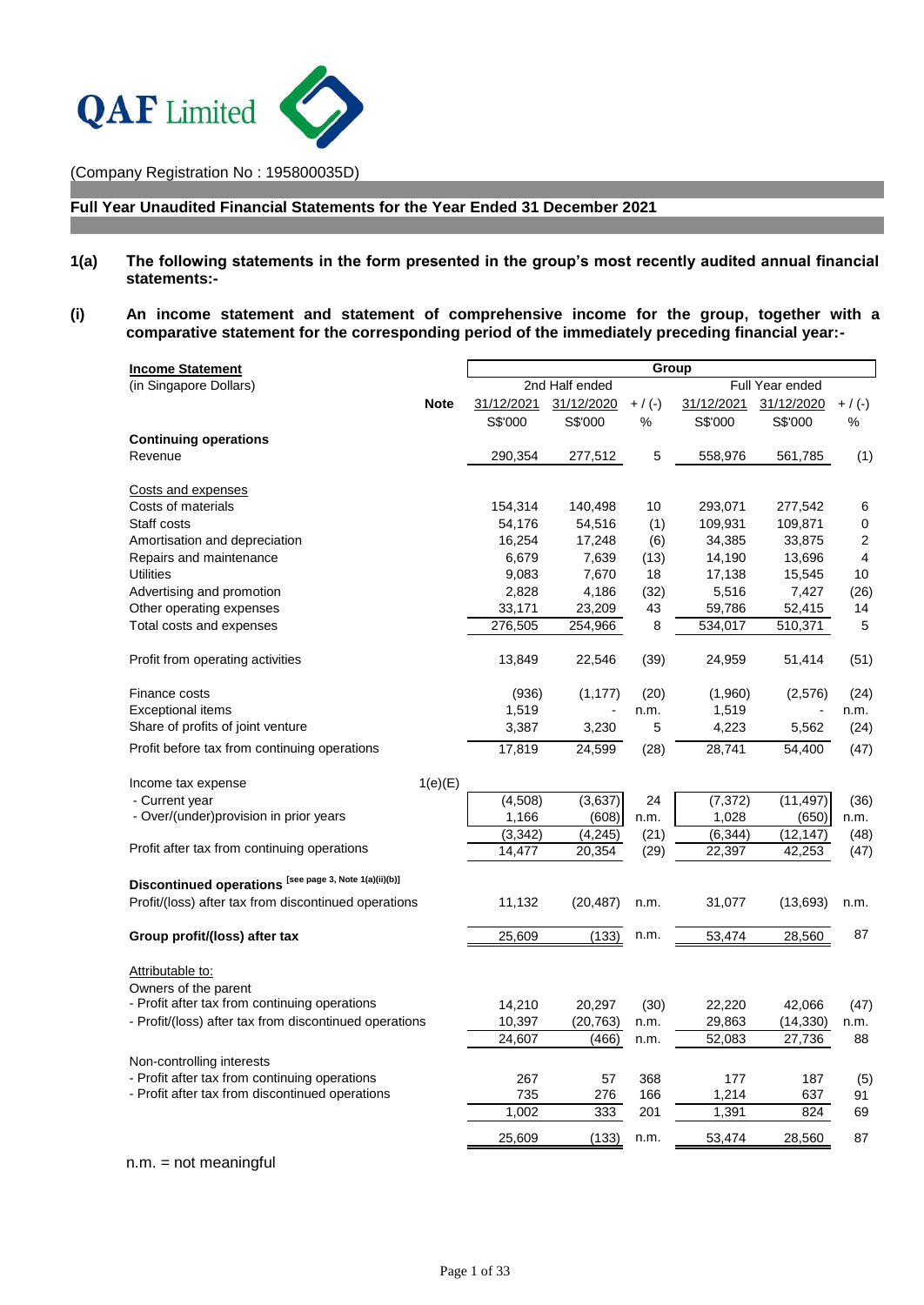|                                                                                                                                                                                                                         | Group                 |                       |                       |                       |  |  |
|-------------------------------------------------------------------------------------------------------------------------------------------------------------------------------------------------------------------------|-----------------------|-----------------------|-----------------------|-----------------------|--|--|
|                                                                                                                                                                                                                         | 2nd Half ended        |                       |                       | Full Year ended       |  |  |
|                                                                                                                                                                                                                         | 31/12/2021<br>S\$'000 | 31/12/2020<br>S\$'000 | 31/12/2021<br>S\$'000 | 31/12/2020<br>S\$'000 |  |  |
| Profit/(loss) after tax                                                                                                                                                                                                 | 25,609                | (133)                 | 53,474                | 28,560                |  |  |
| Other comprehensive income:                                                                                                                                                                                             |                       |                       |                       |                       |  |  |
| Items that will not be reclassified subsequently to<br>profit or loss:                                                                                                                                                  |                       |                       |                       |                       |  |  |
| - Actuarial gain/(loss) on defined benefit plans, net of tax                                                                                                                                                            | 1,036                 | (469)                 | 916                   | (469)                 |  |  |
| Items that may be reclassified subsequently to<br>profit or loss:<br>- Currency translation arising on consolidation<br>- Fair value changes on investment security at<br>fair value through other comprehensive income | (5, 913)              | 5,697                 | (8,834)               | 10,498                |  |  |
| reclassified to profit or loss                                                                                                                                                                                          |                       | 21                    |                       | 21                    |  |  |
| - Share of other comprehensive income of joint venture                                                                                                                                                                  | 5                     | 555                   | (1, 189)              | (318)                 |  |  |
| Other comprehensive income for the year, net of tax                                                                                                                                                                     | (4, 872)              | 5,804                 | (9, 107)              | 9,732                 |  |  |
| Total comprehensive income for the year                                                                                                                                                                                 | 20,737                | 5,671                 | 44,367                | 38,292                |  |  |
| Total comprehensive income attributable to:                                                                                                                                                                             |                       |                       |                       |                       |  |  |
| Owners of the parent                                                                                                                                                                                                    | 19,807                | 5,350                 | 43,087                | 37,542                |  |  |
| Non-controlling interests                                                                                                                                                                                               | 930                   | 321                   | 1,280                 | 750                   |  |  |
|                                                                                                                                                                                                                         | 20,737                | 5,671                 | 44,367                | 38,292                |  |  |
| Total comprehensive income attributable to owners of the parent:                                                                                                                                                        |                       |                       |                       |                       |  |  |
| From continuing operations, net of tax                                                                                                                                                                                  | 12,804                | 21,019                | 17,739                | 45,048                |  |  |
| From discontinued operations, net of tax                                                                                                                                                                                | 7,003                 | (15,669)              | 25,348                | (7,506)               |  |  |
|                                                                                                                                                                                                                         | 19,807                | 5,350                 | 43,087                | 37,542                |  |  |

#### **Notes to the Group's Income Statement**

Please see Section 8 for commentaries on the Group's Income Statement.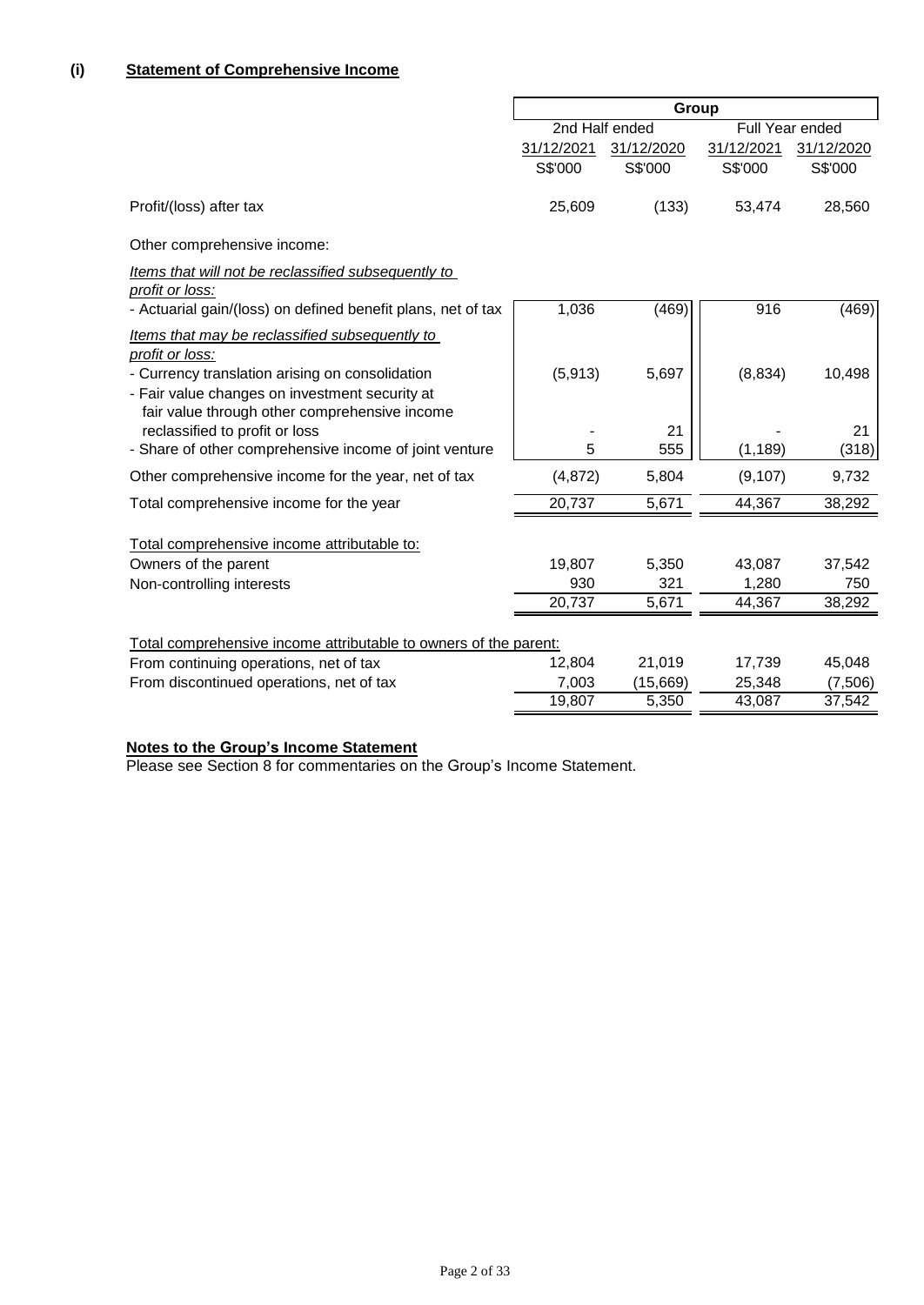#### **(ii) The following items, if significant, must be included in the income statement or in the notes to the income statement for current financial period reported on and the corresponding period of the immediately preceding financial year:-**

#### (a) Continuing operations

The Group's profit from operating activities is stated after (charging) / crediting:

|                                                       | Group      |                |      |                 |            |           |  |  |
|-------------------------------------------------------|------------|----------------|------|-----------------|------------|-----------|--|--|
|                                                       |            | 2nd Half ended |      | Full Year ended |            |           |  |  |
|                                                       | 31/12/2021 | 31/12/2020     |      | 31/12/2021      | 31/12/2020 | $+$ / (-) |  |  |
|                                                       | S\$'000    | S\$'000        | $\%$ | S\$'000         | S\$'000    | $\%$      |  |  |
| Other income including interest income and            |            |                |      |                 |            |           |  |  |
| government grants (included in Revenue)               | 981        | 3,361          | (71) | 3,140           | 7,700      | (59)      |  |  |
| Other Operating Expenses which include the following: |            |                |      |                 |            |           |  |  |
| Operating lease expense                               | (8,023)    | (7, 495)       | 7    | (14, 921)       | (14, 574)  | 2         |  |  |
| Distribution and transportation expense               | (5,884)    | (5,310)        | 11   | (11, 471)       | (10, 117)  | 13        |  |  |
| Impairment loss on property, plant and equipment      | (3,490)    | (1,035)        | 237  | (3,490)         | (1,035)    | 237       |  |  |
| Foreign currency translation (loss)/gain              | (2,040)    | 3,473          | n.m. | (2,665)         | 5,092      | n.m.      |  |  |
| Allowance for inventories (charged)/written           |            |                |      |                 |            |           |  |  |
| back and inventories written off, net                 | (1, 196)   | 433            | n.m. | (1, 416)        | (77        | n.m.      |  |  |
| Professional fees                                     | (1,038)    | (1,612)        | (36) | (2,090)         | (2,690)    | (22)      |  |  |
| Loss allowance for receivables written                |            |                |      |                 |            |           |  |  |
| back/(charged) and bad debts written off, net         | 433        | 473            | (8)  | (313)           | (5,406)    | (94)      |  |  |
| Gain on disposal of property, plant and               |            |                |      |                 |            |           |  |  |
| equipment                                             | 60         | 98             | (39) | 176             | 100        | 76        |  |  |

### (b) Discontinued operations

As announced on 4 January 2022, the Group completed the disposal of its Primary Production business (the "Disposal") and Rivalea Holdings Pty Ltd, Oxdale Dairy Enterprise Pty Ltd, Rivalea (Australia) Pty Ltd and Diamond Valley Pork Pty Ltd have ceased to be subsidiaries of the Company.

The Group had already reclassified the business as a disposal group held for sale in accordance with SFRS(I) 5 *Noncurrent Assets Held for Sale and Discontinued Operations*. Based on the aggregate purchase price of \$153 million (A\$157 million) as stated in our announcement on 18 December 2021, the Group recorded in FY 2021, as an exceptional item, a non-cash gain on remeasurement of \$5.7 million on the Primary Production business. In compliance with SFRS(I) 5, the Group is required to cease depreciation on the assets held for sale. These resulted in a profit after tax of \$31.1 million for FY 2021 in respect of the discontinued operations. The remeasurement gain and cessation of depreciation are taken at Group consolidated accounts level and do not affect the financial results of Rivalea. Excluding such remeasurement gain and cessation of depreciation of \$16.2 million, as well as associated costs incurred for the Disposal of \$2.2 million, Primary Production business would have recorded a profit after tax of \$11.4 million for FY 2021, as compared with \$15.0 million for FY 2020. The decrease in profit after tax in FY 2021 from FY 2020 resulted from higher non-cash deferred tax expense recorded after changes in the preparation of income tax return were made following the completion of the sale transaction. Following the completion of the sale on 4 January 2022, the Purchaser issued a Completion Statement which indicates certain upward adjustment to the Purchase Price, please see page 24 for more details.

#### (c) Exceptional Items

The Group's "Exceptional Items" relates to net gain on disposal of a subsidiary.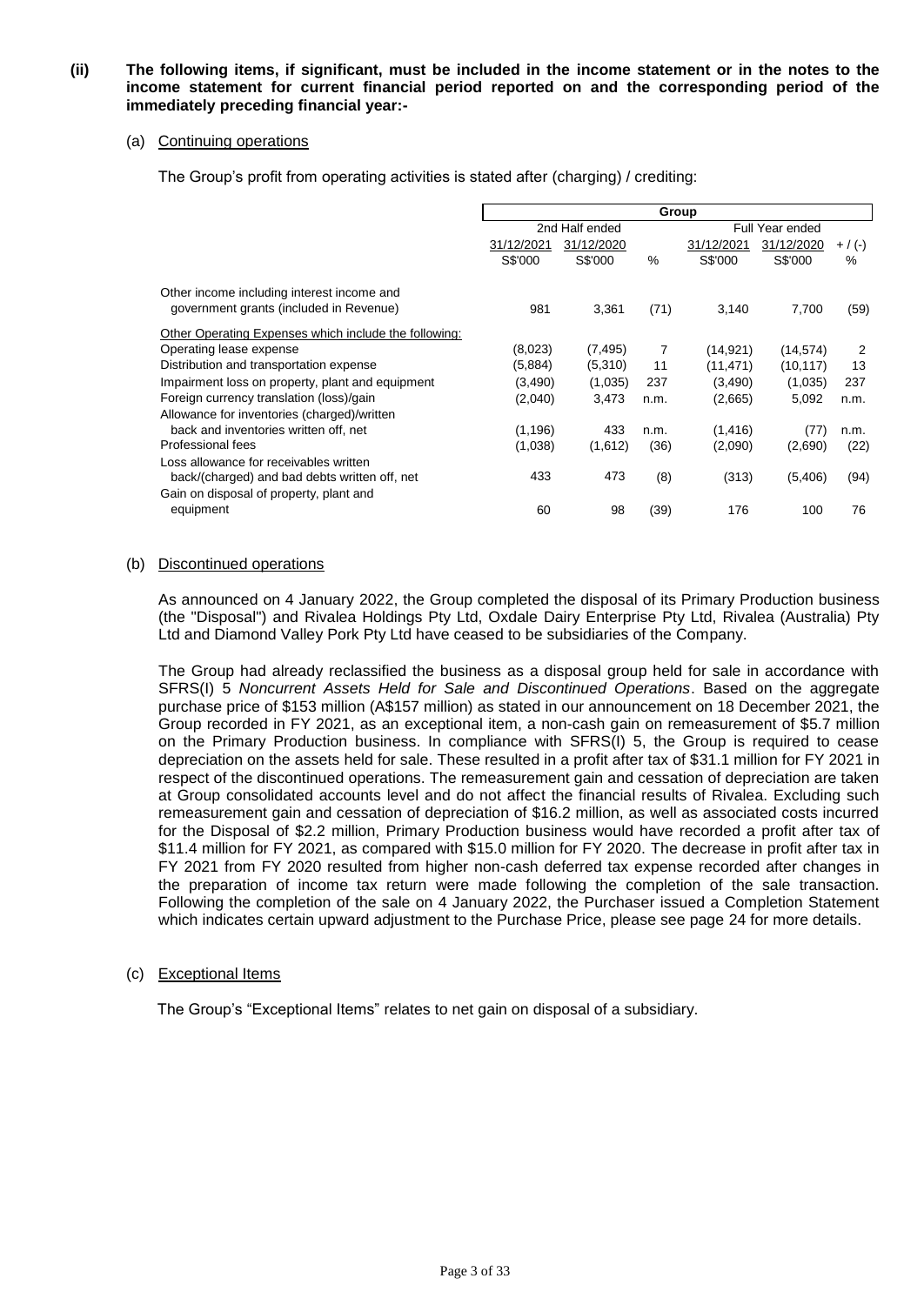**1(b)(i) A statement of financial position for the company and group, together with a comparative statement as at the end of the immediately preceding financial year:-**

| <b>Statements of Financial Position</b>      |             |            | Group      |            | Company    |
|----------------------------------------------|-------------|------------|------------|------------|------------|
| (in Singapore Dollars)                       |             | 31/12/2021 | 31/12/2020 | 31/12/2021 | 31/12/2020 |
|                                              | <b>Note</b> | S\$'000    | S\$'000    | S\$'000    | S\$'000    |
| <b>Current assets</b>                        |             |            |            |            |            |
| Inventories                                  |             | 50,903     | 45,150     |            |            |
| Trade receivables                            |             | 79,448     | 77,536     |            |            |
| Other receivables                            |             | 27,249     | 17,520     | 87,971     | 88,275     |
| Tax recoverable                              |             | 6,440      | 4,546      |            |            |
| Cash and cash equivalents                    |             | 88,705     | 81,362     | 38,357     | 36,488     |
| Assets belonging to disposal group (Note 1)  |             |            |            |            |            |
| classified as held for sale                  | 1(e)(H)     | 306,111    | 293,824    |            |            |
|                                              |             | 558,856    | 519,938    | 126,328    | 124,763    |
| Non-current assets                           |             |            |            |            |            |
| Property, plant & equipment                  | 1(e)(F)     | 217,338    | 238,567    | 3,420      | 3,600      |
| Right-of-use assets                          |             | 22,475     | 25,837     | 327        | 267        |
| Investment in subsidiaries                   |             |            |            | 101,532    | 100,132    |
| Advances to subsidiaries (Note 2)            |             |            |            | 156,067    | 97,530     |
| Investment in joint venture and associate    |             | 75,047     | 78,497     |            |            |
| Intangibles                                  | 1(e)(G)     | 168        | 158        | 83         | 55         |
| Deferred tax assets                          |             | 4,276      | 5,084      |            |            |
|                                              |             | 319,304    | 348,143    | 261,429    | 201,584    |
| <b>Total assets</b>                          |             | 878,160    | 868,081    | 387,757    | 326,347    |
| <b>Current liabilities</b>                   |             |            |            |            |            |
| Trade payables                               |             | 61,695     | 43,062     | 87         | 87         |
| Other payables                               |             | 55,576     | 53,846     | 12,730     | 4,384      |
| Short-term borrowings                        |             | 2,943      | 6,114      |            |            |
| Long-term borrowings - current portion       |             | 4,526      | 5,666      |            |            |
| Lease liabilities - current portion          |             | 3,325      | 3,538      | 92         | 94         |
| Income tax payable                           |             | 3,236      | 3,744      | 494        | 692        |
| Liabilities belonging to disposal group      |             |            |            |            |            |
| classified as held for sale                  | 1(e)(H)     | 154,229    | 160,181    |            |            |
|                                              |             | 285,530    | 276,151    | 13,403     | 5,257      |
| Non-current liabilities                      |             |            |            |            |            |
| Other payables                               |             | 9,139      | 11,962     | 3,539      | 4,214      |
| Long-term borrowings                         |             | 25,569     | 32,354     |            |            |
| Lease liabilities                            |             | 20,592     | 23,657     | 247        | 183        |
| Deferred tax liabilities                     |             | 5,002      | 7,038      | 739        | 856        |
|                                              |             | 60,302     | 75,011     | 4,525      | 5,253      |
| <b>Total liabilities</b>                     |             | 345,832    | 351,162    | 17,928     | 10,510     |
| Net assets                                   |             | 532,328    | 516,919    | 369,829    | 315,837    |
|                                              |             |            |            |            |            |
| <b>Capital and reserves</b><br>Share capital |             | 277,043    | 277,043    | 277,043    | 277,043    |
| Reserves                                     |             | 253,511    | 239,267    | 92,786     | 38,794     |
|                                              |             | 530,554    | 516,310    |            |            |
| Equity attributable to owners of the parent  |             | 1,774      | 609        | 369,829    | 315,837    |
| Non-controlling interests                    |             |            |            |            |            |
| Total equity                                 |             | 532,328    | 516,919    | 369,829    | 315,837    |

Please see Section 8 for commentaries on the Group's Statement of Financial Position.

Note 1 Included in assets belonging to disposal group classified as held for sale are cash balances of \$41.8 million (versus \$38.7 million as at 31/12/2020) held by the Primary Production business. If not for the reclassification, the Group's cash and cash equivalents would have been \$130.5 million (\$88.7 million + \$41.8 million) (versus \$120.1 million (\$81.4 million + \$38.7 million) as at 31/12/2020).

Note 2 Increase in advances to subsidiaries is due to outstanding dividends from a subsidiary.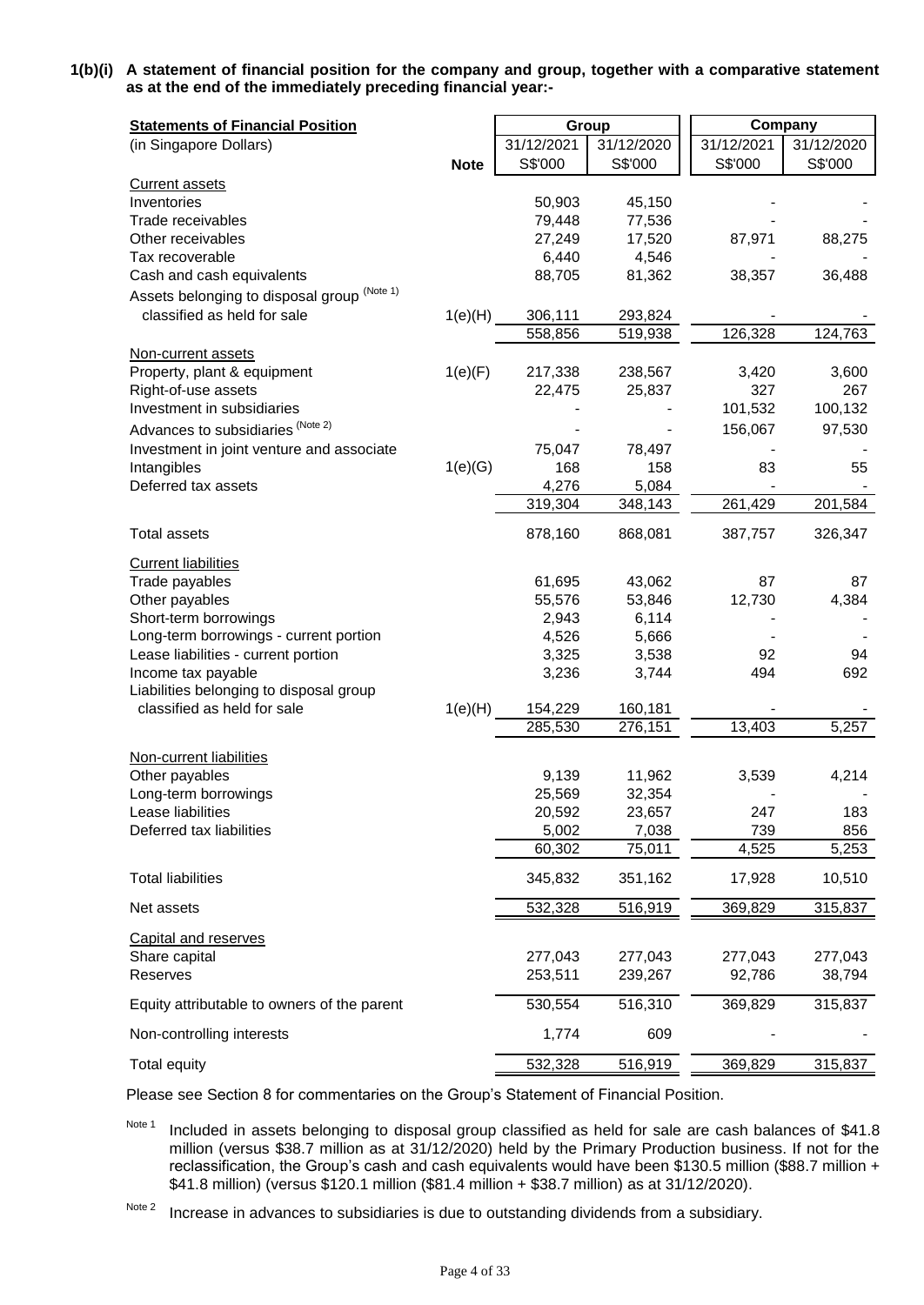- **1(b)(ii) In relation to the aggregate amount of the group's borrowings and debt securities, the following as at the end of the current financial period reported on with comparative figures as at the end of the immediately preceding financial year:-**
	- *(a) Amount repayable within one year including those on demand*

| As at 31/12/2021 |                     | As at 31/12/2020 |           |  |  |
|------------------|---------------------|------------------|-----------|--|--|
|                  | Secured   Unsecured | Secured          | Unsecured |  |  |
| \$'000           | \$'000              | \$'000           | \$'000    |  |  |
| -                | 10.794              |                  | 15.318    |  |  |

*Note: The above relates only to the continuing operations*

### *(b) Amount repayable after one year*

|        | As at 31/12/2021  | As at 31/12/2020 |                   |  |  |
|--------|-------------------|------------------|-------------------|--|--|
|        | Secured Unsecured |                  | Secured Unsecured |  |  |
| \$'000 | \$'000            | \$'000           | \$'000            |  |  |
|        | 46.161            | ۰                | 56.011            |  |  |

*Note: The above relates only to the continuing operations*

### *(c) Details of any collaterals*

None.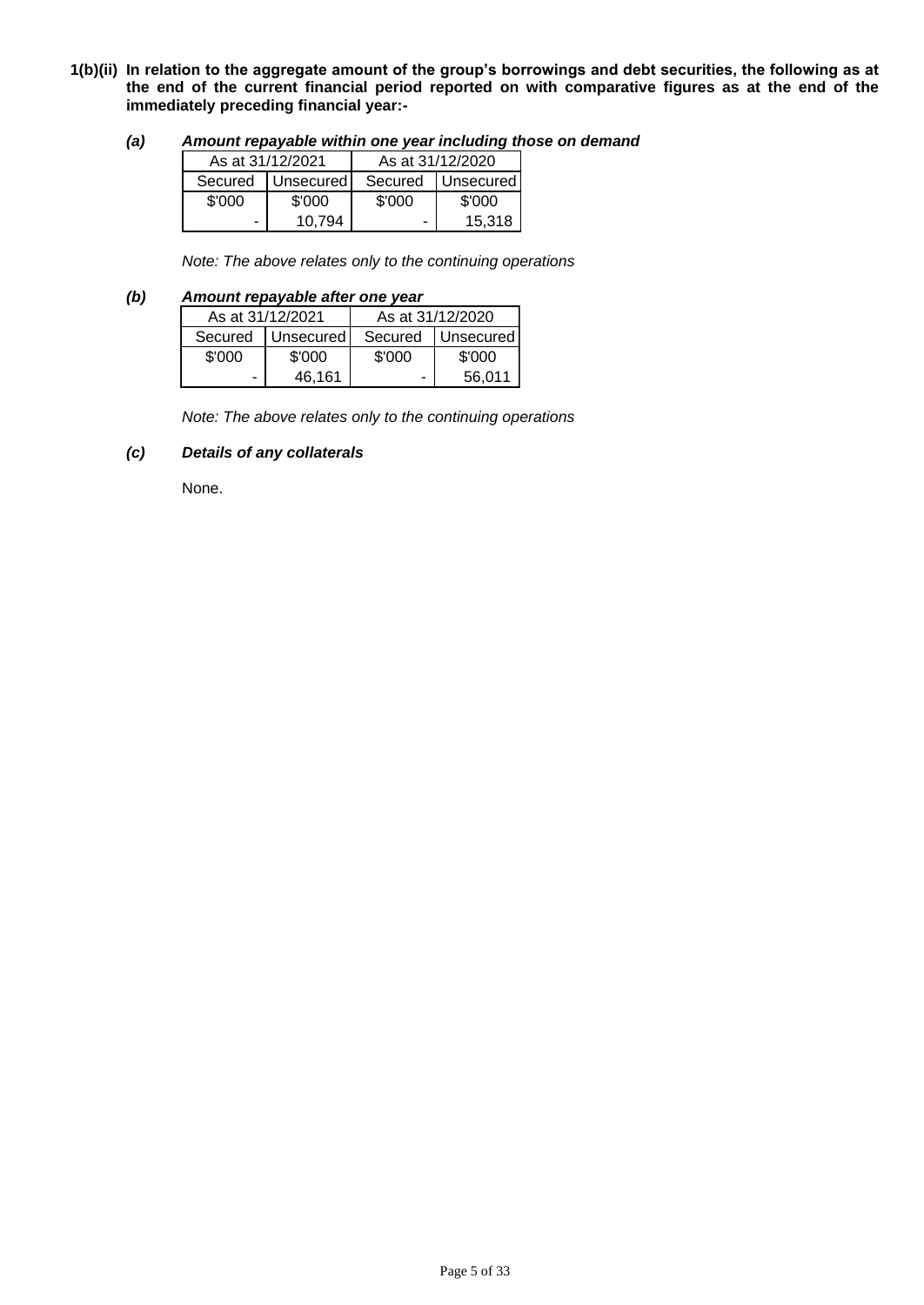**1(c) A statement of cash flows for the group, together with a comparative statement for the corresponding period of the immediately preceding financial year:-**

|                                                                                                        | Group            |                   |
|--------------------------------------------------------------------------------------------------------|------------------|-------------------|
|                                                                                                        | Full Year ended  |                   |
| <b>Statement of Cash Flows</b>                                                                         | 31/12/2021       | 31/12/2020        |
| (in Singapore Dollars)                                                                                 | S\$'000          | S\$'000           |
| Cash flows from operating activities:                                                                  |                  |                   |
| Profit before tax from continuing operations                                                           | 28,741           | 54,400            |
| Profit/(loss) before tax from discontinued operations                                                  | 48,441           | (8,910)           |
| Profit before tax, total                                                                               | 77,182           | 45,490            |
| Adjustments for:                                                                                       |                  |                   |
| Amortisation and depreciation                                                                          | 34,385           | 48,064            |
| Gain on disposal of property, plant and equipment                                                      | (122)            | (97)              |
| Share of profits of joint venture<br>Impairment loss on property, plant and equipment                  | (4,223)<br>3,490 | (5, 562)<br>1,035 |
| Impairment loss written back on investment securities                                                  |                  | (362)             |
| Fair value changes on biological assets                                                                | (2,360)          | 1,836             |
| Allowance for receivables charged and bad debts written off, net                                       | 313              | 5,466             |
| Net gain on disposal of a subsidiary                                                                   | (1, 519)         |                   |
| Remeasurement (gain)/loss on disposal group classified as held for sale                                | (5,653)          | 28,664            |
| Interest expense                                                                                       | 3,594            | 4,566             |
| Interest income                                                                                        | (291)            | (472)             |
| Exchange differences                                                                                   | 2,416            | (5,619)           |
| Operating profit before working capital changes                                                        | 107,212          | 123,009           |
| (Increase)/decrease in trade and other receivables                                                     | (13, 462)        | 10,398            |
| Increase in inventories and biological assets                                                          | (409)            | (11, 118)         |
| Increase/(decrease) in trade and other payables                                                        | 32,381           | (12, 694)         |
| Cash from operations                                                                                   | 125,722          | 109,595           |
| Interest paid                                                                                          | (3,621)          | (4,639)           |
| Interest received                                                                                      | 291              | 472               |
| Income tax paid                                                                                        | (13, 202)        | (9, 448)          |
| Net cash from operating activities                                                                     | 109,190          | 95,980            |
| Cash flows from investing activities:                                                                  |                  |                   |
| Purchase of property, plant and equipment                                                              | (30,092)         | (31, 149)         |
| Proceeds from disposal of property, plant and equipment                                                | 334              | 422               |
| Purchase of intangibles                                                                                | (28)             | (55)              |
| Investment in associate                                                                                |                  | (8)               |
| Dividends received from joint venture                                                                  | 6,471            | 9,851             |
| Proceeds from redemption of investment security<br>Net proceeds from disposal of a subsidiary (Note A) | (98)             | 2,000             |
|                                                                                                        |                  |                   |
| Net cash used in investing activities                                                                  | (23, 413)        | (18, 939)         |
| Cash flows from financing activities:                                                                  |                  |                   |
| Dividends paid during the year                                                                         | (28, 763)        | (28, 763)         |
| Dividends paid to non-controlling interests                                                            | (288)            | (327)             |
| Proceeds from borrowings                                                                               | 74               | 14,965            |
| Repayment of borrowings                                                                                | (34, 462)        | (10, 914)         |
| Repayment of lease liabilities<br>Proceeds from long-term loans from non-controlling interests         | (9, 454)<br>217  | (8,646)<br>294    |
| Net cash used in financing activities                                                                  | (72, 676)        |                   |
|                                                                                                        |                  | (33, 391)         |
| Net increase in cash and cash equivalents                                                              | 13,101           | 43,650            |
| Cash and cash equivalents at beginning of year                                                         | 120,107          | 73,167            |
| Effect of exchange rate changes on cash and cash equivalents                                           | (2,720)          | 3,290             |
| Cash and cash equivalents at end of year (Note B)                                                      | 130,488          | 120,107           |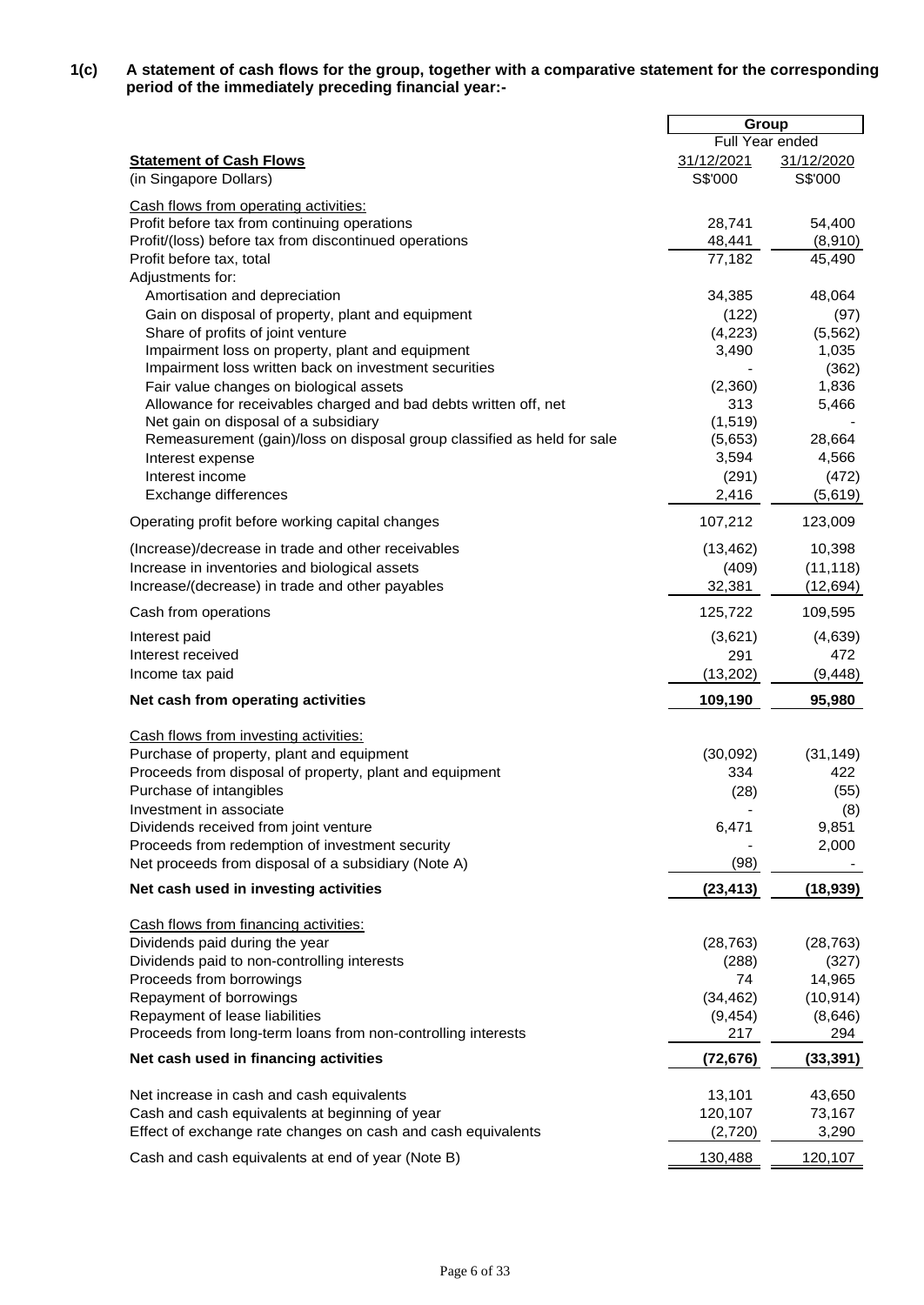| 31/12/2021<br>S\$'000<br>21<br>Inventories<br>26<br>Trade and other receivables<br>(3,015)<br>Trade and other payables<br>102<br>Cash and cash equivalents<br>1,307<br>Non-controlling interests<br>(1, 559)<br>Net assets disposed<br>Gain on disposal<br>1,519<br>Reclassification of reserves<br>44<br>Cash consideration<br>4<br>(102)<br>Cash and cash equivalents of a subsidiary<br>Net cash outflow on disposal of a subsidiary<br>(98)<br>Note B: Cash and cash equivalents<br>Group<br>31/12/2021 | <b>Full Year ended</b> |
|-------------------------------------------------------------------------------------------------------------------------------------------------------------------------------------------------------------------------------------------------------------------------------------------------------------------------------------------------------------------------------------------------------------------------------------------------------------------------------------------------------------|------------------------|
|                                                                                                                                                                                                                                                                                                                                                                                                                                                                                                             |                        |
|                                                                                                                                                                                                                                                                                                                                                                                                                                                                                                             |                        |
|                                                                                                                                                                                                                                                                                                                                                                                                                                                                                                             |                        |
|                                                                                                                                                                                                                                                                                                                                                                                                                                                                                                             |                        |
|                                                                                                                                                                                                                                                                                                                                                                                                                                                                                                             |                        |
|                                                                                                                                                                                                                                                                                                                                                                                                                                                                                                             |                        |
|                                                                                                                                                                                                                                                                                                                                                                                                                                                                                                             |                        |
|                                                                                                                                                                                                                                                                                                                                                                                                                                                                                                             |                        |
|                                                                                                                                                                                                                                                                                                                                                                                                                                                                                                             |                        |
|                                                                                                                                                                                                                                                                                                                                                                                                                                                                                                             |                        |
|                                                                                                                                                                                                                                                                                                                                                                                                                                                                                                             |                        |
|                                                                                                                                                                                                                                                                                                                                                                                                                                                                                                             |                        |
|                                                                                                                                                                                                                                                                                                                                                                                                                                                                                                             |                        |
|                                                                                                                                                                                                                                                                                                                                                                                                                                                                                                             |                        |
|                                                                                                                                                                                                                                                                                                                                                                                                                                                                                                             |                        |
|                                                                                                                                                                                                                                                                                                                                                                                                                                                                                                             | 31/12/2020             |

|                           | \$'000  | \$'000  |
|---------------------------|---------|---------|
| Cash and cash equivalents |         |         |
| - Continuing operations   | 88.705  | 81,362  |
| - Discontinued operations | 41.783  | 38.745  |
|                           | 130.488 | 120,107 |
|                           |         |         |

#### **1(d)(i) A statement for the company and group showing all changes in equity, together with a comparative statement for the corresponding period of the immediately preceding financial year:-**

### **Statement of Changes in Equity**

| (In Singapore Dollars) |  |
|------------------------|--|
| Group                  |  |

| Group                                                      |                            |                              |                              | Foreign<br>currency              | Reserve of<br>disposal group               | Non-                               |                           |
|------------------------------------------------------------|----------------------------|------------------------------|------------------------------|----------------------------------|--------------------------------------------|------------------------------------|---------------------------|
|                                                            | Share<br>capital<br>\$'000 | Capital<br>reserve<br>\$'000 | Revenue<br>reserve<br>\$'000 | translation<br>reserve<br>\$'000 | classified as<br>held for sale #<br>\$'000 | controlling<br>interests<br>\$'000 | Total<br>equity<br>\$'000 |
| Balance at 1 January 2021                                  | 277,043                    | (1,511)                      | 243,526                      | 2,296                            | (5,044)                                    | 609                                | 516,919                   |
| Total comprehensive income for the year                    |                            |                              |                              |                                  |                                            |                                    |                           |
| Net profit for the year                                    |                            |                              | 52,083                       |                                  |                                            | 1,391                              | 53,474                    |
| Other comprehensive income                                 |                            |                              |                              |                                  |                                            |                                    |                           |
| Currency translation arising<br>on consolidation           |                            |                              |                              | (4, 467)                         | (4,236)                                    | (131)                              | (8,834)                   |
| Actuarial gain on defined benefit<br>plans                 |                            |                              | 896                          |                                  |                                            | 20                                 | 916                       |
| Share of other comprehensive<br>income of joint venture    |                            |                              |                              | (1, 189)                         |                                            |                                    | (1, 189)                  |
| Other comprehensive income<br>for the year, net of tax     |                            |                              | 896                          | (5,656)                          | (4,236)                                    | (111)                              | (9, 107)                  |
| <b>Total comprehensive</b><br>income for the year          |                            |                              | 52,979                       | (5,656)                          | (4,236)                                    | 1,280                              | 44,367                    |
| Transactions with owners in their capacity as owners       |                            |                              |                              |                                  |                                            |                                    |                           |
| Contributions by and distributions to owners               |                            |                              |                              |                                  |                                            |                                    |                           |
| Transfer to other payables<br><b>Dividends</b>             |                            |                              | $\overline{a}$<br>(28, 843)  |                                  |                                            | (1, 214)<br>(208)                  | (1,214)<br>(29, 051)      |
| Total contributions by and<br>distributions to owners      |                            |                              | (28, 843)                    |                                  |                                            | (1, 422)                           | (30, 265)                 |
| Change in ownership interest in subsidiary                 |                            |                              |                              |                                  |                                            |                                    |                           |
| Disposal of a subsidiary                                   | $\overline{\phantom{a}}$   | $\overline{\phantom{a}}$     | $\overline{\phantom{a}}$     | $\overline{\phantom{a}}$         | $\overline{\phantom{0}}$                   | 1,307                              | 1,307                     |
| Total change in ownership<br>interests in subsidiary       |                            |                              |                              |                                  |                                            | 1,307                              | 1,307                     |
| <b>Total transactions with</b><br>owners in their capacity |                            |                              |                              |                                  |                                            |                                    |                           |
| as owners                                                  |                            |                              | (28, 843)                    |                                  |                                            | (115)                              | (28, 958)                 |
| Balance at 31 December 2021                                | 277,043                    | (1,511)                      | 267,662                      | (3,360)                          | (9,280)                                    | 1,774                              | 532,328                   |
|                                                            |                            |                              |                              |                                  |                                            |                                    |                           |

**#** See page 12, Note 1(e)(H)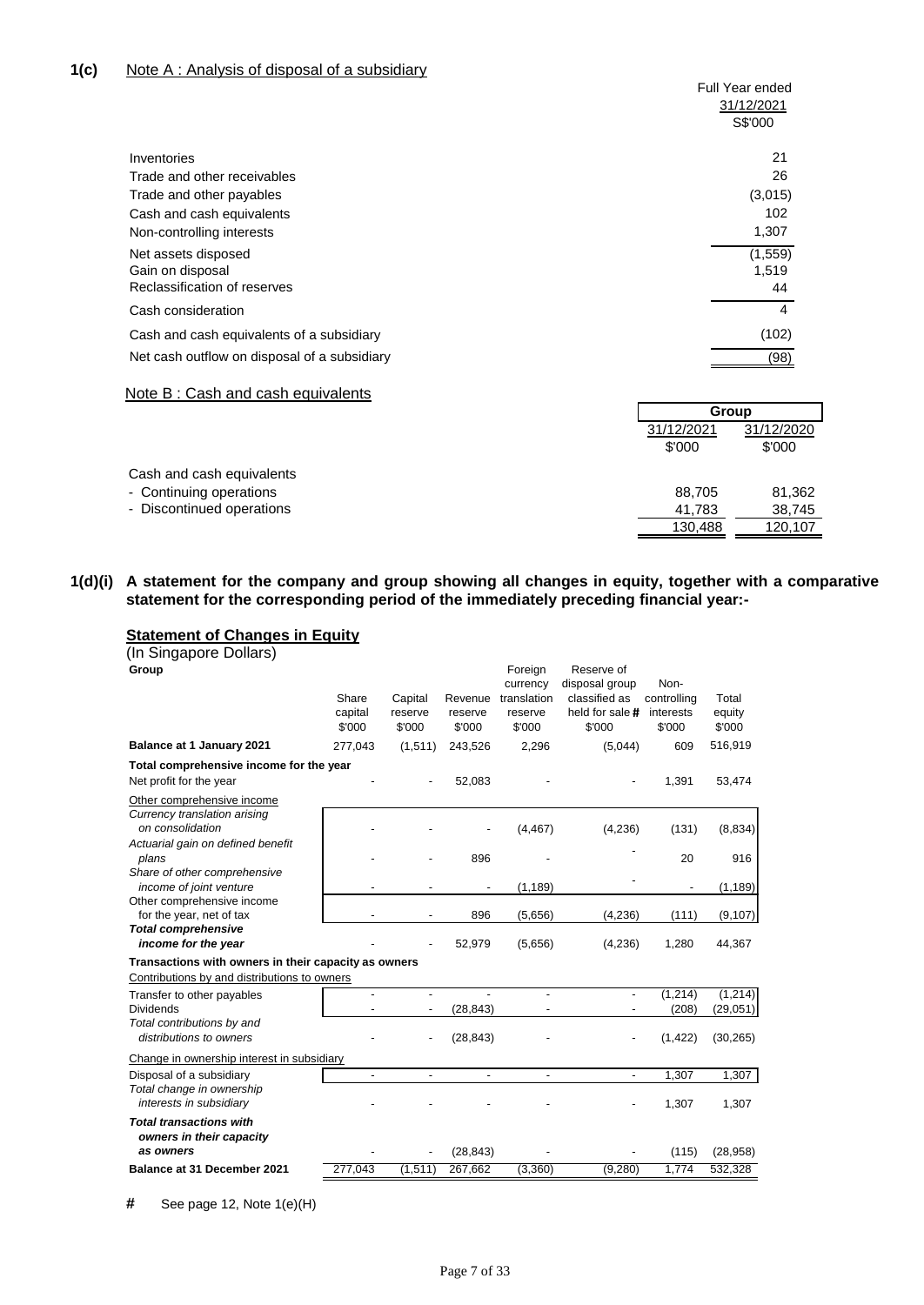**1(d)(i)**

| Group                                                                                          | Share<br>capital<br>\$'000 | Revaluation<br>reserve<br>\$'000  | Capital<br>reserve<br>\$'000 | Fair<br>value<br>reserve<br>\$'000 | Revenue<br>reserve<br>\$'000 | Foreign<br>currency<br>translation<br>reserve<br>\$'000 | Reserve of<br>disposal group<br>classified as<br>held for sale<br>\$'000 |                    | Non-<br>controlling<br>interests<br>\$'000 | Total<br>equity<br>\$'000 |
|------------------------------------------------------------------------------------------------|----------------------------|-----------------------------------|------------------------------|------------------------------------|------------------------------|---------------------------------------------------------|--------------------------------------------------------------------------|--------------------|--------------------------------------------|---------------------------|
| Balance at 1 January 2020                                                                      | 277,043                    | 244                               | (3,306)                      | (21)                               | 245,427                      | (11, 802)                                               |                                                                          |                    | (7,265)                                    | 500,320                   |
| Total comprehensive income for the year                                                        |                            |                                   |                              |                                    | 27,736                       |                                                         |                                                                          |                    | 824                                        | 28,560                    |
| Net profit for the year<br>Other comprehensive income                                          |                            |                                   |                              |                                    |                              |                                                         |                                                                          |                    |                                            |                           |
| Currency translation arising<br>on consolidation<br>Fair value changes on investment           |                            |                                   |                              |                                    |                              | 10,610                                                  |                                                                          |                    | (112)                                      | 10,498                    |
| security at fair value through<br>other comprehensive income<br>reclassified to profit or loss |                            |                                   |                              | 21                                 |                              |                                                         |                                                                          |                    |                                            | 21                        |
| Actuarial (loss)/gain on defined                                                               |                            |                                   |                              |                                    |                              |                                                         |                                                                          |                    |                                            |                           |
| benefit plans                                                                                  |                            |                                   |                              |                                    | (507)                        |                                                         |                                                                          |                    | 38                                         | (469)                     |
| Share of other comprehensive<br>income of joint venture                                        |                            |                                   |                              | $\overline{\phantom{a}}$           | (313)                        | (5)                                                     |                                                                          |                    |                                            | (318)                     |
| Other comprehensive income                                                                     |                            |                                   |                              |                                    |                              |                                                         |                                                                          |                    |                                            |                           |
| for the year, net of tax<br><b>Total comprehensive</b>                                         |                            |                                   |                              | 21                                 | (820)                        | 10,605                                                  |                                                                          |                    | (74)                                       | 9,732                     |
| income for the year                                                                            |                            |                                   |                              | 21                                 | 26,916                       | 10,605                                                  |                                                                          |                    | 750                                        | 38,292                    |
| Transactions with owners in their capacity as owners                                           |                            |                                   |                              |                                    |                              |                                                         |                                                                          |                    |                                            |                           |
| Contributions by and distributions to owners                                                   |                            |                                   |                              |                                    |                              |                                                         |                                                                          |                    |                                            |                           |
| Waiver of debt from shareholder<br>of a subsidiary                                             |                            |                                   |                              |                                    |                              |                                                         |                                                                          |                    | 8,021                                      | 8,021                     |
| Transfer to other payables                                                                     |                            |                                   |                              |                                    |                              |                                                         |                                                                          |                    | (624)                                      | (624)                     |
| <b>Dividends</b>                                                                               |                            |                                   |                              |                                    | (28, 817)                    |                                                         |                                                                          |                    | (273)                                      | (29,090)                  |
| <b>Total transactions with</b><br>owners in their capacity as<br>owners                        |                            |                                   |                              |                                    | (28, 817)                    |                                                         |                                                                          |                    | 7,124                                      | (21, 693)                 |
| <b>Others</b>                                                                                  |                            |                                   |                              |                                    |                              |                                                         |                                                                          |                    |                                            |                           |
| Reserve attributable to disposal                                                               |                            |                                   |                              |                                    |                              |                                                         |                                                                          |                    |                                            |                           |
| group classified as held for sale                                                              |                            | (244)                             | 1,795                        |                                    |                              | 3,493                                                   |                                                                          | (5,044)            |                                            |                           |
| <b>Total Others</b><br>Balance at 31 December 2020                                             | 277,043                    | (244)<br>$\overline{\phantom{a}}$ | 1,795<br>(1, 511)            | $\overline{a}$<br>$\blacksquare$   |                              | 3,493<br>2,296                                          |                                                                          | (5,044)<br>(5,044) | 609                                        | 516,919                   |
|                                                                                                |                            |                                   |                              |                                    | 243,526                      |                                                         |                                                                          |                    |                                            |                           |
|                                                                                                |                            |                                   |                              |                                    |                              |                                                         |                                                                          |                    |                                            |                           |
|                                                                                                |                            |                                   |                              | Share                              |                              | Fair value Revenue                                      |                                                                          | Total              |                                            |                           |
| Company                                                                                        |                            |                                   |                              | capital                            |                              | reserve                                                 | reserve                                                                  | equity             |                                            |                           |
|                                                                                                |                            |                                   |                              | \$'000                             |                              | \$'000                                                  | \$'000                                                                   | \$'000             |                                            |                           |
|                                                                                                |                            |                                   |                              |                                    |                              |                                                         |                                                                          |                    |                                            |                           |
| <b>Balance at 1 January 2021</b>                                                               |                            |                                   |                              | 277,043                            |                              |                                                         | 38,794                                                                   |                    | 315,837                                    |                           |
| Net profit for the year                                                                        |                            |                                   |                              |                                    |                              |                                                         | 82,755                                                                   |                    | 82,755                                     |                           |
| Contributions by and distributions to owners<br><b>Dividends</b>                               |                            |                                   |                              |                                    |                              |                                                         | (28, 763)                                                                |                    | (28, 763)                                  |                           |
| Total transactions with owners in their capacity                                               |                            |                                   |                              |                                    |                              |                                                         |                                                                          |                    |                                            |                           |
| as owners                                                                                      |                            |                                   |                              |                                    |                              |                                                         | (28, 763)                                                                |                    | (28, 763)                                  |                           |
| <b>Balance at 31 December 2021</b>                                                             |                            |                                   |                              | 277,043                            |                              |                                                         | 92,786                                                                   |                    | 369,829                                    |                           |
|                                                                                                |                            |                                   |                              |                                    |                              |                                                         |                                                                          |                    |                                            |                           |
| <b>Balance at 1 January 2020</b>                                                               |                            |                                   |                              | 277,043                            |                              | (21)                                                    | 38,949                                                                   | 315,971            |                                            |                           |
| Net profit for the year                                                                        |                            |                                   |                              |                                    |                              | $\overline{\phantom{a}}$                                | 28,608                                                                   |                    | 28,608                                     |                           |
| Other comprehensive income                                                                     |                            |                                   |                              |                                    |                              |                                                         |                                                                          |                    |                                            |                           |
| Fair value changes on investment security at fair value                                        |                            |                                   |                              |                                    |                              |                                                         |                                                                          |                    |                                            |                           |
| through other comprehensive income reclassified to profit<br>or loss                           |                            |                                   |                              |                                    |                              | 21                                                      |                                                                          |                    | 21                                         |                           |
| Contributions by and distributions to owners                                                   |                            |                                   |                              |                                    |                              |                                                         |                                                                          |                    |                                            |                           |
| <b>Dividends</b>                                                                               |                            |                                   |                              |                                    |                              | $\overline{\phantom{a}}$                                | (28, 763)                                                                |                    | (28, 763)                                  |                           |

**Balance at 31 December 2020** 277,043 - 38,794 315,837 *Total transactions with owners in their capacity as owners*

Page 8 of 33

- - (28,763) (28,763)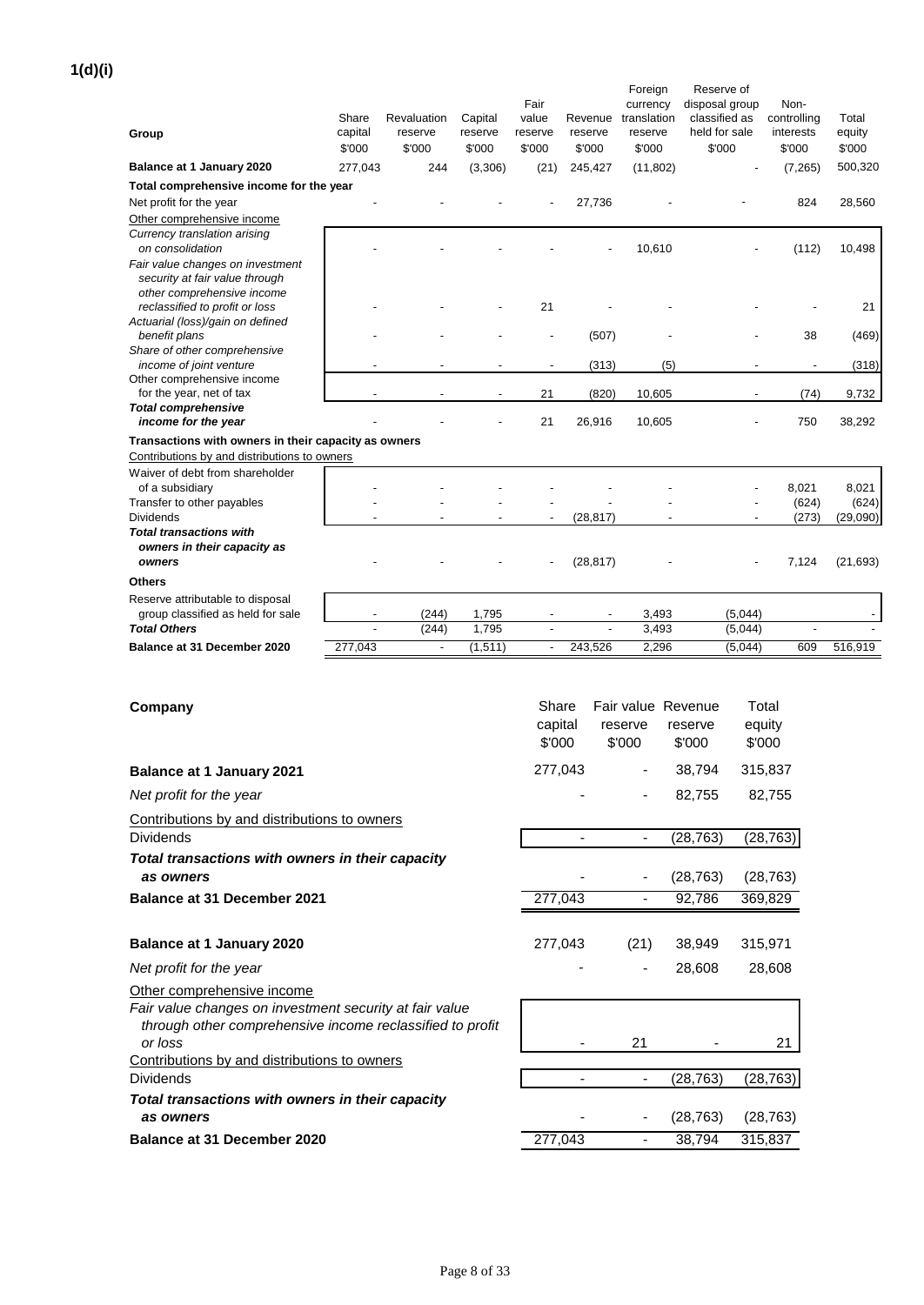### **1(d)(ii) Details of any changes in the company's issued share capital.**

Since 30 June 2021 up to 31 December 2021, there has been no change to the issued and paid-up share capital of the Company.

#### **1(d)(iii) Total number of issued shares excluding treasury shares.**

|                                                           | As at       | As at       |
|-----------------------------------------------------------|-------------|-------------|
|                                                           | 31/12/2021  | 31/12/2020  |
| Total number of issued shares (excluding treasury shares) | 575.268.440 | 575.268.440 |

No treasury shares are held by the Company during the year under review.

#### **1(d)(iv) Statement showing all sales, transfers, cancellation and/or use of treasury shares as at the end of the current financial period reported on.**

There was no sale, transfer, cancellation and/or use of treasury shares of Company during the year under review.

### **1(d)(v) Statement showing all sales, transfers, cancellation and/or use of subsidiary holdings as at the end of the current financial period reported on.**

The Company did not have any subsidiary holdings as at 31 December 2021.

There was no sale, transfer, cancellation and/or use of subsidiary holdings during the year under review.

# **1(e) Selected Notes to the Interim Financial Statements**

*For the full year ended 31 December 2021*

### **A. CORPORATE INFORMATION**

QAF Limited (the "Company") is a public limited liability company incorporated and domiciled in Singapore. The registered address and principal place of business of the Company is 150 South Bridge Road, #09-03 Fook Hai Building, Singapore 058727.

The principal activities of the Company are those of an investment holding and management company. The principal activities of the Group consist of the manufacture and distribution of bread, bakery and confectionery products; provision for warehousing logistics for food items; trading and distribution of food and beverages; production, processing and marketing of meat; feedmilling and sale of animal feeds and related ingredients and investment holding.

### **B. BASIS OF PREPARATION**

The condensed interim financial statements for the financial year ended 31 December 2021 have been prepared in accordance with SFRS(I) 1-34 *Interim Financial Reporting* issued by the Accounting Standards Council Singapore. The condensed interim financial statements do not include all the information required for a complete set of financial statements. However, selected explanatory notes are included to explain events and transactions that are significant to an understanding of the changes in the Group's financial position and performance of the Group since the last annual financial statements for the year ended 31 December 2020.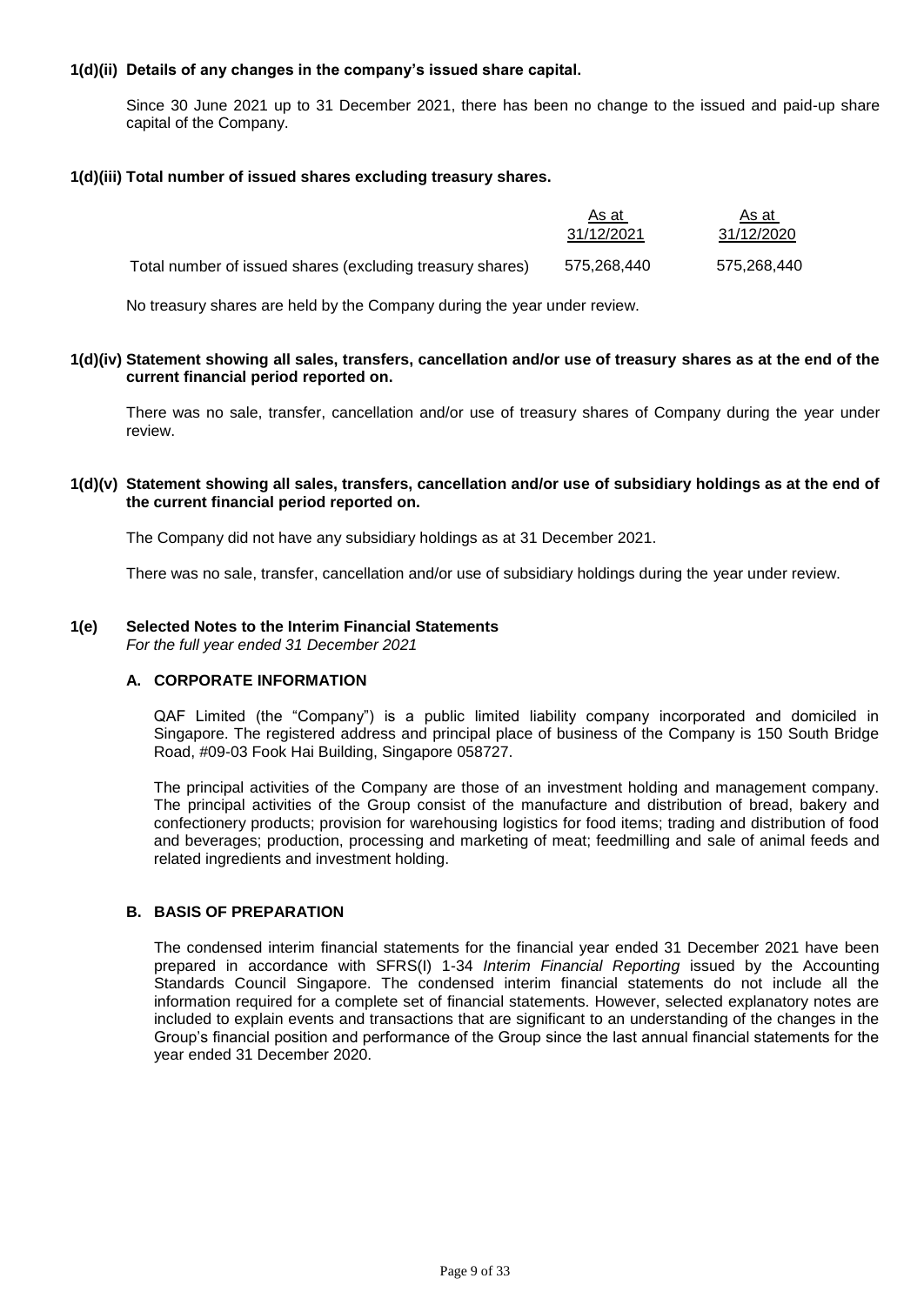### **C. USE OF JUDGEMENTS AND ESTIMATES**

In preparing the condensed interim financial statements, management has made judgements, estimates and assumptions that affect the application of accounting policies and the reported amounts of assets and liabilities, income and expense. Actual results may differ from these estimates.

The significant judgements and estimates made by management in applying the Group's accounting policies and the key sources of estimation uncertainty were the same as those that applied to the consolidated financial statements as at and for the year ended 31 December 2020.

### **D. FINANCIAL ASSETS AND FINANCIAL LIABILITIES**

Set out below is an overview of the financial assets and financial liabilities of the Group as at 31 December 2021 and 31 December 2020: **Group**

|                                                         | שוטוט      |            |  |  |
|---------------------------------------------------------|------------|------------|--|--|
|                                                         | 31/12/2021 | 31/12/2020 |  |  |
|                                                         | S\$'000    | S\$'000    |  |  |
| <b>Loans and receivables</b>                            |            |            |  |  |
| Trade receivables                                       | 79,448     | 77,536     |  |  |
| Other receivables                                       | 13,285     | 3,587      |  |  |
| Cash and cash equivalents                               | 88,705     | 81,362     |  |  |
|                                                         | 181,438    | 162,485    |  |  |
|                                                         |            |            |  |  |
| <b>Financial liabilities measured at amortised cost</b> |            |            |  |  |
| Trade payables                                          | 61,695     | 43,062     |  |  |
| Other payables                                          | 52,469     | 49,821     |  |  |
| Short-term borrowings                                   | 2,943      | 6,114      |  |  |
| Long-term borrowings                                    | 30,095     | 38,020     |  |  |
| Lease liabilities                                       | 23,917     | 27,195     |  |  |
|                                                         | 171,119    | 164,212    |  |  |

### **E. INCOME TAX EXPENSE**

The Group calculates the period income tax expense using the tax rate that would be applicable to the expected total annual earnings. The major components of income tax expense in the condensed interim consolidated income statement are:

|                                                                               | 2nd Half ended |            | Full Year ended |            |
|-------------------------------------------------------------------------------|----------------|------------|-----------------|------------|
|                                                                               | 31/12/2021     | 31/12/2020 |                 | 31/12/2020 |
|                                                                               | S\$'000        | S\$'000    | S\$'000         | S\$'000    |
| Current income tax expense                                                    | (4,611)        | (1,483)    | (8, 165)        | (9,507)    |
| Deferred tax relating to origination<br>and reversal of temporary differences | 1.269          | (2,762)    | 1.821           | (2,640)    |
|                                                                               | (3,342)        | (4,245)    | (6, 344)        | (12, 147)  |

*Note: The above relates only to the continuing operations.*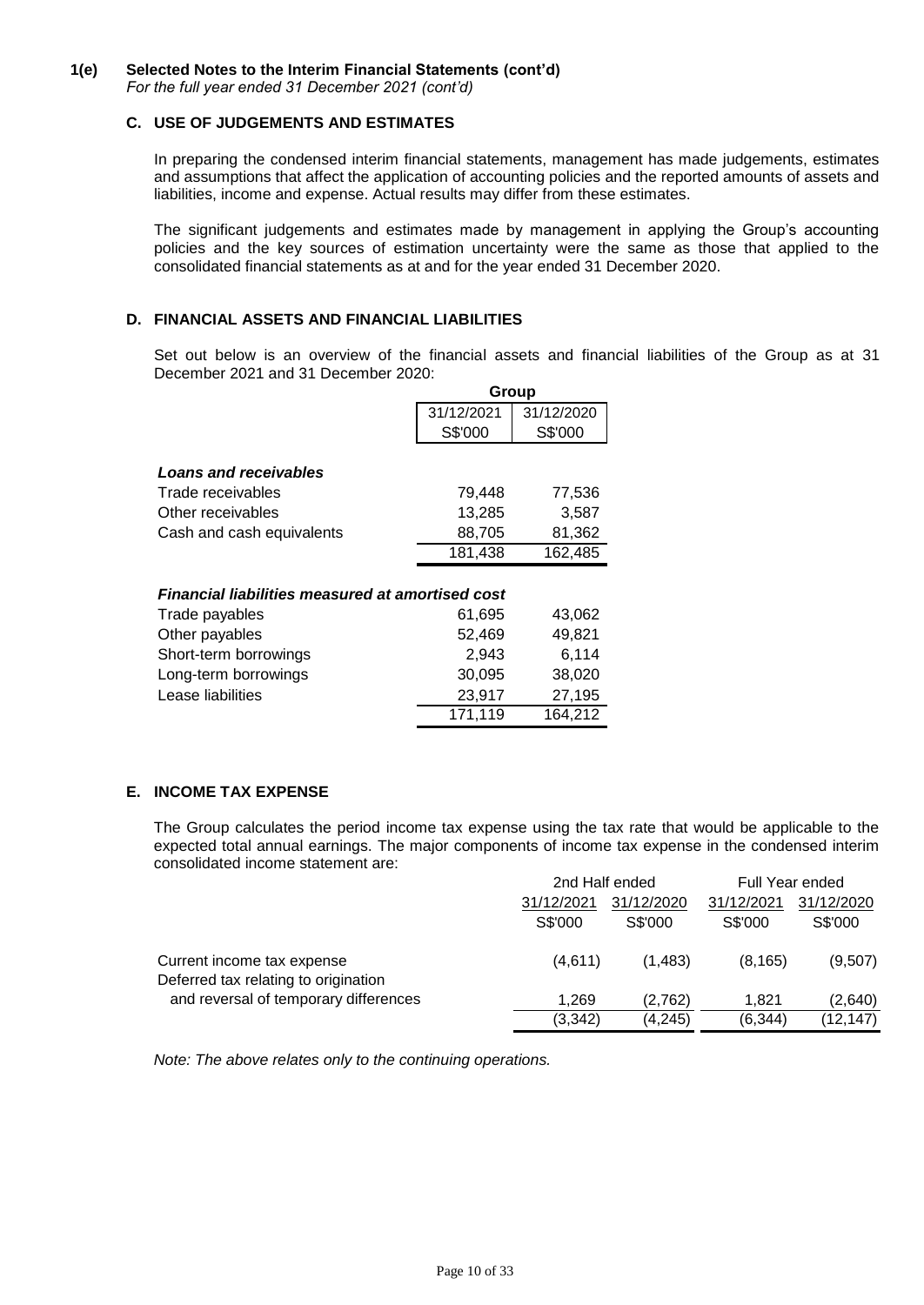# **F. PROPERTY, PLANT AND EQUIPMENT**

During the financial year ended 31 December 2021, the Group acquired assets amounting to \$17,496,000 (31 December 2020: \$30,561,000) and disposed of assets amounting to \$81,000 (31 December 2020: \$325,000). Capital commitments not provided for in the financial statements amounted to \$7,666,000 as at 31 December 2021.

*Note: The above relates only to the continuing operations.*

# **G. INTANGIBLE ASSETS**

|                                               | Group            |                     |                 |              |
|-----------------------------------------------|------------------|---------------------|-----------------|--------------|
|                                               |                  | <b>Intellectual</b> |                 |              |
|                                               | <b>Trademark</b> | property            | <b>Software</b> | <b>Total</b> |
|                                               | S\$'000          | S\$'000             | S\$'000         | S\$'000      |
| Cost:                                         |                  |                     |                 |              |
| At 1.1.2020                                   | 2,750            | 136                 |                 | 2,886        |
| Additions                                     |                  |                     | 55              | 55           |
| Currency realignment                          |                  | 11                  |                 | 11           |
| At 31.12.2020 and 1.1.2021                    | 2,750            | 147                 | 55              | 2,952        |
| Additions                                     |                  |                     | 28              | 28           |
| Currency realignment                          |                  | (6)                 |                 | (6)          |
| At 31.12.2021                                 | 2,750            | 141                 | 83              | 2,974        |
| Accumulated amortisation and impairment loss: |                  |                     |                 |              |
| At 1.1.2020                                   | 2,750            | 27                  |                 | 2,777        |
| Amortisation for the year                     |                  | 14                  |                 | 14           |
| Currency realignment                          |                  | 3                   |                 | 3            |
| At 31.12.2020 and 1.1.2021                    | 2,750            | 44                  |                 | 2,794        |
| Amortisation for the year                     |                  | 15                  |                 | 15           |
| Currency realignment                          |                  | (3)                 |                 | (3)          |
| At 31.12.2021                                 | 2,750            | 56                  |                 | 2,806        |
| Net carrying amount:                          |                  |                     |                 |              |
| At 31.12.2021                                 |                  | 85                  | 83              | 168          |
| At 31.12.2020                                 |                  | 103                 | 55              | 158          |

*Note: The above relates only to the continuing operations.*

Trademark and intellectual property with finite lives are amortised on a straight-line basis over their useful lives of 20 and 10 years respectively.

Software with finite life will commence amortisation on a straight-line basis over its useful life of 5 years once it is available for use.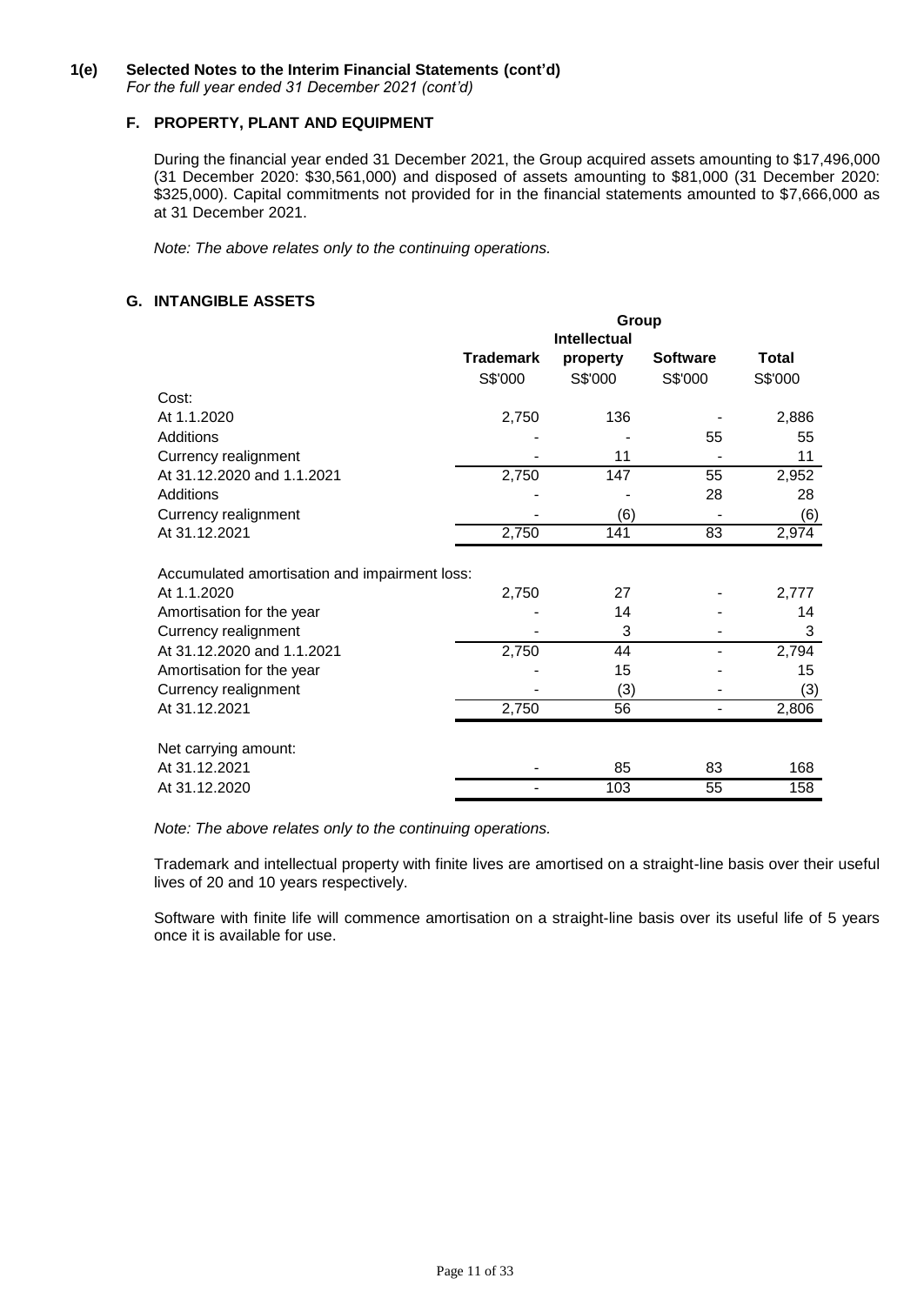### **1(e) Selected Notes to the Interim Financial Statements (cont'd)** *For the full year ended 31 December 2021 (cont'd)*

### **H. DISPOSAL GROUP CLASSIFIED AS HELD FOR SALE**

The assets and liabilities related to Primary Production business have been presented in the balance sheet as "Assets belonging to disposal group classified as held for sale" and "Liabilities belonging to disposal group classified as held for sale", and its results are presented separately in profit or loss as "Profit after tax from discontinued operations". The Disposal was completed on 4 January 2022.

#### *Balance sheet disclosures*

The major classes of assets and liabilities of the disposal group classified as held for sale are as follows:

|                                                                     | 31/12/2021 | 31/12/2020 |
|---------------------------------------------------------------------|------------|------------|
|                                                                     | S\$'000    | S\$'000    |
| Assets:                                                             |            |            |
| <b>Biological assets</b>                                            | 61,416     | 64,681     |
| Inventories                                                         | 37,656     | 41,652     |
| Trade and other receivables                                         | 26,481     | 27,335     |
| Cash and cash equivalents                                           | 41,783     | 38,745     |
| Property, plant and equipment                                       | 128,721    | 121,621    |
| Right-of-use assets                                                 | 19,341     | 14,651     |
| Pension assets                                                      | 2,108      | 2,783      |
| Deferred tax assets                                                 | 12,640     | 13,028     |
| Remeasurement loss                                                  | (24, 035)  | (30, 672)  |
| Assets belonging to disposal group classified as held for sale      | 306,111    | 293,824    |
|                                                                     |            |            |
| Liabilities:                                                        |            |            |
| Trade and other payables                                            | 62,137     | 55,519     |
| Short-term borrowings                                               | 39,079     | 62,091     |
| Long-term borrowings                                                | 16,961     | 20,889     |
| Lease liabilities                                                   | 13,904     | 14,785     |
| Income tax payable                                                  |            | 714        |
| Deferred tax liabilities                                            | 22,148     | 6,183      |
| Liabilities belonging to disposal group classified as held for sale | 154,229    | 160,181    |
| Net assets belonging to disposal group classified as held for sale  | 151,882    | 133,643    |
| Reserves:                                                           |            |            |
| <b>Revaluation reserve</b>                                          | 244        | 244        |
| Capital reserve                                                     | (1,795)    | (1,795)    |
| Foreign currency translation reserve                                | (7, 729)   | (3, 493)   |
|                                                                     | (9, 280)   | (5,044)    |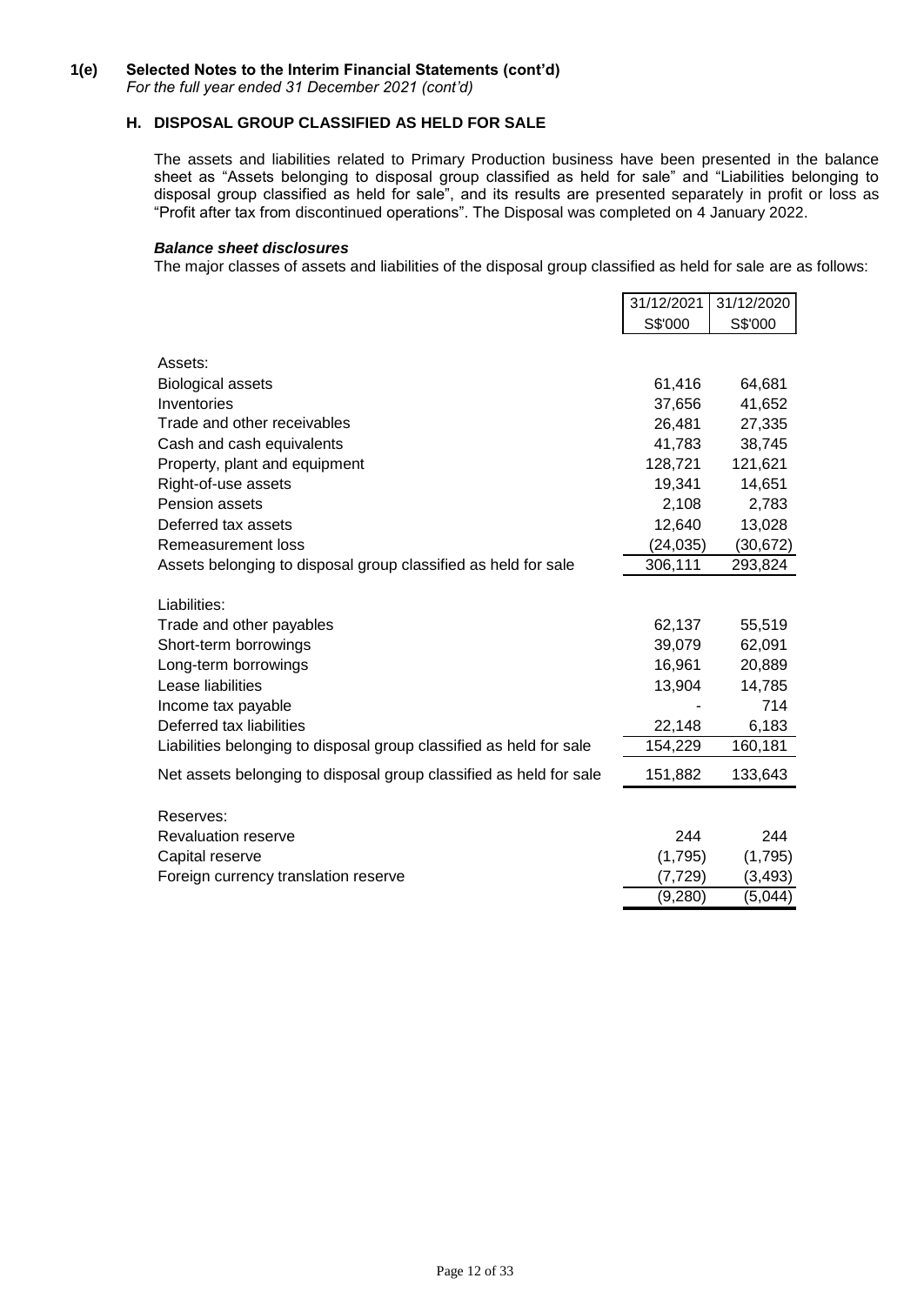# **H. DISPOSAL GROUP CLASSIFIED AS HELD FOR SALE (cont'd)**

#### *Income statement disclosures*

|                                                             | 2nd Half ended |            |            | Full Year ended |  |
|-------------------------------------------------------------|----------------|------------|------------|-----------------|--|
|                                                             | 31/12/2021     | 31/12/2020 | 31/12/202' | 31/12/2020      |  |
|                                                             | S\$'000        | S\$'000    | S\$'000    | S\$'000         |  |
| Revenue                                                     | 211,038        | 194.911    | 416.790    | 373,260         |  |
| Less: Expenses                                              | (183,530)      | (181, 880) | (370, 213) | (351,516)       |  |
| Profit from operating activities                            | 27,508         | 13,031     | 46,577     | 21,744          |  |
| Less: Finance costs                                         | (745)          | (946)      | (1,634)    | (1,990)         |  |
| Add/(less): Gain/(loss) recognised on remeasurement to fair |                |            |            |                 |  |
| value less cost to sell                                     | 1.748          | (28, 664)  | 5.653      | (28, 664)       |  |
| Less: Associated costs incurred for the Disposal            | (1, 159)       |            | (2, 155)   |                 |  |
| Profit before tax                                           | 27,352         | (16, 579)  | 48,441     | (8,910)         |  |
| Income tax expense                                          | (16,220)       | (3,908)    | (17, 364)  | (4,783)         |  |
| Net profit after tax from discontinued operations           | 11.132         | (20, 487)  | 31.077     | (13,693)        |  |

*Note: In compliance with SFRS(I) 5, the Group is required to cease depreciation (amounting to S\$8.2 million for 2H 2021 and S\$16.2 million for FY 2021) on the assets classified as held for sale. The increase in tax expense in 2H 2021 and FY 2021, compared against the corresponding periods last year, resulted from higher non-cash deferred tax expense recorded after changes in the preparation of income tax return were made following the completion of the sale transaction.*

### **I. DIVIDENDS**

|                                                                                                                                                   |         | Full Year ended       |
|---------------------------------------------------------------------------------------------------------------------------------------------------|---------|-----------------------|
|                                                                                                                                                   |         | 31/12/2021 31/12/2020 |
|                                                                                                                                                   | S\$'000 | S\$'000               |
| Ordinary dividends paid:<br>Interim tax-exempt (one-tier) dividend of \$0.01 per share in respect of the<br>financial year ended 31 December 2021 | 5,753   |                       |
| Final tax-exempt (one-tier) dividend of \$0.04 per share in respect of the<br>financial year ended 31 December 2020                               | 23,010  |                       |
| Interim tax-exempt (one-tier) dividend of \$0.01 per share in respect of the<br>financial year ended 31 December 2020                             |         | 5,753                 |
| Interim tax-exempt (one-tier) dividend of \$0.04 per share in respect of the                                                                      |         |                       |
| financial year ended 31 December 2019<br>Share of a subsidiary's dividends paid to a non-controlling interest in                                  | -       | 23,010                |
| respect of the financial year ended 31 December 2021<br>Share of a subsidiary's dividends paid to a non-controlling interest in                   | 80      |                       |
| respect of the financial year ended 31 December 2020                                                                                              |         | 54                    |
|                                                                                                                                                   | 28,843  | 28,817                |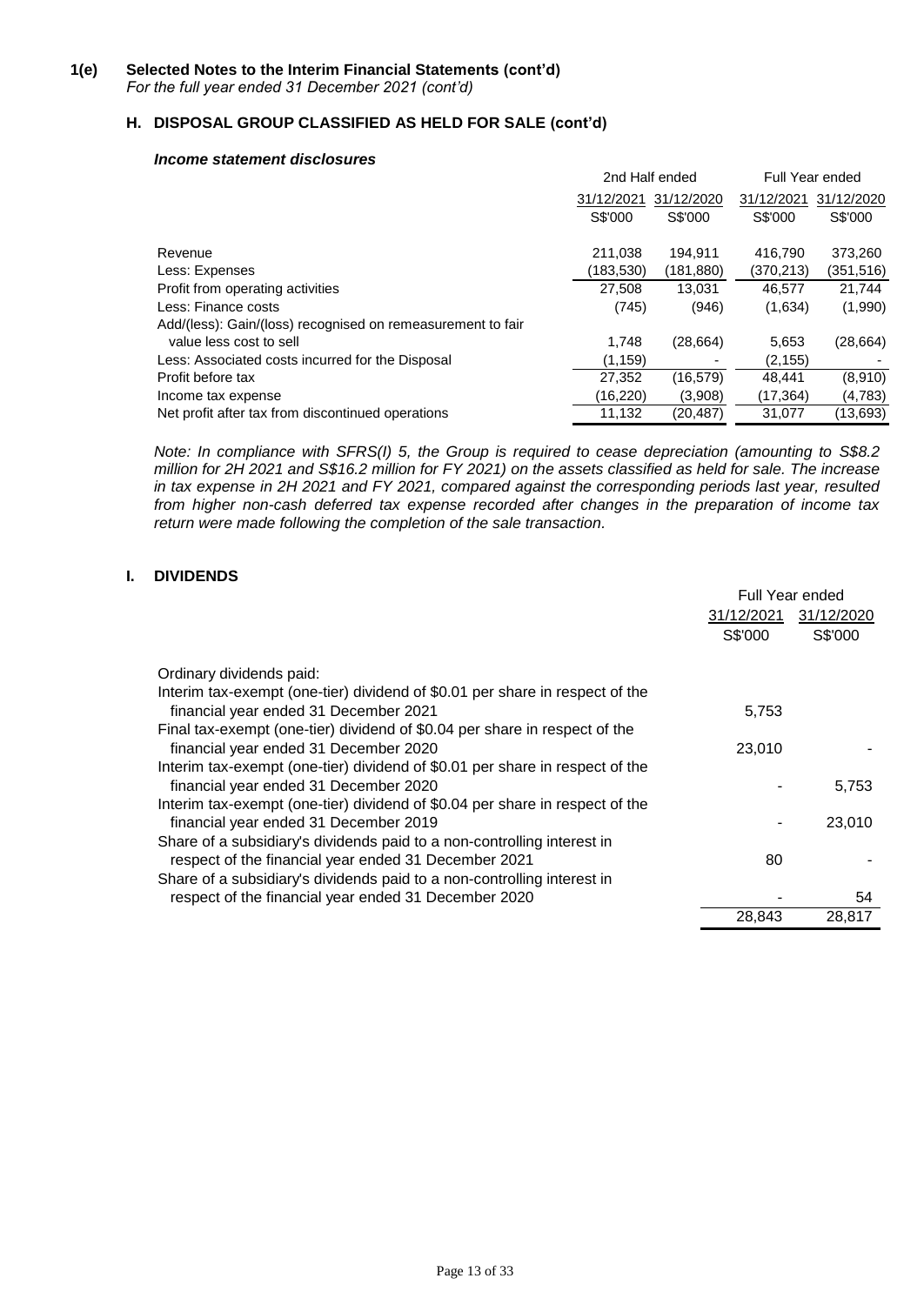### **1(e) Selected Notes to the Interim Financial Statements (cont'd)** *For the full year ended 31 December 2021 (cont'd)*

### **J. RELATED PARTY TRANSACTIONS**

The following significant transactions took place during the financial year on terms agreed by the parties concerned:

|                                                                                                                                 |            | <b>Full Year ended</b> |
|---------------------------------------------------------------------------------------------------------------------------------|------------|------------------------|
|                                                                                                                                 | 31/12/2021 | 31/12/2020             |
|                                                                                                                                 | S\$'000    | S\$'000                |
| Royalty income from joint venture                                                                                               | 5,195      | 3,940                  |
| Purchase of goods from joint venture                                                                                            | 2.166      | 1,634                  |
| Sale of goods to joint venture                                                                                                  | 75,901     | 77,995                 |
| Purchase of goods from a company in which Mr Andree Halim and immediate                                                         |            |                        |
| family member of Ms Rachel Liem Yuan Fang have an interest<br>Sale of goods to a company in which Mr Andree Halim and immediate | 1,805      | 3,004                  |
| family member of Ms Rachel Liem Yuan Fang have an interest                                                                      | 2,603      | 1.142                  |

## **K. FAIR VALUE OF ASSETS AND LIABILITIES**

The Group does not have any financial instruments carried at fair value.

# **L. SUBSEQUENT EVENTS**

There are no known subsequent events which led to adjustments to this set of interim financial statements.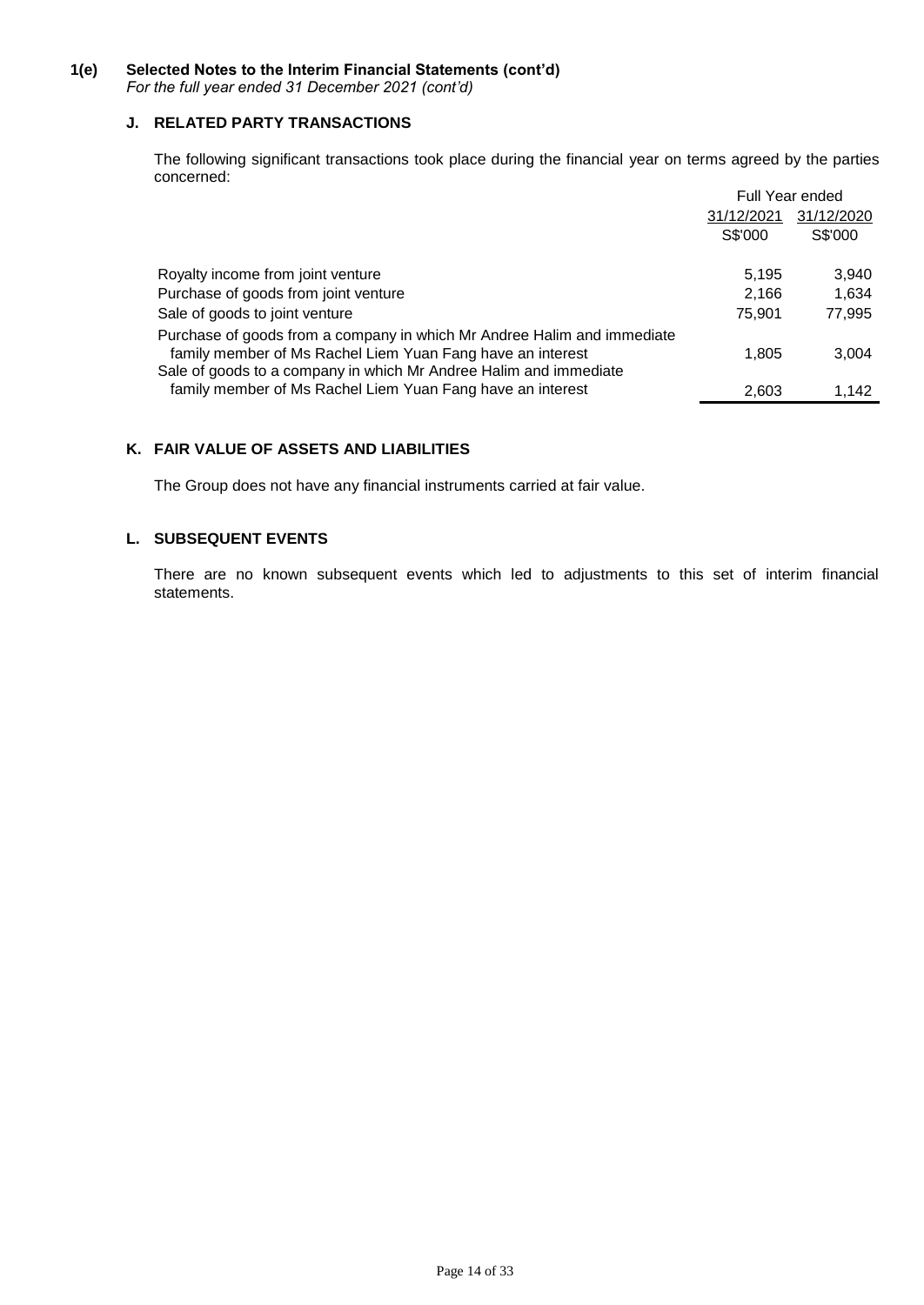**2. Whether the figures have been audited or reviewed, and in accordance with which auditing standard or practice.**

The figures have not been audited or reviewed.

**3. Where the figures have been audited or reviewed, the auditors' report (including any qualifications or emphasis of matter).**

N.A.

**4. Whether the same accounting policies and methods of computation as in the company's most recently audited financial statements have been applied.**

The Group has applied the same accounting policies and methods of computation as in the Group's audited financial statements for the previous year ended 31 December 2020. However, the Group adopted new or amended Singapore Financial Reporting Standards (International) ("SFRS(I)") that are mandatory for financial years beginning on or after 1 January 2021. The adoption of these standards did not have any material effect on the financial performance or position of the Group and the Company.

**5. If there are any changes in the accounting policies and methods of computation, including any required by an accounting standard, what has changed, as well as the reasons for, and the effect of, the change.**

N.A.

**6. Earnings per ordinary share ("EPS") of the group for the current financial period reported on and the corresponding period of the immediately preceding financial year:**

|                                                                     | <b>Full Year ended</b> |                |  |
|---------------------------------------------------------------------|------------------------|----------------|--|
|                                                                     | 31/12/2021             | 31/12/2020     |  |
| <b>Basic and Diluted EPS</b>                                        | 9.1<br>cents           | cents<br>4.8   |  |
| - continuing operations                                             | 3.9 cents              | cents<br>7.3   |  |
| - discontinued operations                                           | 5.2 cents              | cents<br>(2.5) |  |
| Number of shares used for the calculation of Basic and Diluted EPS: |                        |                |  |
| Weighted average number of ordinary shares in issue                 | 575,268,440            | 575,268,440    |  |

- **7. Net asset value for the company and group per ordinary share based on the total number of issued shares excluding treasury shares of the company at the end of the period reported on and** 
	- **immediately preceding financial year:**

|                                                               | As at<br>31/12/2021 | As at<br>31/12/2020 |  |
|---------------------------------------------------------------|---------------------|---------------------|--|
| Group                                                         | 92.2<br>cents       | 89.8<br>cents       |  |
| <b>QAF Limited</b>                                            | 64.3<br>cents       | 54.9<br>cents       |  |
| Number of shares used for the calculation of Net asset value: | 575,268,440         | 575,268,440         |  |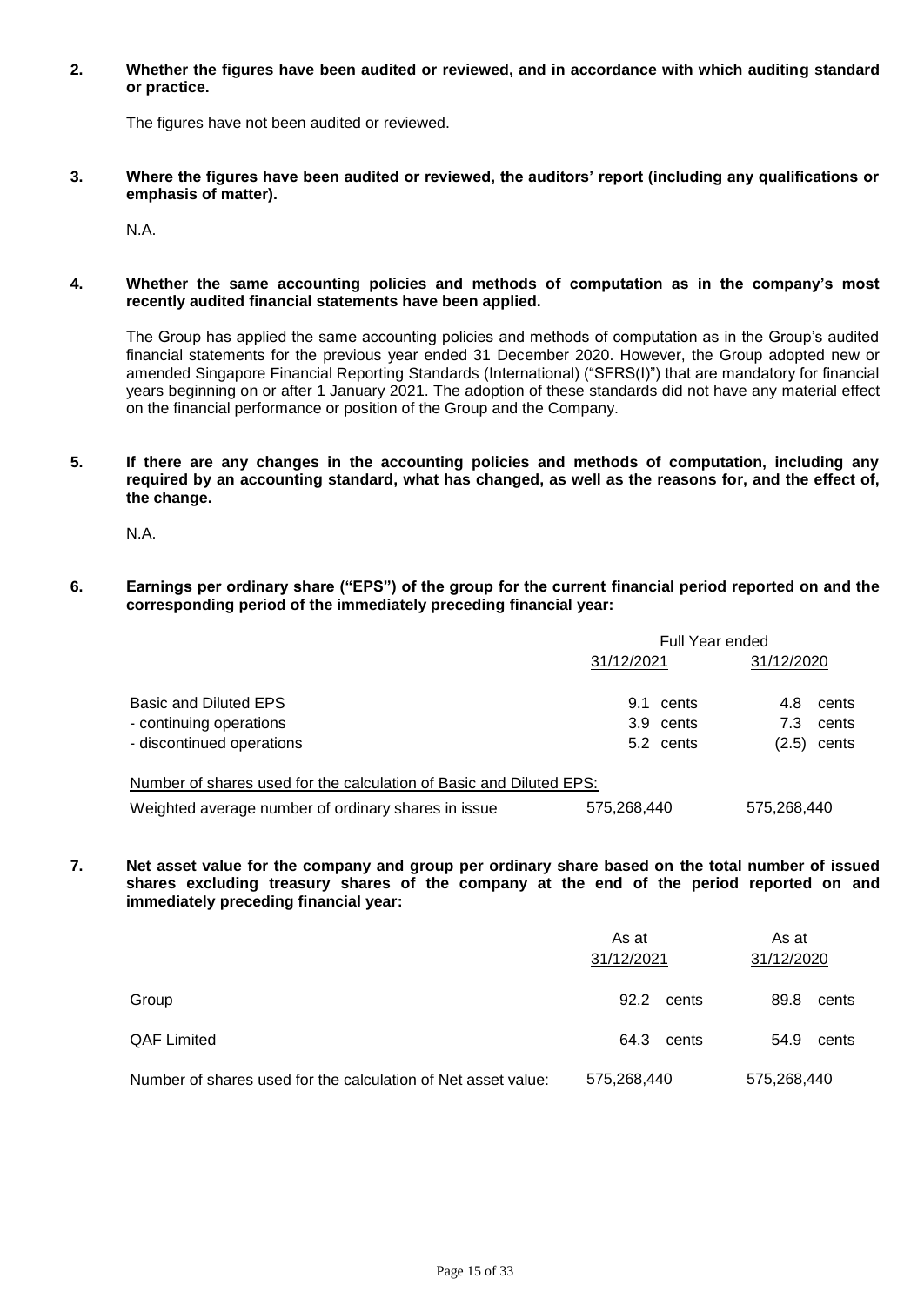**8. Review of the performance of the group, to the extent necessary for a reasonable understanding of the group's business. The review must discuss any significant factors that affected the turnover, costs and earnings of the group for the current financial period reported on, including (where applicable) seasonal or cyclical factors. It must also discuss any material factors that affected the cash flow, working capital, assets or liabilities of the group during the current financial period reported on.**

#### **INCOME STATEMENT (COMMENTARY ON THE FINANCIAL RESULTS)**

*NB: Any discrepancies in percentages included in Section 8 between the amounts shown and the corresponding percentage are due to rounding. Accordingly, figures shown as percentages in Section 8 may not be derived directly from such amounts shown.*

#### **2H 2021 vs 2H 2020**

#### Continuing operations

Group revenue increased by 5% to \$290.4 million for the second half year ended 31 December 2021 ("2H 2021") from \$277.5 million for the second half year ended 31 December 2020 ("2H 2020"). Group earnings before interest, tax, depreciation and amortisation ("EBITDA") before exceptional items reduced by 22% to \$33.4 million for 2H 2021 from \$42.9 million for 2H 2020. The decrease in performance of 2H 2021 as compared with 2H 2020 was largely due to higher raw materials cost in 2H 2021, especially the increase in flour prices, non-cash foreign currency translation loss in 2H 2021 and gain in 2H 2020, and higher government support in 2H 2020. Other operating expenses (resulting from the flood at a Malaysian bakery factory and higher distribution and transportation expense, amongst others) and utilities (resulting from oil and gas prices increasing by 50% from end of FY 2020 to end of FY 2021) also affected the Group EBITDA before exceptional items in 2H 2021.

The Group's costs of materials increased by 10% or \$13.8 million from \$140.5 million in 2H 2020 to \$154.3 million in 2H 2021, in line with higher raw material (particularly flour) costs and higher sales volume.

Other income including interest income and government grants reduced by 71% or \$2.4 million from \$3.4 million in 2H 2020 to \$1.0 million in 2H 2021 mainly due to the recognition of government pandemic-related grants received of \$3.0 million in 2H 2020, in connection with the Covid-19 pandemic.

Repairs and maintenance decreased 13% from \$7.6 million in 2H 2020 to \$6.7 million in 2H 2021 due to fewer infrastructure and facilities improvements implemented by Bakery segment. The Group's utilities increased by 18% from \$7.7 million in 2H 2020 to \$9.1 million in 2H 2021 while distribution and transportation expense increased by 11% from \$5.3 million to \$5.9 million due mainly to an increase in electricity, gas and fuel prices.

Advertising and promotion reduced 32% from \$4.2 million in 2H 2020 to \$2.8 million in 2H 2021 due mainly to cutback of marketing expenses by the Bakery segment.

Other operating expenses increased by 43% or \$10.0 million to \$33.2 million in 2H 2021 from \$23.2 million in 2H 2020 mainly due to non-cash foreign currency translation loss and one-off impact arising from the flood at a Malaysian bakery factory. The Group recorded foreign currency translation loss of \$2.0 million in 2H 2021 as compared with foreign currency translation gain of \$3.5 million in 2H 2020 as the Australian Dollar had appreciated vis a vis the Singapore Dollar. The flood at a Malaysian bakery factory resulted in one-off inventory write-off of \$1.3 million and one-off impairment loss on property, plant and equipment of \$3.5 million. The Group intends to seek recovery under the consequential insurance loss policy and fire insurance policy (which covers floods). Any receipt under such policies will be treated as income for financial periods after FY 2021.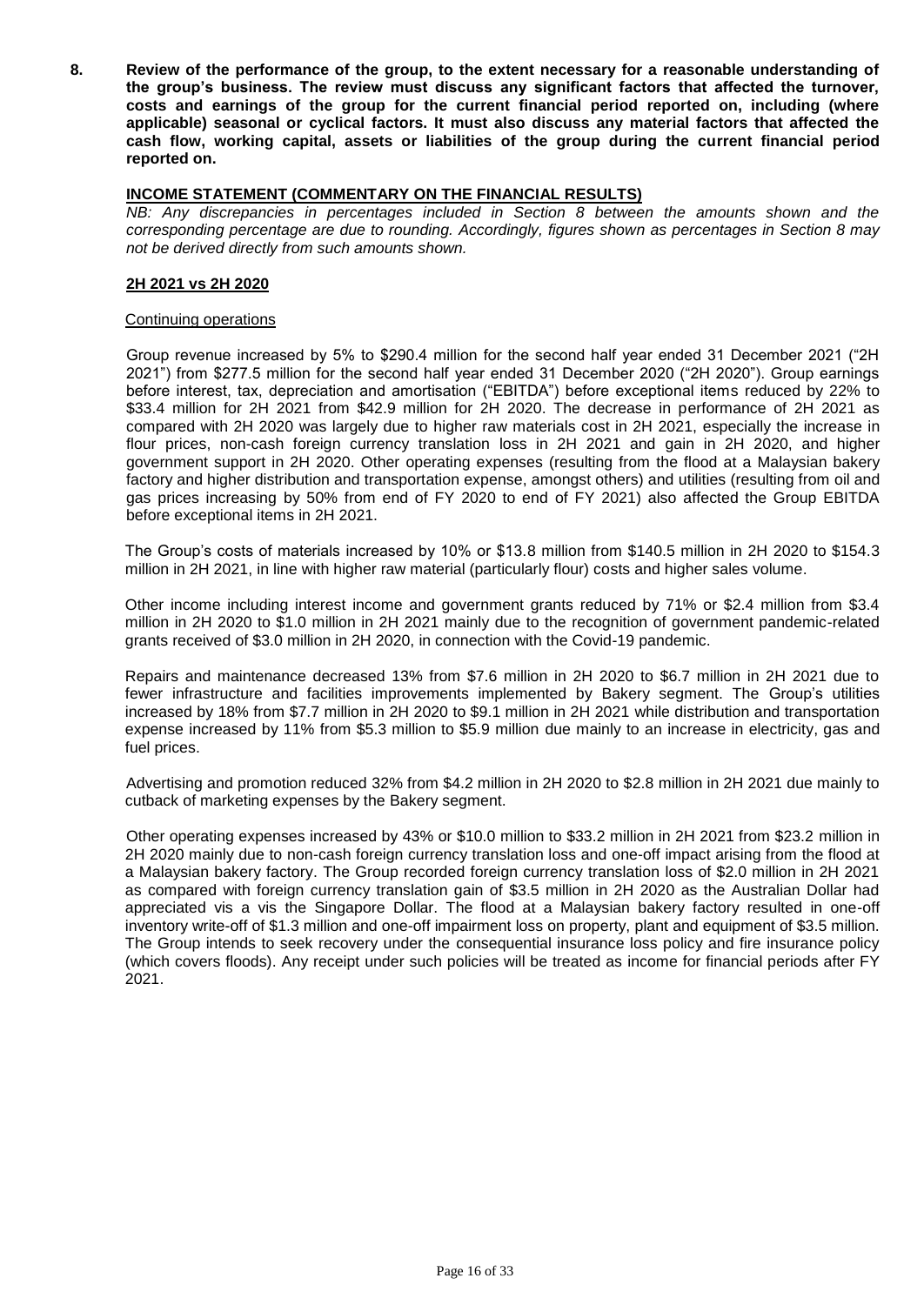# **INCOME STATEMENT (cont'd)**

### **2H 2021 vs 2H 2020 (cont'd)**

#### Continuing operations (cont'd)

Group finance costs (interest expense) decreased by 20% or \$0.3 million to \$0.9 million in 2H 2021 from \$1.2 million in 2H 2020 due mainly to lower Group's borrowings and lower interest rates.

Following the restructuring and disposal of the Group's 55% shareholdings in Gaoyuan Pte Ltd to Jadeluck Investments Limited, a company in which our controlling shareholder has an interest, the Group recognised a non-cash exceptional accounting gain of \$1.5 million in 2H 2021.

The Group's share of profits of joint venture is marginally higher at \$3.4 million in 2H 2021 from \$3.2 million in 2H 2020. GBKL's revenue increased 5% or \$9.3 million to \$185.1 million in 2H 2021 from \$175.8 million in 2H 2020. Including the royalty income from GBKL, the contribution to the Group increased by 33% from \$4.9 million in 2H 2020 to \$6.5 million in 2H 2021.

Group profit before tax ("PBT") from continuing operations reduced by 28% or \$6.8 million from \$24.6 million for 2H 2020 to \$17.8 million for 2H 2021. Group PBT margin reduced from 8.9% to 6.1% due mainly to the exceptional high margin in 2H 2020 arising from higher demand during the pandemic which led to lower bread returns, as well as the impact of increased costs in 2H 2021.

In line with reduced Group PBT, Group total income tax expense reduced by 21% or \$0.9 million to \$3.3 million for 2H 2021 as compared with \$4.2 million for 2H 2020.

As a result, Group profit after tax ("PAT") from continuing operations reduced by \$5.9 million or 29% to \$14.5 million for 2H 2021 as compared with \$20.4 million for 2H 2020. PAT margin reduced from 7.3% in 2H 2020 to 5.0% in 2H 2021. Group profit attributable to owners of the parent ("PATMI") from continuing operations reduced by 30% to \$14.2 million for 2H 2021 as compared with \$20.3 million for 2H 2020.

#### Discontinued operations

In accordance with SFRS(I) 5 *Noncurrent Assets Held for Sale and Discontinued Operations*, the Group had reclassified the Primary Production business as a disposal group held for sale.

Primary Production's 2H 2021 revenue was 8% higher, resulting from higher pork sales and processing volumes. Primary Production benefitted from lower feed costs which came about with lower average wheat and barley prices in 2H 2021 compared with 2H 2020.

Based on the purchase price as stated in our announcement on 18 December 2021, the Group recorded in 2H 2021, as an exceptional item, a non-cash gain on remeasurement of \$1.7 million on the Primary Production business. In compliance with SFRS(I) 5, the Group is required to cease depreciation on the assets held for sale. These resulted in a profit after tax of \$11.1 million for 2H 2021. The remeasurement gain and cessation of depreciation are taken at Group consolidated accounts level and do not affect the financial results of Rivalea. Excluding such remeasurement gain and cessation of depreciation of \$8.2 million, as well as associated costs incurred for the Disposal of \$1.2 million, Primary Production business would have recorded a profit after tax of \$2.4 million for 2H 2021 compared with \$8.2 million for 2H 2020. The decrease in profit after tax in 2H 2021 compared with 2H 2020 resulted from higher non-cash deferred tax expense recorded after changes in the preparation of income tax return were made following the completion of the sale transaction. Following the completion of the sale on 4 January 2022, the Purchaser issued a Completion Statement which indicates certain upward adjustment to the Purchase Price, please see page 24 for more details.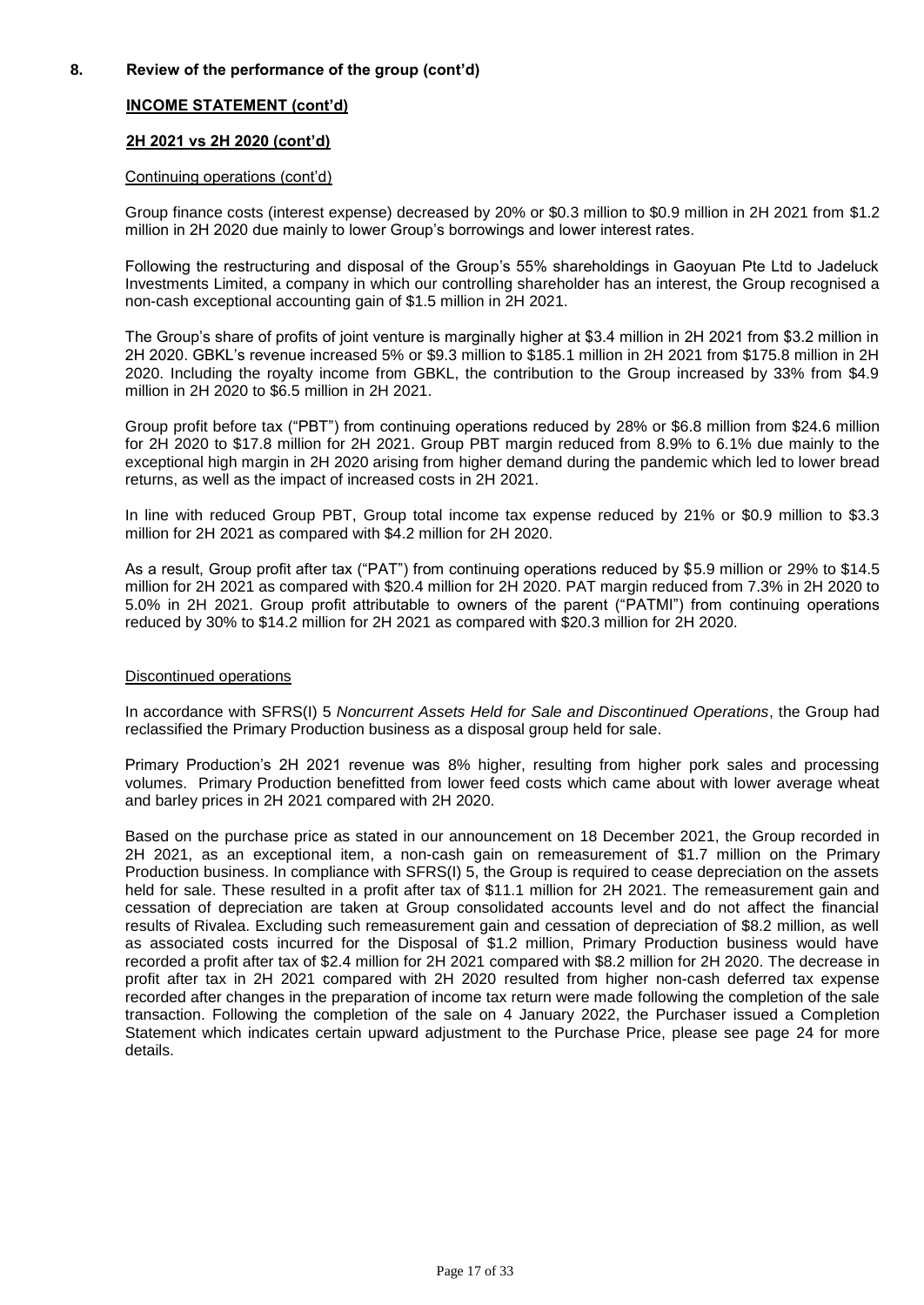### **INCOME STATEMENT (cont'd)**

### **FY 2021 vs FY 2020**

#### Continuing operations

Group revenue decreased marginally by \$2.8 million to \$559.0 million for the financial year ended 31 December 2021 ("FY 2021") from \$561.8 million for the financial year ended 31 December 2020 ("FY 2020"). Group EBITDA before exceptional items reduced by 30% to \$63.4 million for FY 2021 from \$90.5 million for FY 2020. The Group's exceptional performance for FY 2020 was mainly attributable to the onset of the Covid-19 pandemic which caused panic buying resulting in lower bread returns and government pandemic-related grants. Higher raw material costs, foreign currency translation loss, utilities, distribution and transportation expense and one-off impact arising from the flood at a Malaysian bakery factory also affected the Group EBITDA before exceptional items in FY 2021.

The Group's costs of materials increased by 6% or \$15.6 million to \$293.1 million in FY 2021 from \$277.5 million in FY 2020 driven by higher sales volume of the Bakery and Distribution & Warehousing segments, as well as higher raw material (particularly flour) costs.

Other income including interest income decreased by 59% or \$4.6 million to \$3.1 million in FY 2021 from \$7.7 million in FY 2020 mainly due to the recognition of lower government pandemic-related grants received of \$1.3 million (FY 2020: \$6.7 million) in connection with the Covid-19 pandemic.

Utilities increased by 10% to \$17.1 million in FY 2021 from \$15.5 million in FY 2020 while distribution and transportation expense increased by 13% to \$11.5 million from \$10.1 million due to an overall increase in electricity, gas and fuel prices.

Advertising and promotion expenses was lower at \$5.5 million in FY 2021 from \$7.4 million in FY 2020, in line with lower advertising activities by Bakery segment.

Other operating expenses increased by 14% to \$59.8 million in FY 2021 from \$52.4 million in FY 2020 due mainly to non-cash foreign currency translation loss, higher distribution and transportation expense, and oneoff impact arising from the flood at a Malaysian bakery factory, partially offset by lower loss allowance for receivables. The Group recorded non-cash foreign currency translation loss of \$2.7 million in FY 2021 as compared with foreign currency translation gain of \$5.1 million in FY 2020 as the Australian Dollar had appreciated vis a vis the Singapore Dollar. Higher distribution and transportation expense is incurred mainly by Bakers Maison Australia Pty Ltd, upon the strong recovery of the growing meal kit business and general recovery in the food service sector. The flood at a Malaysian bakery factory resulted in one-off inventory writeoff of \$1.3 million and one-off impairment loss on property, plant and equipment of \$3.5 million. The Group intends to seek recovery under the consequential insurance loss policy and fire insurance policy (which covers floods). Any receipt under such policies will be treated as income for financial periods after FY 2021. In FY 2021, loss allowance for receivables improved against FY 2020 because in FY 2020, there was an additional \$4.2 million provision for trade receivables relating to Gardenia Bakery Philippines Inc. ("GBPI")'s Big Smile and Bakers Maison franchise operations.

Group finance costs (interest expense) decreased by 24% or \$0.6 million to \$2.0 million in FY 2021 from \$2.6 million in FY 2020 due mainly to lower Group's borrowings and lower interest rates.

The Group's share of profits of joint venture decreased by 24% or \$1.4 million to \$4.2 million in FY 2021 from \$5.6 million in FY 2020 due mainly to higher raw material prices. GBKL's revenue decreased marginally by \$1.5 million to \$352.7 million in FY 2021 from \$354.2 million in FY 2020.

Group PBT from continuing operations reduced by 47% from \$54.4 million in FY 2020 to \$28.7 million for FY 2021 with margin reduced from 9.7% to 5.1%. Group income tax expense decreased by 48% to \$6.3 million for FY 2021 as compared to \$12.1 million for FY 2020 due to reduced profitability in the Group's operations.

Group PAT from continuing operations reduced by 47% compared to FY 2020. PAT margin reduced from 7.5% in FY 2020 to 4.0% in FY 2021. Group PATMI from continuing operations reduced by 47% to \$22.2 million for FY 2021 as compared to \$42.1 million for FY 2020, with margin reduced from 7.5% to 4.0%.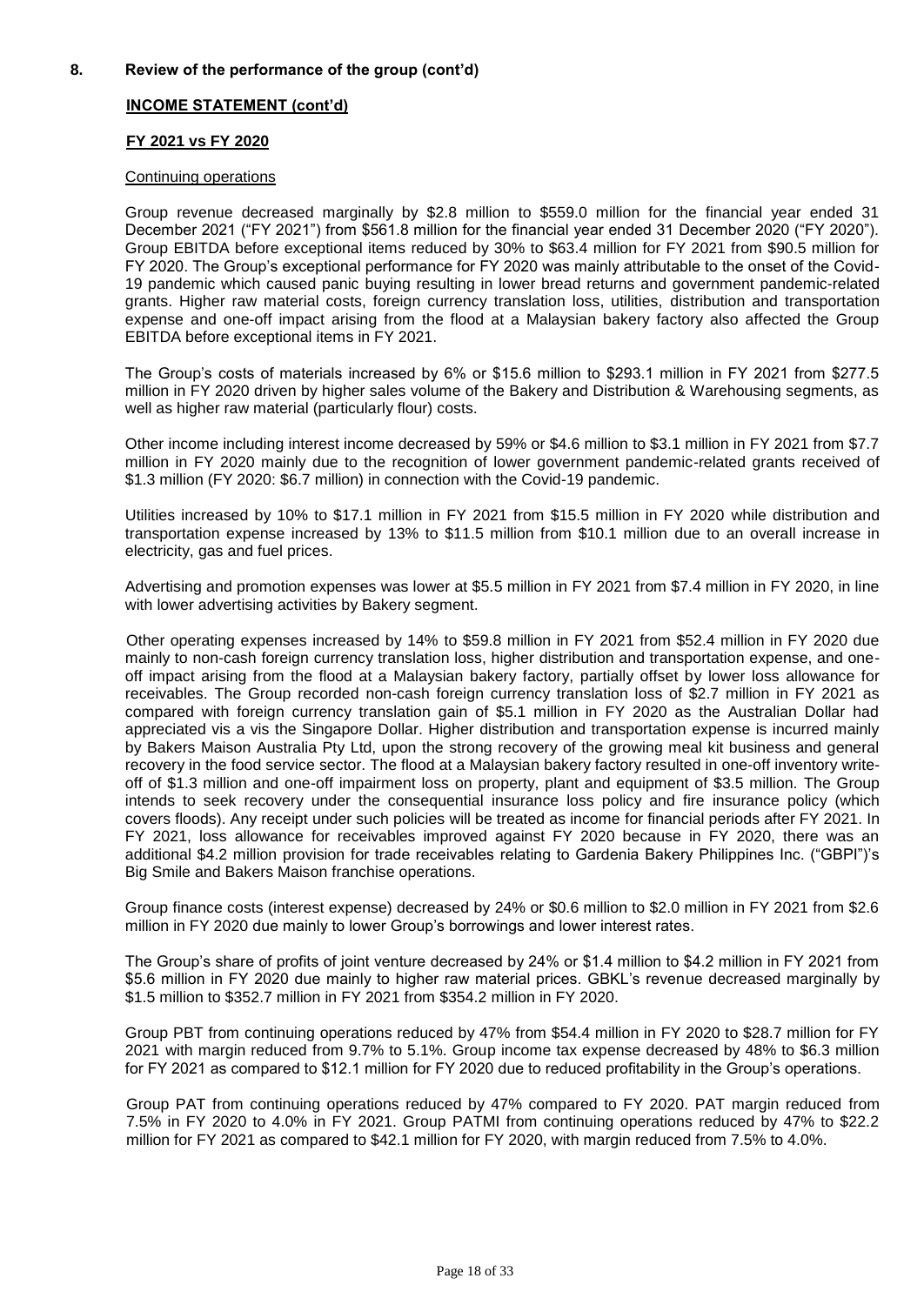### **INCOME STATEMENT (cont'd)**

#### **FY 2021 vs FY 2020 (cont'd)**

#### Discontinued operations

Primary Production's FY 2021 revenue increased 12% due to higher pork sales and processing volumes. Primary Production benefitted from lower feed costs which came about with lower average wheat and barley prices in FY 2021 compared with FY 2020,

Based on the purchase price as stated in our announcement on 18 December 2021, the Group recorded in FY 2021, as an exceptional item, a non-cash gain on remeasurement of \$5.7 million on the Primary Production business. In compliance with SFRS(I) 5, the Group is required to cease depreciation on the assets held for sale. These resulted in a profit after tax of \$31.1 million for FY 2021. The remeasurement gain and cessation of depreciation are taken at Group consolidated accounts level and do not affect the financial results of Rivalea. Excluding such remeasurement gain and cessation of depreciation of \$16.2 million, as well as associated costs incurred for the Disposal of \$2.2 million, Primary Production business would have recorded a profit after tax of \$11.4 million for FY 2021, as compared with \$15.0 million for FY 2020. The decrease in profit after tax in FY 2021 from FY 2020 resulted from higher non-cash deferred tax expense recorded after changes in the preparation of income tax return were made following the completion of the sale transaction. Following the completion of the sale on 4 January 2022, the Purchaser issued a Completion Statement which indicates certain upward adjustment to the Purchase Price, please see page 24 for more details.

### **STATEMENT OF FINANCIAL POSITION**

Inventories increased by 13% from \$45.2 million as at end of FY 2020 to \$50.9 million as at end of FY 2021 due mainly to higher inventory holdings in anticipation of increasing supply costs and disruptions to supply chain.

Other receivables increased by 56% or \$9.7 million from \$17.5 million as at end of FY 2020 to \$27.2 million as at end of FY 2021 largely due to trust monies receivable of \$8.6 million relating to deposit received upon signing of the sale and purchase agreement to dispose of the Primary Production business.

Tax recoverable increased by 42% or \$1.9 million from \$4.5 million as at end of FY 2020 to \$6.4 million as at end of FY 2021 due mainly to the Philippines group of companies' accumulated certificates of creditable tax withheld. Philippines tax regulations mandate the advance withholding of tax for selected transactions which is paid directly to the tax authority and are useable as income tax credits. The excess creditable withholding taxes may be carried forward to succeeding years until fully utilised.

Cash and cash equivalents for the Group (including disposal group) increased by \$10.4 million from \$120.1 million as at end of FY 2020 to \$130.5 million as at end of FY 2021, resulting mainly from positive cash from operating activities of \$109.2 million and \$6.5 million dividends received from GBKL, offset by repayment of borrowings and lease liabilities of \$43.8 million, capital expenditure of \$30.1 million and dividends payment of \$29.1 million.

Right-of-use assets reduced by \$3.4 million from \$25.8 million as at end of FY 2020 to \$22.4 million as at end of FY 2021, mainly due to depreciation of the assets during the year of \$3.7 million.

Trade payables increased by \$18.6 million from \$43.1 million as at end of FY 2020 to \$61.7 million as at end of FY 2021, due to higher inventory holdings.

Total short-term and long-term borrowings decreased by 25% from \$44.1 million as at end of FY 2020 to \$33.0 million as at end of FY 2021 due to repayment of loans. Net gearing ratio (including disposal group) as at 31 December 2021 was (0.01) times as compared with 0.09 times as at 31 December 2020.

Other payables (non-current) decreased by 24% to \$9.1 million as at end of FY 2021 due mainly to lower provision for retirement benefits, in view of lower expected payouts as well as additional employer contribution made during the year to the plan asset to fund the future retirement benefits obligations.

Total lease liabilities decreased by 12% from \$27.2 million as at end of FY 2020 to \$23.9 million as at end of FY 2021 due to payments made.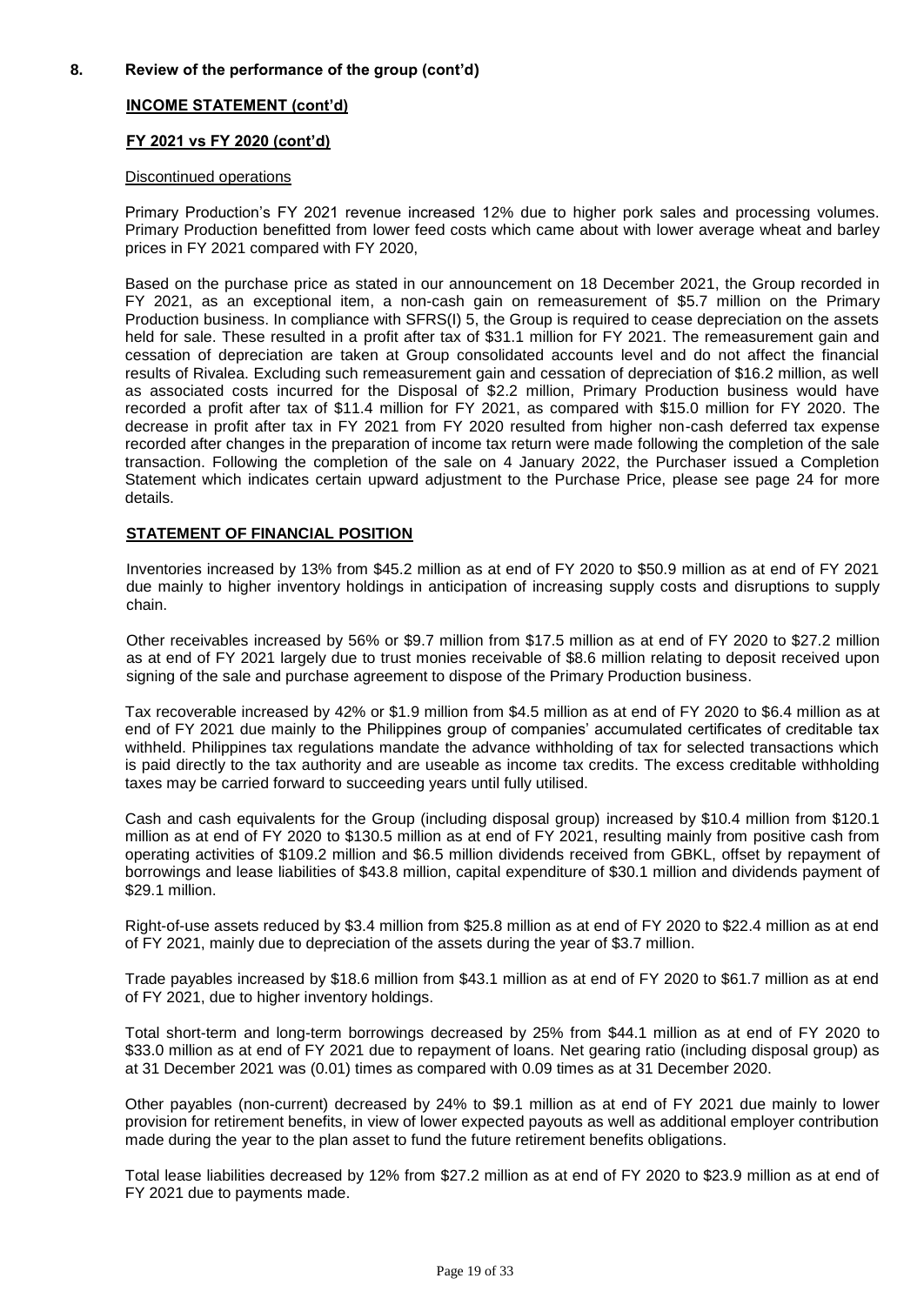### **The performance review of the Group's segments is as follows:**

#### Continuing operations

|                                   |       |                       | Revenue <sup>1</sup> |         | <b>EBITDA</b>         |         |         | <b>EBITDA</b> margin |
|-----------------------------------|-------|-----------------------|----------------------|---------|-----------------------|---------|---------|----------------------|
|                                   |       | 2H 2021 2H 2020       | $+/($ - $)$          | 2H 2021 | 2H 2020               | $+/(-)$ | 2H 2021 | 2H 2020              |
|                                   |       | \$'million \$'million | %                    |         | \$'million \$'million | $\%$    | %       | %                    |
| <b>Segment</b>                    |       |                       |                      |         |                       |         |         |                      |
| Bakery                            | 220.1 | 212.6                 | 4                    | 31.3    | 36.5                  | (14)    | 14      | 17                   |
| Royalty income from joint venture | 3.1   | 1.7                   | 82                   | 3.1     | 1.7                   | 82      |         |                      |
| Share of profits of joint venture |       |                       |                      | 3.4     | 3.2                   | 5       |         |                      |
| Bakery and joint venture          |       |                       |                      |         |                       |         |         |                      |
| contribution                      | 223.2 | 214.3                 | 4                    | 37.8    | 41.4                  | (9)     |         |                      |
| Distribution & Warehousing        | 67.7  | 63.5                  | 7                    | 2.8     | 2.6                   | 8       | 4       | 4                    |
| Others * (including head office)  |       |                       |                      |         |                       |         |         |                      |
| financials)                       | (0.5) | (0.3)                 | 67                   | (7.2)   | (1.1)                 | 555     |         |                      |
|                                   | 290.4 | 277.5                 | 5                    | 33.4    | 42.9                  | (22)    | 12      | 15                   |

*\* Exclude share of profits and royalty income from joint venture Gardenia Bakeries (KL) Sdn Bhd ("GBKL"). Includes non-cash foreign exchange translation loss of \$2.0 million in 2H 2021 and gain of \$3.5 million in 2H 2020 recorded at head office.*

*^ GBKL's revenue is not consolidated as it is accounted for as a joint venture. GBKL's revenue increased 5% or \$9.3 million to \$185.1 million in 2H 2021 from \$175.8 million in 2H 2020.*

|                                   | Revenue ^ |                       | <b>EBITDA</b> |        |                       | <b>EBITDA</b> margin |      |      |
|-----------------------------------|-----------|-----------------------|---------------|--------|-----------------------|----------------------|------|------|
|                                   |           | FY 2021 FY 2020       | $+$ / (-)     |        | FY 2021 FY 2020       | $+/(-)$              | 2021 | 2020 |
|                                   |           | \$'million \$'million | $\%$          |        | \$'million \$'million | $\%$                 | %    | %    |
| <b>Segment</b>                    |           |                       |               |        |                       |                      |      |      |
| <b>Bakery</b>                     | 425.1     | 433.3                 | (2)           | 60.3   | 79.6                  | (24)                 | 14   | 18   |
| Royalty income from joint venture | 5.9       | 4.8                   | 23            | 5.9    | 4.8                   | 23                   |      |      |
| Share of profits of joint venture |           |                       |               | 4.2    | 5.6                   | (24)                 |      |      |
| Bakery and joint venture          |           |                       |               |        |                       |                      |      |      |
| contribution                      | 431.0     | 438.1                 | (2)           | 70.4   | 90.0                  | (22)                 |      |      |
| Distribution & Warehousing        | 128.9     | 124.0                 | 4             | 6.4    | 7.0                   | (9)                  | 5    | 6    |
| Others * (including head office)  |           |                       |               |        |                       |                      |      |      |
| financials)                       | (0.9)     | (0.3)                 | 200           | (13.4) | (6.5)                 | 106                  |      |      |
|                                   | 559.0     | 561.8                 | (1)           | 63.4   | 90.5                  | (30)                 | 11   | 16   |

*\* Exclude share of profits and royalty income from joint venture Gardenia Bakeries (KL) Sdn Bhd ("GBKL"). Includes non-cash foreign exchange translation loss of \$2.7 million in FY 2021 and gain of \$5.1 million in FY 2020 recorded at head office.*

*^ GBKL's revenue is not consolidated as it is accounted for as a joint venture. GBKL's revenue decreased marginally by \$1.5 million to \$352.7 million in FY 2021 from \$354.2 million in FY 2020.*

### **BAKERY**

The Group's Bakery segment achieved overall increase in sales in 2H 2021 by 4% to \$220.1 million from \$212.6 million in 2H 2020. Higher costs of materials, distribution and transportation expense and utilities posed a significant pressure on the segment. These costs increase, together with lower government pandemic-related grants, reduced Group's Bakery segment EBITDA from \$36.5 million for 2H 2020 to \$31.3 million for 2H 2021. Overall EBITDA margin for the Bakery segment reduced from 17% for 2H 2020 to 14% for 2H 2021. GBKL's sales, which were not included in the Group's revenue, increased by 5% or \$9.3 million to \$185.1 million in 2H 2021.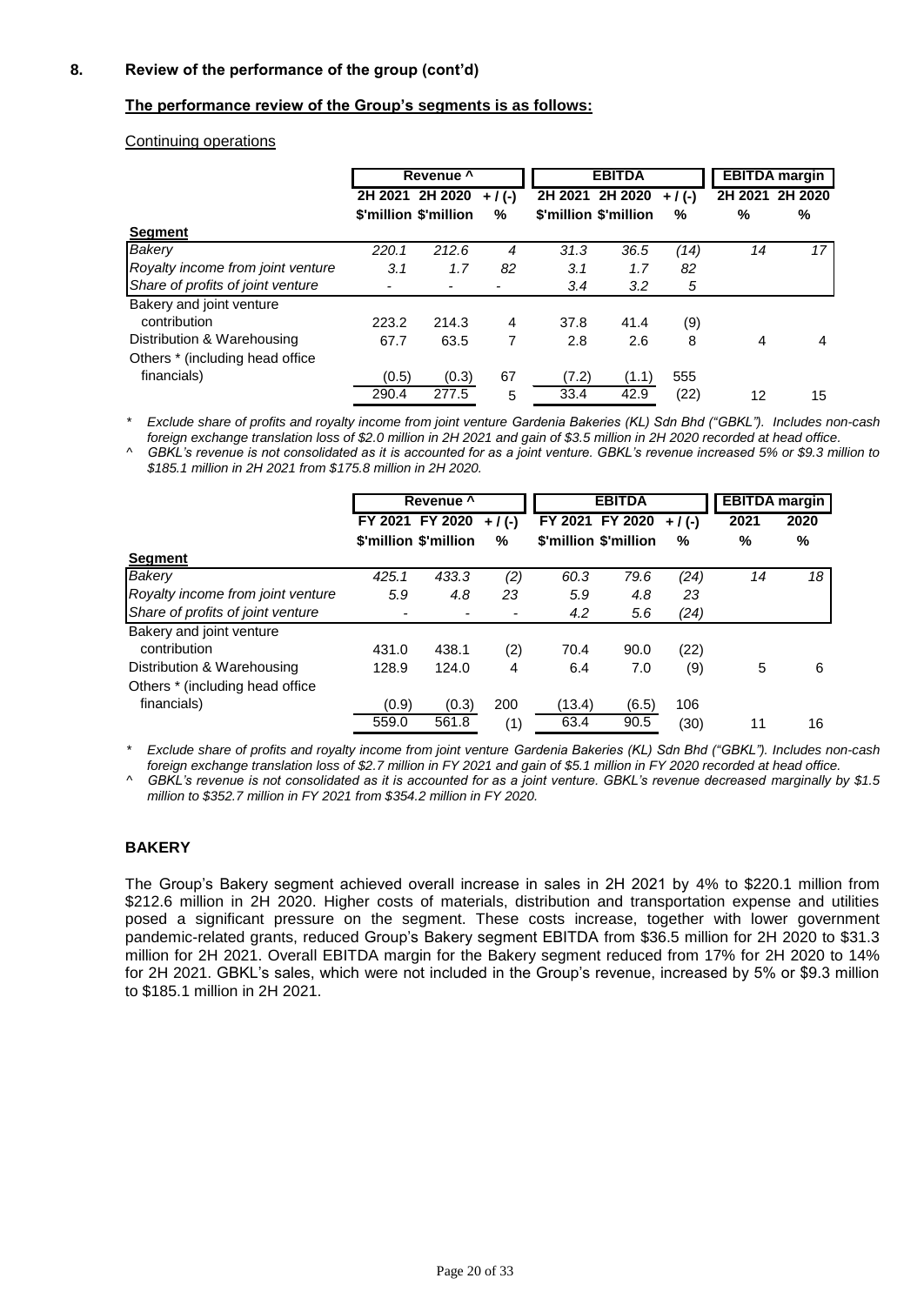### **The performance review of the Group's business segments is as follows (cont'd):**

Continuing operations (cont'd)

#### **BAKERY (cont'd)**

Including GBKL, overall EBITDA contribution of Bakery segment reduced by 9% or \$3.6 million from \$41.4 million for 2H 2020 to \$37.8 million for 2H 2021.

For FY 2021, Bakery segment revenue reduced by 2% to \$425.1 million from \$433.3 million in FY 2020. The Group's Bakery segment achieved exceptional performance in FY 2020 with higher demand triggered by the onset of the Covid-19 pandemic. Coupled with the increasing costs and lower pandemic-related grants from governments in FY 2021, EBITDA reduced by 24% or \$19.3 million, from \$79.6 million for FY 2020 to \$60.3 million for FY 2021. Including GBKL, overall EBITDA contribution of Bakery segment reduced by 22% or \$19.6 million, from \$90.0 million for FY 2020 to \$70.4 million for FY 2021.

However, when compared with the pre-Covid situation in FY 2019, the Group's Bakery segment revenue increased by 12% or \$45.7 million from \$379.4 million for FY 2019 to \$425.1 million for FY 2021, and EBITDA increased by 20%, from \$50.2 million for FY 2019 to \$60.3 million for FY 2021.

The contribution to the Group from our share of profits of joint venture and royalty income from GBKL declined by 7% from \$10.9 million in FY 2019 to \$10.1 million in FY 2021. The decline in FY 2021 is mainly due to higher costs related to the pandemic and in 4Q 2021, a sharp spike in costs of materials.

## **DISTRIBUTION & WAREHOUSING**

The Group's Distribution & Warehousing segment achieved an increase in revenue by 7% or \$4.2 million to \$67.7 million in 2H 2021, up from \$63.5 million for 2H 2020. The increase is mainly contributed by higher food services and export sales, partly offset by lower sales to retail supermarkets. EBITDA for 2H 2021 increased to \$2.8 million as compared with \$2.6 million for 2H 2020.

For FY 2021, Distribution & Warehousing segment revenue increased by 4% or \$4.9 million to \$128.9 million, up from \$124.0 million for FY 2020, mainly contributed by higher food services and export sales, partly offset by lower sales to supermarkets. Although revenue had increased, EBITDA for the Distribution & Warehousing segment decreased by 9% or \$0.6 million, from \$7.0 million for FY 2020 to \$6.4 million for FY 2021. This decrease resulted mainly from operating profits falling by \$0.9 million with higher cost of products and increased warehousing costs due to higher inventory levels. Government pandemic-related grants were also \$1.3 million lower. However, in FY 2020, there was a \$1.0 million impairment loss on property, plant and equipment and this moderated the decrease in EBITDA in FY 2021 compared with FY 2020.

#### Discontinued operations

#### **PRIMARY PRODUCTION**

|                           | Revenue |                       |   | <b>EBITDA</b>                                               |      |    | <b>EBITDA</b> margin |   |  |
|---------------------------|---------|-----------------------|---|-------------------------------------------------------------|------|----|----------------------|---|--|
|                           |         |                       |   | 2H 2021 2H 2020 +/(-) 2H 2021 2H 2020 +/(-) 2H 2021 2H 2020 |      |    |                      |   |  |
|                           |         | \$'million \$'million | % | \$'million \$'million                                       |      | %  | %                    | % |  |
| <b>Primary Production</b> | 211.1   | 194.8                 |   | 27.5                                                        | 20.5 | 34 |                      |   |  |

In the Primary Production segment, Rivalea Holdings Pty Limited ("Rivalea") achieved 8% revenue growth or \$16.3 million from \$194.8 million in 2H 2020 to \$211.1 million in 2H 2021. This was mainly driven by higher pork sales and processing volumes despite a weakening in the wholesale selling prices. Primary Production's EBITDA for 2H 2021 increased by 34% or \$7.0 million to \$27.5 million as compared with \$20.5 million for 2H 2020.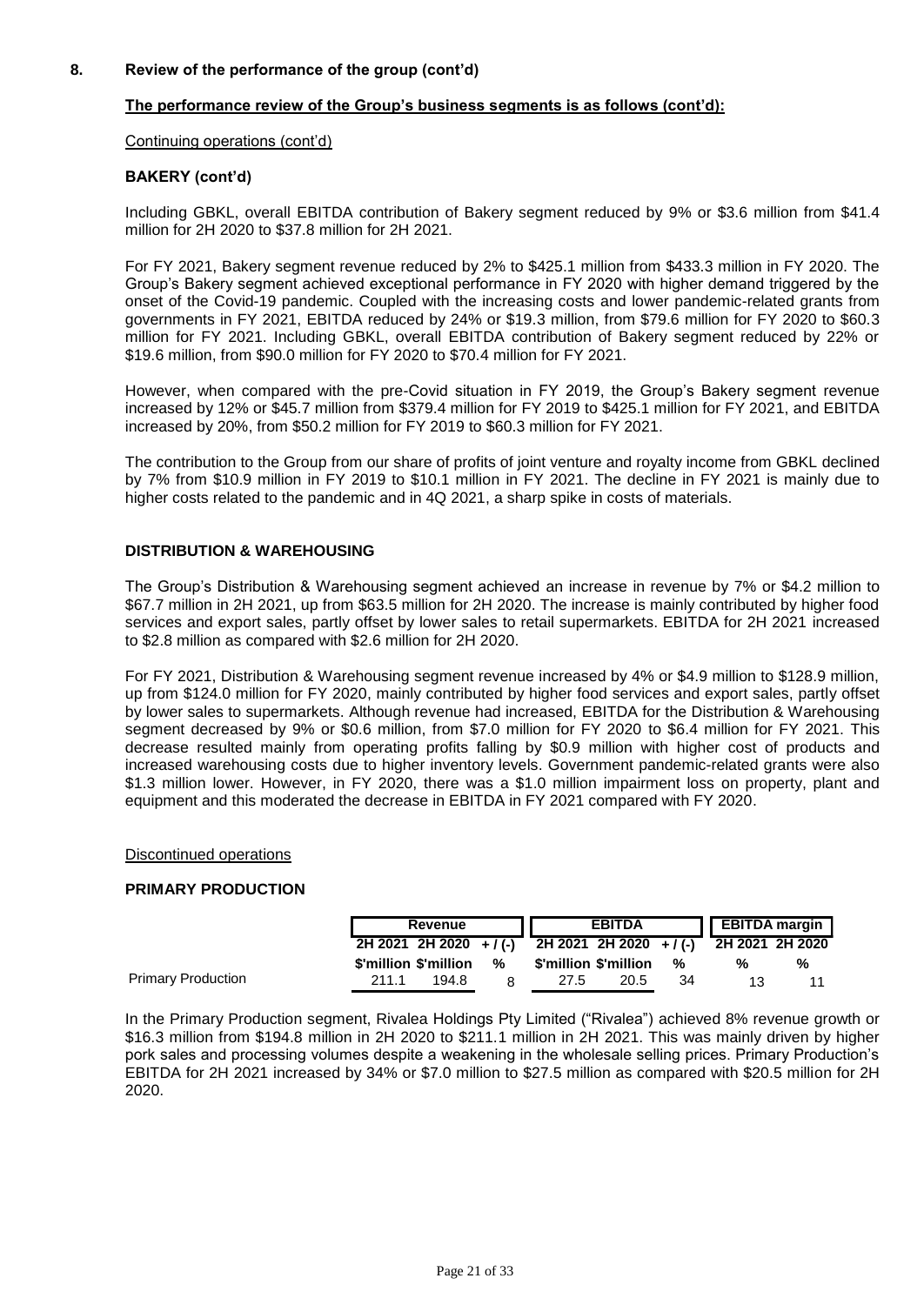### **The performance review of the Group's business segments is as follows (cont'd):**

Discontinued operations (cont'd)

|                           |       | Revenue               |    |                                                 | <b>EBITDA</b> |    |      | <b>EBITDA</b> margin |  |
|---------------------------|-------|-----------------------|----|-------------------------------------------------|---------------|----|------|----------------------|--|
|                           |       |                       |    | FY 2021 FY 2020 + / (-) FY 2021 FY 2020 + / (-) |               |    | 2021 | 2020                 |  |
|                           |       | \$'million \$'million | %  | \$'million \$'million                           |               | %  | ℅    | %                    |  |
| <b>Primary Production</b> | 416.8 | 373.2                 | 12 | 46.5                                            | 35.9          | 30 |      | 10                   |  |

For FY 2021, revenue for the Primary Production segment increased by 12% or \$43.6 million from \$373.2 million in FY 2020 to \$416.8 million in FY 2021, and EBITDA increased by 30% or \$10.6 million from \$35.9 million in FY 2020 to \$46.5 million in FY 2021. Primary Production saw lower feed costs which resulted from lower wheat and barley prices in FY 2021 as compared with FY 2020, due to a better harvest in late FY 2020.

As announced on 4 January 2022, the Group completed the disposal of its Primary Production business (the "Disposal") and Rivalea Holdings Pty Ltd, Oxdale Dairy Enterprise Pty Ltd, Rivalea (Australia) Pty Ltd and Diamond Valley Pork Pty Ltd have ceased to be subsidiaries of the Company. Based on the purchase price as stated in our announcement on 18 December 2021, the Group recorded in FY 2021, as an exceptional item, a non-cash gain on remeasurement of \$5.7 million on the Primary Production business. In compliance with SFRS(I) 5, the Group is required to cease depreciation on the assets held for sale. This resulted in a profit after tax of \$31.1 million for FY 2021. The remeasurement gain and cessation of depreciation are taken at Group consolidated accounts level and do not affect the financial results of Rivalea. Excluding such remeasurement gain and cessation of depreciation of \$16.2 million, as well as associated costs incurred for the Disposal of \$2.2 million, Primary Production business would have recorded a profit after tax of \$11.4 million for FY 2021 as compared with \$15.0 million for FY 2020. The decrease in profit after tax in FY 2021 from FY 2020 resulted from higher non-cash deferred tax expense recorded after changes in the preparation of income tax return were made following the completion of the sale transaction. Following the completion of the sale on 4 January 2022, the Purchaser issued a Completion Statement which indicates certain upward adjustment to the Purchase Price, please see page 24 for more details.

|                                                | Full year ended    |            |             |                    |             |  |  |  |
|------------------------------------------------|--------------------|------------|-------------|--------------------|-------------|--|--|--|
|                                                | 31/12/2021         | 31/12/2020 | FY21 vs     | 30/12/2019         | FY21 vs     |  |  |  |
|                                                | $S\$ <sup>'m</sup> | S\$'m      | <b>FY20</b> | $S\$ <sup>'m</sup> | <b>FY19</b> |  |  |  |
|                                                |                    |            | $+$ / (-) % |                    | $+$ / (-) % |  |  |  |
| <b>Continuing operations</b>                   |                    |            |             |                    |             |  |  |  |
| Revenue                                        | 559.0              | 561.8      | (1)         | 497.0              | 12          |  |  |  |
| <b>EBITDA</b>                                  | 63.4               | 90.5       | (30)        | 56.8               | 12          |  |  |  |
| <b>PATMI</b>                                   | 22.2               | 42.0       | (47)        | 18.2               | 22          |  |  |  |
|                                                |                    |            |             |                    |             |  |  |  |
| <b>Discontinued operations</b>                 |                    |            |             |                    |             |  |  |  |
| Revenue                                        | 416.8              | 373.2      | 12          | 366.8              | 14          |  |  |  |
| <b>EBITDA</b>                                  | 46.5               | 35.9       | 30          | 26.6               | 75          |  |  |  |
| <b>PATMI</b>                                   | 29.9               | (14.3)     | n.m.        | 9.4                | 218         |  |  |  |
|                                                |                    |            |             |                    |             |  |  |  |
| Group (Continuing and discontinued operations) |                    |            |             |                    |             |  |  |  |
| Revenue                                        | 975.8              | 935.0      | 4           | 863.8              | 13          |  |  |  |
| <b>EBITDA</b>                                  | 109.9              | 126.4      | (13)        | 83.4               | 32          |  |  |  |
| <b>PATMI</b>                                   | 52.1               | 27.7       | 88          | 27.6               | 89          |  |  |  |

#### **Overall Group operations**

On overall group level including both continuing and discontinued operations, FY 2021 revenue was 4% and 13% higher than FY 2020 and FY 2019, respectively. FY 2021 EBITDA was 13% lower with the normalisation of the Bakery business against FY 2020 but was 32% higher than FY 2019. FY 2021 PATMI was 88% higher than FY 2020 as the previous year was affected by the non-cash remeasurement loss of \$28.7 million on the discontinued Primary Production business. Excluding remeasurement losses in FY 2021 and FY 2020, PATMI would have decreased by \$10.0 million or 18% largely due to the normalisation of the Bakery business offset by a \$9.8 million improvement from the discontinued operations. Compared with FY 2019, Group PATMI's improved 89%, with 22% and 218% growth from continuing and discontinued operations respectively.

### **9. Where a forecast or a prospect statement has been previously disclosed to the shareholders, any variance between it and the actual results.**

No deviation.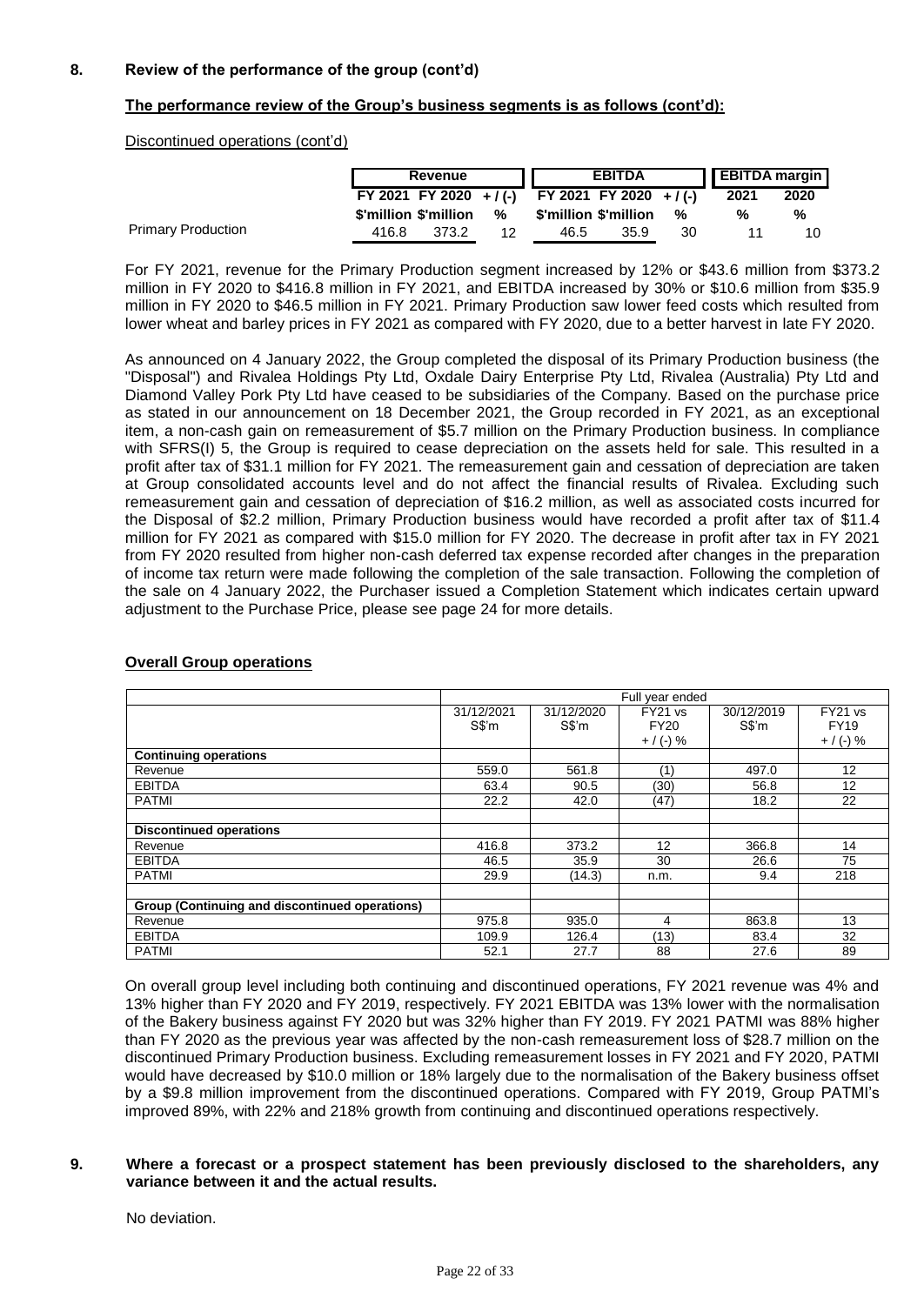**10. A commentary at the date of announcement of the significant trends and competitive conditions of the industry in which the group operates and any known factors or events that may affect the group in the next reporting period and the next 12 months.**

*NB: Any discrepancies in percentages included in Section 10 between the amounts shown and the corresponding percentage are due to rounding. Accordingly, figures shown as percentages in Section 10 may not be derived directly from such amounts shown.*

### **Continuing operations**

Based on government statistics, the Singapore economy recovered by 7.6% in FY 2021 after the 5.4% decline in FY 2020 while Malaysia's rebounded by 3.1% from a 5.6% fall the previous year. The Philippine government recently announced that its economy recovered 5.6% after shrinking 9.6% in FY 2020. The International Monetary Fund estimated that Australia's economy grew 3.5% in FY 2021 after declining 2.4% in FY 2020. Although there was economic recovery in core markets in which the Group operates, the recovery of the regional economies in FY 2021 was largely due to the low base in FY 2020 during the onset of the Covid-19 pandemic.

Various forms of pandemic-related restrictions have been imposed by governments in these countries, in response to new waves of Covid-19 infections arising from new variants. The pandemic continues to cast uncertainty over the business environment and has affected the economies of our core markets, which resulted in lower household consumption. Singapore had rolled back its planned reopening in May 2021 after a resurgence of Covid-19 cases. The Philippines had also prolonged its lockdown measures into 2021. In Malaysia, severe lockdown measures were reimposed on several occasions. Lockdown measures were reintroduced in Australia, after outbreaks of the new Covid-19 Delta variant in June 2021 and Omicron variant in December 2021.

As mentioned in our FY 2020 results announcement and annual report, FY 2020 was an exceptionally good year for the Bakery business which was expected to moderate as our business started to normalise in FY 2021. In line with such commentary, Group Bakery revenue for FY 2021 fell against last year by 2% from \$438.1 million to \$431 million and EBITDA fell 22% from \$90 million to \$70.4 million. However, compared with the pre-Covid situation in FY 2019, Group Bakery revenue grew by 12% from \$384.3 million to \$431 million and EBITDA was 15% higher from \$ 61.1 million to \$70.4 million. The significant increase in revenue in FY 2021 compared with FY 2019 was supported by strategic investments in heavy expansion capex of \$200 million in the 4-year period before FY 2020. These investments significantly increased our production capacity and enable the Group to achieve better economies of scale. This was in line with our strategy of pursuing organic growth. Although business has normalised, our performance in the Bakery segment in these markets was relatively steady compared with the general industry for fast moving consumer products. For Bakers Maison Australia Pty Ltd ("BMA"), after initial setbacks in its sales to food service and airline customers when the pandemic started, the company had seen strong recovery in June 2020 with the growing meal kit business and general recovery in the food service sector that continued into 1H 2021. In 2H 2021 with further outbreaks of Covid-19 cases in Australia, BMA's business in the food service sector has again been affected, although to a lesser extent than the year before. Notwithstanding these outbreaks, BMA achieved its best performance to-date.

In the Distribution & Warehousing segment, being nimble and responsive to changing market demand have helped us to maintain continued year-on-year sales increase in FY 2021. Notably, decisions to increase inventory and diversification of suppliers helped us to avoid inventory shortage situations and even allowed us to expand our product range during the year. While sales growth in FY 2020 was largely attributable to supermarkets and exports, the growth in FY 2021 was largely attributable to the recovery in the food service sector. However, owing to the disruptions to our supply chain caused by the pandemic, costs have increased (for example, higher cost of products from suppliers and higher warehousing cost because of increased inventory) and margins have contracted. This was partly caused by food manufacturers worldwide facing difficulty meeting demand and disruptions in the shipping industry which increased shipping costs. EBITDA in FY 2021 of \$6.4 million is lower than FY 2020's \$7 million due mainly to lower amount of grants received in connection with the Covid-19 pandemic, higher cost of products and increased warehousing costs. Compared against FY 2019 operating EBITDA of \$6.8 million (excluding the insurance compensation), EBITDA is \$0.4 million lower as a result of higher cost of products and increased warehousing costs. The \$2.5 million repair works on the roof structure of our warehouse which started in May 2021 is expected to be fully completed by February 2022. The repair works had reduced our coldroom capacity by 30% and we expect full capacity utilisation from March 2022 onwards.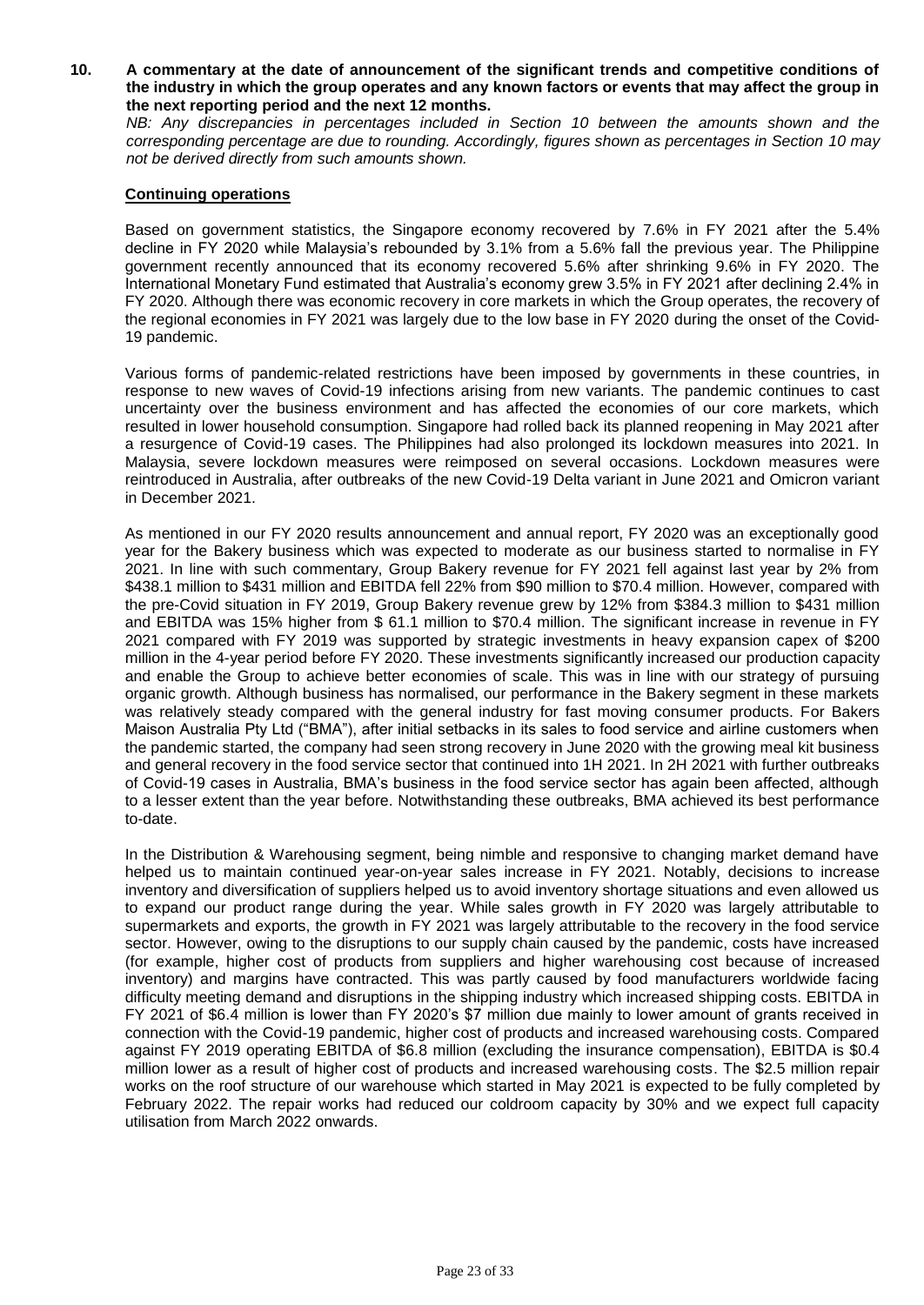### **10. A commentary at the date of announcement of the significant trends and competitive conditions of the industry (cont'd)**

### **Continuing operations (cont'd)**

The Group remains committed to its corporate social responsibility and will continue to give back to the lowerincome community. For example, GFS has continued to donate bread products to underprivileged communities. GBKL has continued to work closely with government agencies and NGOs to provide products and cash to help those financially affected by the COVID-19 pandemic. GBPI remains focused on bread donations to crisis-affected poor communities and COVID-19 frontline workers in hospitals and security checkpoints, and other essential services workers. Immediate bread donations were also made in the aftermath of typhoons that hit the Philippines this year. Including our joint-venture company, GBKL, donations of \$2.8 million were incurred by the Group in FY2021. The Group also incurred expenses for vaccines and other workplace safety measures necessary to mitigate the pandemic risks.

Further to our announcement dated 6 August 2021, we completed the restructuring of and exited our entire stake in Gaoyuan Pte Ltd ("Gaoyuan") on 20 December 2021. An accounting gain of \$1.5 million was recognised from this restructuring and settlement of the consideration of S\$3,768.60 was made pursuant to the sale to a company in which our controlling shareholder has an interest. The consideration was determined, taking into consideration that, Gaoyuan together with its subsidiaries, was technically insolvent and the net asset value of our stake was negative \$1.5 million.

In November 2021, we incorporated a new wholly-owned subsidiary, Straits Foods (S) Pte Ltd, with issued and paid-up capital of S\$1.00 to explore new trading opportunities in ASEAN. Our Group also invested approximately S\$0.5m in paid-up capital in a newly-incorporated wholly-owned Philippine subsidiary, Gardenia (Philippines) Trading and Distribution Corp. in January 2022 to engage in trade and distribution operations in the Philippines, as a strategic move to diversify from the Bakery segment.

### **Discontinued operations**

Continuing from 2020, the Primary Production business did well in 2021, achieving sales of \$417 million and EBITDA of \$46.5 million. Sales went up by 12% and EBITDA improved 30%. The business continued to benefit from the lower grain prices since 2020 when the severe drought of 2018 to 2019 ended.

We have announced on 4 January 2022 the completion of the sale of the Primary Production business to an Australian subsidiary of JBS S.A. ("JBS") and A\$157 million (S\$153 million) has already been received from the purchaser on Completion which amount was based on an estimate of the defined financial conditions as at 30 November 2021. The final amount to be settled will be based on the defined financial condition of the Primary Production business as at 31 December 2021, taking into account:

- (a) the aggregate enterprise value of A\$175.0 million (approximately S\$171.7 million);
- (b) the aggregate actual net external debt;
- (c) the aggregate actual related party balances between the vendors and Rivalea Group; and
- (d) the aggregate actual net working capital, measured against the pre-agreed net working capital amount.

On 16 February 2022, JBS issued a Completion Statement of the amount to be settled and based on such Completion Statement, the amount has to be adjusted upwards by A\$0.3 million. The Group is still reviewing the Completion Statement and will make the necessary announcement in due course on the final amount to be adjusted.

It is expected that there will be no material impact from the completion of the sale on the Group's results for FY 2022. However:

(a) If additional costs are incurred in FY 2022, there will then be a negative impact on profit before tax and total comprehensive income, although the impact is not expected to be material.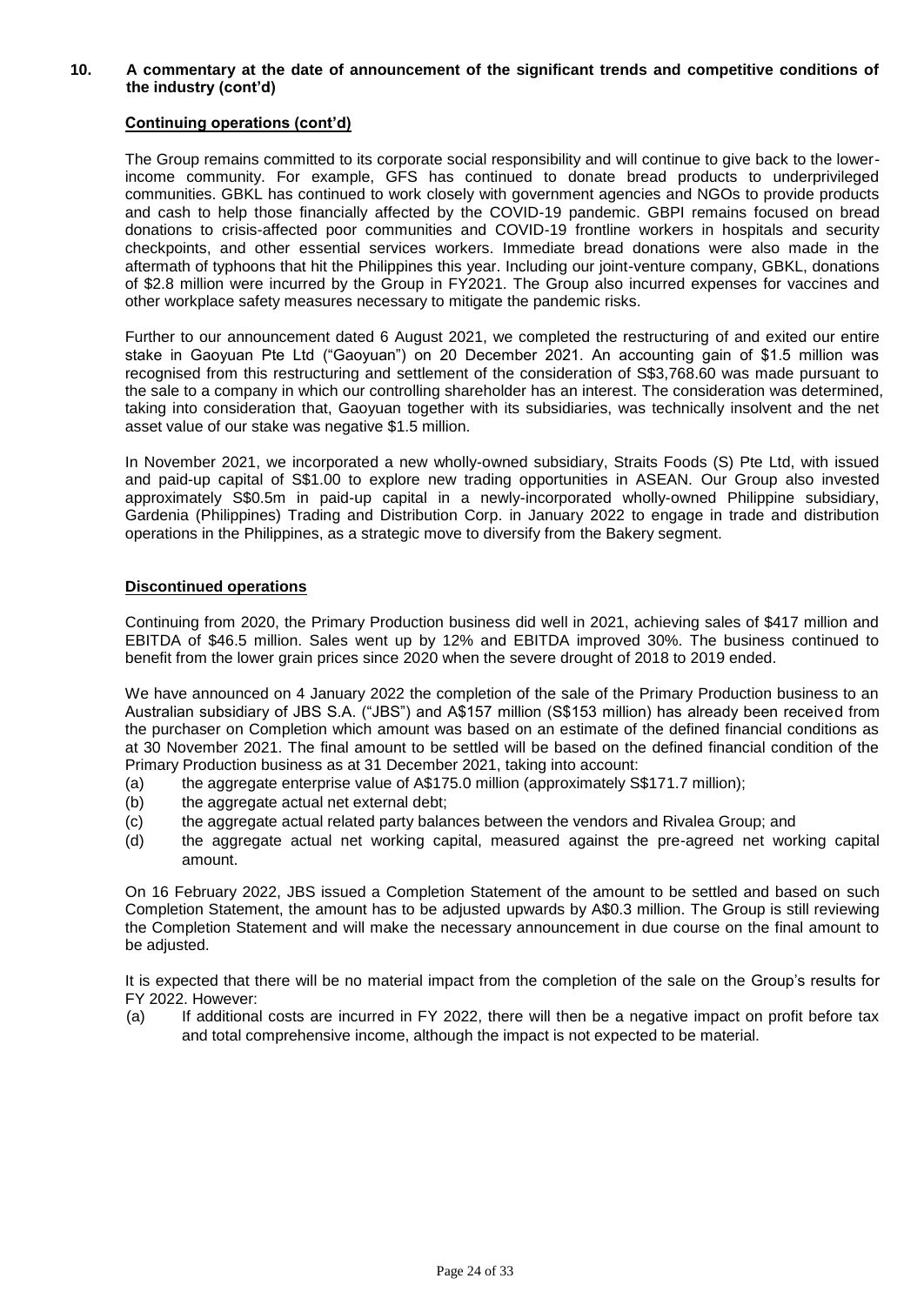### **10. A commentary at the date of announcement of the significant trends and competitive conditions of the industry (cont'd)**

### **Discontinued operations (cont'd)**

- (b) For FY 2022, there will be a non-cash \$7.7 million translation loss resulting from the reclassification of foreign currency translation reserve from the equity on the balance sheet to the profit and loss statement in accordance with Singapore Financial Reporting Standard (International) 1-21. This is an accounting requirement following the completion of the disposal of the Primary Production business. However, a corresponding gain of \$7.7 million will be recorded in other comprehensive income.
- (c) The Completion Statement issued by the Purchaser on 16 February 2022 is currently being reviewed by the Group and the final amount to be adjusted upwards will be reflected in the Group's results for FY2022.

### **Outlook**

The International Monetary Fund (IMF) recently announced that it expects global growth to moderate from 5.9% in 2021 to 4.4% in 2022. This forecast took into consideration the removal of fiscal policy package, earlier withdrawal of monetary accommodation and continued supply shortages for the United States, as well as pandemic-induced disruptions and protracted financial stress among property developers in China. The IMF also highlighted that the emergence of new COVID-19 variants could prolong the pandemic and induce renewed economic disruptions. Moreover, supply chain disruptions, energy price volatility, and localized wage pressures mean uncertainty around inflation and policy paths is high. The United Nations Food and Agriculture Organization (FAO) estimated that global wheat prices had increased 31% over the year 2021. In November 2021, wheat traded at its highest prices in nine years. High energy prices are also an increasing risk concern with oil and gas prices increasing by about 50% from end of FY 2020 to end of FY 2021 and trading near 7-year highs during the last quarter of FY 2021 to early January 2022. Volatile energy prices and supply disruptions have resulted in higher and more broad-based inflation than anticipated, notably in the United States and many emerging market and developing economies and will likely continue to cast uncertainty in the business environment. In Singapore, inflation rose to 4 per cent in December, exceeding economists' expectations and prompting the authorities to review their 2022 forecasts. In December 2021, unemployment rate in Australia dived to its lowest level since 2008 which will pose staff cost and hiring challenges for our remaining operations in Australia. Accordingly, inflationary pressures are expected to continue into FY 2022, particularly in the first half.

The pandemic situation in our core markets of Singapore, Malaysia, the Philippines and the other regional economies has continued to pose operational challenges leading to increased costs. In particular, the pandemic has continued to severely disrupt production, supply chains and movement of labour. Since the last quarter of FY 2021, we saw the beginning of the increase of our cost of operations, especially higher raw material, distribution and utility costs. The inflationary pressures have been fuelled by amongst others, producer price increases, persistent supply side disruptions and labour shortages, and volatile high energy costs. For example, flour costs expense, which is the biggest component of our costs of materials, has increased by approximately 4% in FY 2021 compared with FY 2020. However, this increase does not fully reflect the impact of the increase in the cost of flour in the last quarter of FY 2021, which increase will be felt in FY 2022 due to the lagging effect of flour price increases. Typically, we purchase flour in advance on a quarterly basis and thus any increase in such costs will only be felt subsequently. Average flour price since the end of FY 2020 has gone up by more than 20%, the increase having started from the last quarter of FY 2021. For Gardenia Singapore, flour price has increased by another 15% for 1Q 2022 from 4Q 2021 and is estimated to increase further in 2Q 2022 with more than 20% increase from 4Q 2021. Compared with 2H 2020, the Group distribution and transportation expense has increased by 11% while utility cost has also increased by 18% as oil and gas prices have increased by about 50% in FY 2021. Our costs are therefore expected to increase significantly in 1H 2022. To mitigate the challenges of cost escalation arising from inflationary pressures, strategic steps such as product innovations, adjustments to product mix and selling prices have been and will be taken. The selling price adjustments are however moderated by keeping our prices competitive.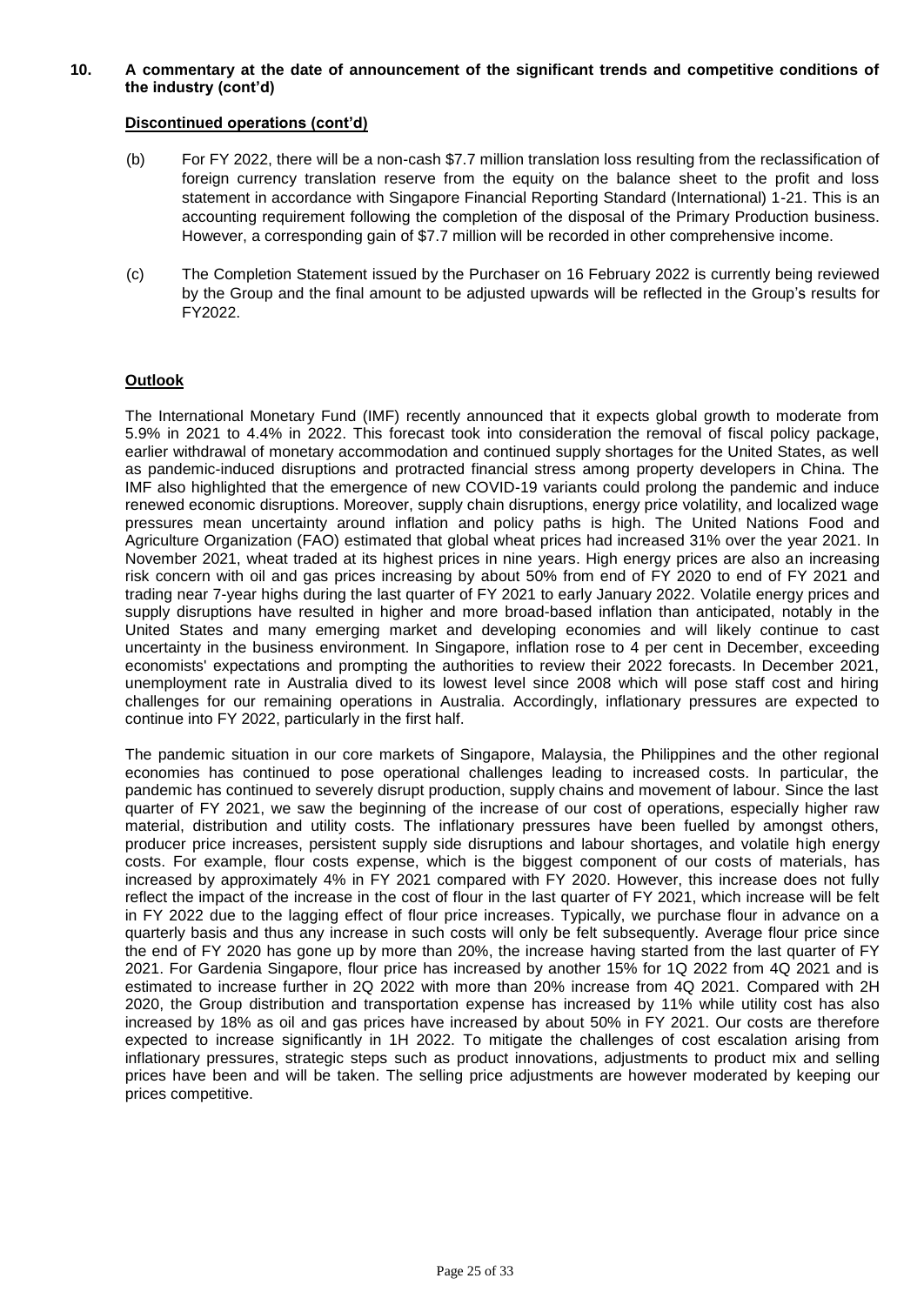### **10. A commentary at the date of announcement of the significant trends and competitive conditions of the industry (cont'd)**

### **Outlook (cont'd)**

In December 2021, unprecedented torrential rain throughout Peninsular Malaysia caused severe flooding across several states. One of Gardenia Malaysia's factories was adversely affected and had to be shut down. A one-off loss adjustment of \$4.8 million has been made for damaged inventory and fixed assets. To a certain extent, the shutdown of this factory is expected to affect Gardenia Malaysia's total supply of bakery products for FY 2022. During the period of replacement or reinstatement, there will be no revenue generated from the affected lines of production in FY 2022. The financial contribution from the affected lines of production will therefore cease until the requisite replacement or reinstatement works are completed and the lines are fully operational and this will have an impact on performance of Gardenia Malaysia. Local management has taken strategic measures to mitigate the impact of this factory shutdown, including ramping up production of other factories, changing product mix and temporary outsourcing of production to other contract manufacturers.

In view of the above, barring unforeseen circumstances, the operating performance of the continuing business in 1H 2022 is expected to be challenging as compared to 1H 2021. The ongoing pandemic situation, inflationary pressures and geopolitical tensions have created heightened uncertainty and this has made it challenging to comment on the trend for 2H 2022, although typically, the 2H operating performance would be better than the 1H operating performance.

Our commentary on the operating performance for FY 2022 does not take into account recovery under the consequential insurance loss policy and fire insurance policy (which covers floods). Gardenia Malaysia is in the process of seeking recovery under such policies and any payment under such policies will be treated as income for the financial period after FY 2021. Repair and replacement of damaged factory installations are currently being planned, taking into consideration the insurer's assessment of the damage and the Group's proposal for the repair and replacement.

In line with the strategy of sustainable long-term growth, we will continue to pursue our current strategy of pursuing organic growth. At the same time, we are looking into new investment opportunities to grow and expand our existing core businesses. The receipt of cash proceeds of S\$153 million (A\$157 million) (which amount is subject to upward adjustment as mentioned on page 24 above) from the disposal of the Primary Production business will enable the Group to pursue organic growth, which will require significant capital expenditure, with some degree of confidence. The stronger cash position of the Group will also allow us to pursue new business opportunities in the food industry as part of our diversification strategy.

During the period of FY 2016 to FY 2019, the Group had invested in expansion capex of approximately \$200 million to expand our overall bakery production capacity. This was in line with our strategy of pursuing organic growth. As a continuation of this strategy, we plan to further invest in expanding our production capacity for our core markets in Singapore, Malaysia and the Philippines. The aggregate investment is estimated to be approximately \$116 million. Given the age of the plant in Singapore, we are planning to upgrade our production facilities in Singapore. A key aspect of the upgrading works will be automating the process of packing finished products. This automation will address the general shortage of workforce in Singapore and cut future manpower costs. Some improvements have already been made to our plants in Singapore in FY 2021. GBKL's new bun and roll line at Bukit Kemuning has also been completed on time and within budget in 2H 2021. Further expansion plans in Malaysia will take into account, amongst others, the recent factory shutdown arising from the flood in December 2021 and any temporary shutdown in Singapore required for upgrading works. Gardenia Philippines is nearing completion of the construction of the factory structure to house new production lines at North Luzon. However, the installation of the production lines at this location is still being reviewed, taking into consideration the economic environment and our expectation of increased market competition.

The Group's balance sheet was strengthened in January 2022 with the sale proceeds from the discontinued operations. This will facilitate the pursuit of our strategy of value creation to enhance shareholders value, balanced by our prudent capital management policy and the need to support expansion capex and other investments. Accordingly for FY 2021, the Board has decided to recommend a final dividend of \$0.04 per share. Together with the interim \$0.01 dividend paid in 2021, the total dividend for FY 2021 would amount in total to \$0.05 per share or total of \$28.8 million, although our FY 2021 profit after tax from continuing operations attributable to shareholders is \$22.2 million.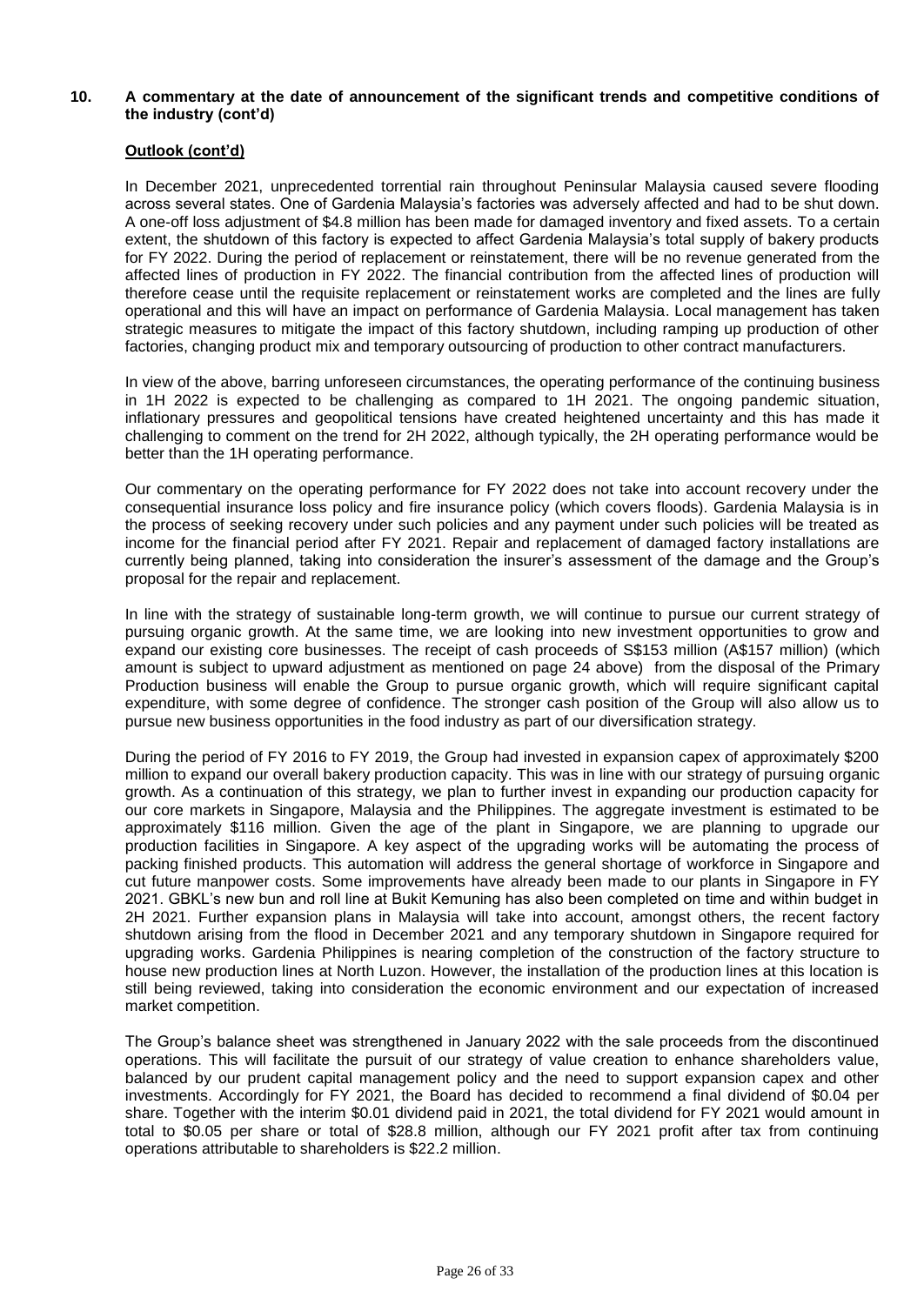# **11. Dividends**

### *(a) Current financial period reported on*

Any dividend declared? The Many dividend declared?

|               | Interim (paid)            | <b>Proposed Final Dividend</b> |
|---------------|---------------------------|--------------------------------|
| Dividend type | Cash                      | Cash                           |
| Dividend rate | 1 cent per ordinary share | 4 cents per ordinary share     |
| Tax rate      | Exempt 1 tier             | Exempt 1 tier                  |

The QAF Scrip Dividend Scheme will not apply to the proposed final dividend.

# *(b) Previous corresponding period*

Any dividend declared Yes

|               | <b>Interim</b>            | <b>Final Dividend</b>      |
|---------------|---------------------------|----------------------------|
| Dividend type | Cash                      | Cash                       |
| Dividend rate | 1 cent per ordinary share | 4 cents per ordinary share |
| Tax rate      | Exempt 1 tier             | Exempt 1 tier              |

- *(c) Date payable* To be announced later
- *(d)* **Book closing date To be announced later**
- **12. If no dividend has been declared or recommended, a statement to the effect and the reason(s) for the decision.**

N.A.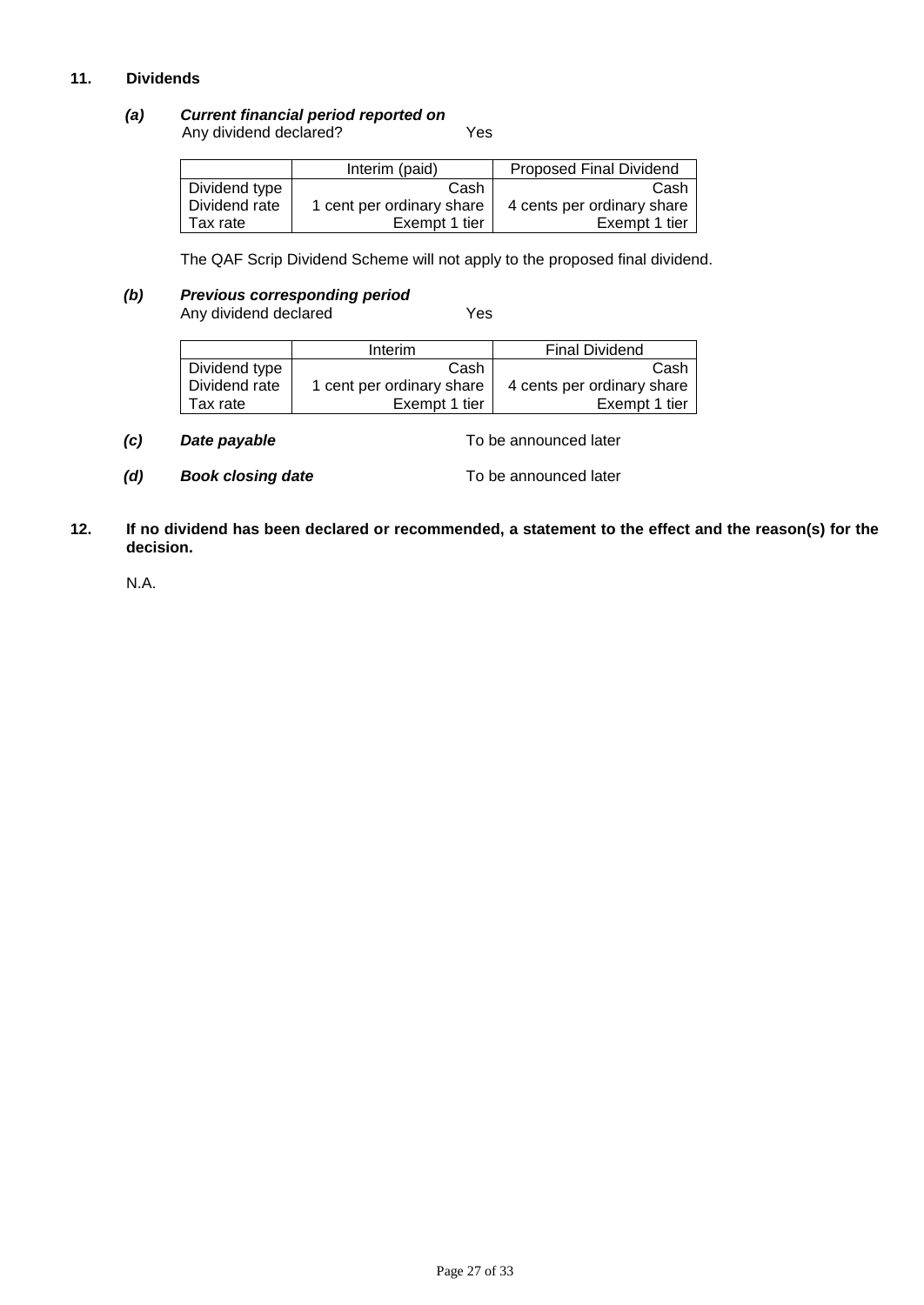**13. If the Group has obtained a general mandate from shareholders for IPTs, the aggregate value of such transactions as required under Rule 920(1)(a)(ii). If no IPT mandate has been obtained, a statement to that effect.**

| Name of Interested Person                                                              | <b>Nature of Relationship</b>                                                                                    | Aggregate value of all interested<br>person transactions conducted<br>under Shareholders' Mandate<br>pursuant to Rule 920 of the Listing<br><b>Manual (excluding transactions)</b><br>less than \$100,000)<br>(S\$'000) |
|----------------------------------------------------------------------------------------|------------------------------------------------------------------------------------------------------------------|-------------------------------------------------------------------------------------------------------------------------------------------------------------------------------------------------------------------------|
| Salim Group                                                                            |                                                                                                                  |                                                                                                                                                                                                                         |
| - Sale of unsold and returned bread                                                    | See Note <sup>(1)</sup>                                                                                          | 1,054                                                                                                                                                                                                                   |
| Tiong Lian Food Pte Ltd                                                                |                                                                                                                  |                                                                                                                                                                                                                         |
| - Sale of products (pork products)                                                     | See Note <sup>(2)</sup>                                                                                          | 4,041                                                                                                                                                                                                                   |
| Austral Dairy Group Sdn. Bhd.<br>- Sale of products (cheese)                           | Entity in which Mr Andree<br>Halim and immediate family<br>member of Ms Rachel Liem<br>Yuan Fang has an interest | 2,603                                                                                                                                                                                                                   |
| Salim Group<br>- Purchase of raw materials including flour                             | See Note <sup>(1)</sup>                                                                                          | 16,782                                                                                                                                                                                                                  |
| Salim Group<br>- Purchase of finished products (noodles)                               | See Note <sup>(1)</sup>                                                                                          | 372                                                                                                                                                                                                                     |
| Austral Dairy Group Sdn. Bhd.<br>- Purchase of finished products<br>(processed cheese) | Entity in which Mr Andree<br>Halim and immediate family<br>member of Ms Rachel Liem<br>Yuan Fang has an interest | 1,805                                                                                                                                                                                                                   |
|                                                                                        | <b>TOTAL</b>                                                                                                     | 26,657                                                                                                                                                                                                                  |

**Note:**<br>(1) **S** 

Salim Group refers to Mr Anthoni Salim and the group of companies controlled by him or, if the context requires, Mr Anthoni Salim. Mr Anthoni Salim is an immediate family member of Mr Andree Halim.

(2) Entity in which the Salim Group has shareholding interest.

#### **14. Confirmation that the Issuer has procured undertakings from all its Directors and Executive Officers**

The Company confirms that it has procured undertakings from all its directors and executive officers pursuant to Rule 720(1) of the Listing Manual.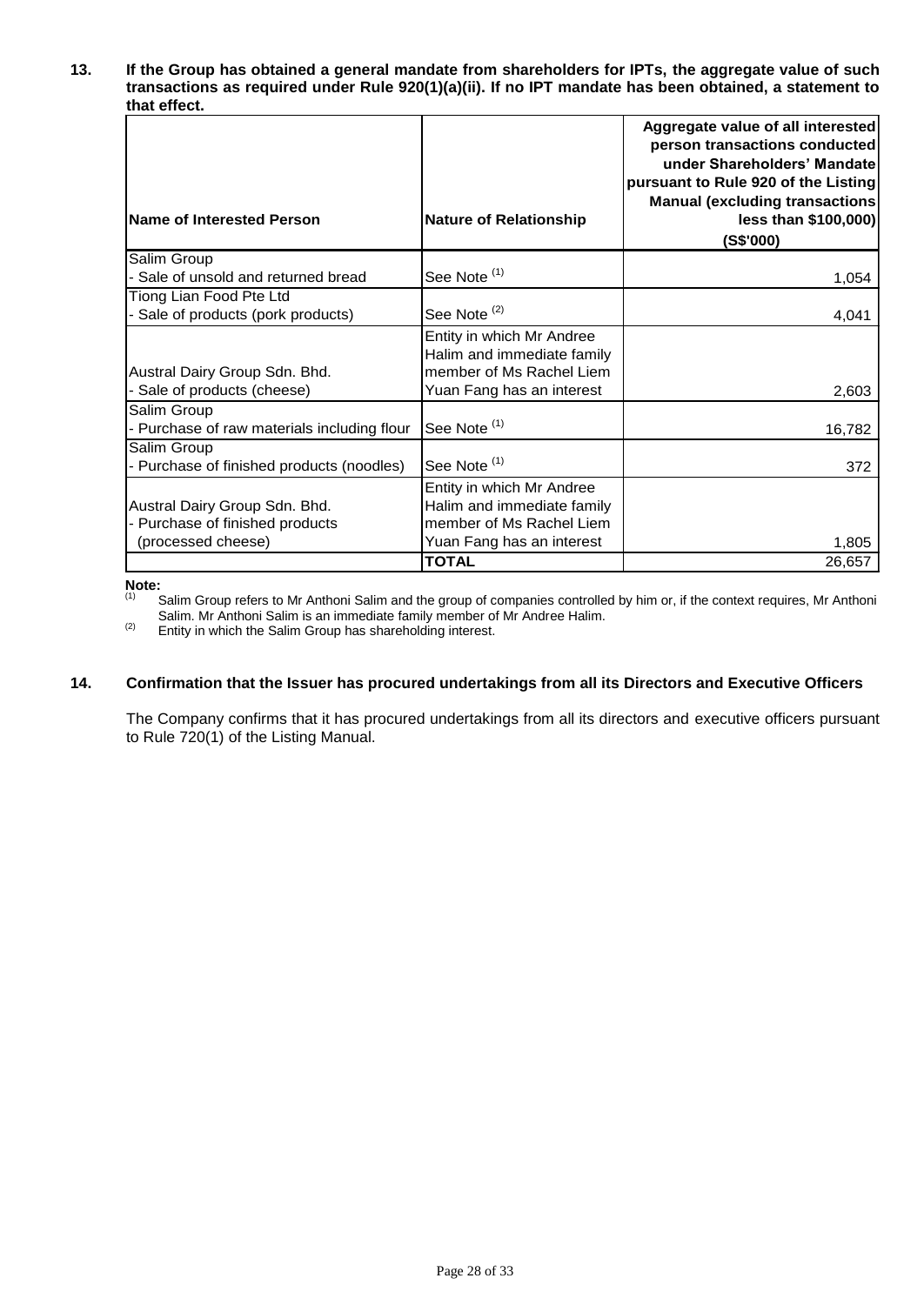**15. Segmented revenue and results for business or geographical segments (of the group) in the form presented in the company's most recently audited financial statements, with comparative information for the immediately preceding year.**

### **Segment Information**

(In Singapore Dollars)

| Distribution & Investments &<br>Primary<br>Adjustments &<br>warehousing<br>others<br>production<br>eliminations<br>Consolidated<br>Bakery<br>\$'000<br>\$'000<br>\$'000<br>\$'000<br>\$'000<br>\$'000<br>Revenue and expenses 2H 2021<br>Revenue from external customers<br>217,043<br>67,029<br>3,065<br>208,536<br>(208, 536)<br>287,137<br>Other revenue from external customers<br>2,951<br>43<br>2,537<br>3,109<br>115<br>(2,537)<br>114<br>532<br>7,771<br>(8, 417)<br>Inter-segment revenue<br>220,108<br>67,676<br>211,073<br>10,879<br>(219, 490)<br>290,246<br>Unallocated revenue<br>108<br>290,354<br>Total revenue<br>31,340<br>2,875<br>3,287<br>37,502<br>Segment EBITDA<br>27,460<br>(27, 460)<br>(156)<br>(14, 402)<br>(1,696)<br>(16, 254)<br>Amortisation and depreciation<br>16,938<br>1,179<br>3,131<br>27,460<br>Segment EBIT<br>(27, 460)<br>21,248<br>Unallocated revenue<br>108<br>(7,507)<br>Unallocated expenses<br>Profit from operating activities<br>13,849<br>(936)<br>Finance costs<br>1,519<br><b>Exceptional items</b><br>Share of profits of joint venture<br>3,387<br>3,387<br>Profit before tax<br>17,819<br>(3, 342)<br>Income tax expense<br>14,477<br>Profit after tax<br>Timing of transfer of goods or services<br>At a point in time<br>219,981<br>64,978<br>49<br>210,956<br>(210, 956)<br>285,008<br>107<br>2,167<br>82<br>5,346<br>Over time<br>3,072<br>(82)<br>220,088<br>3,121<br>211,038<br>(211, 038)<br>67,145<br>290,354<br>Revenue and expenses 2H 2020<br>Revenue from external customers<br>208,769<br>62,134<br>1,708<br>190,813<br>(190, 813)<br>272,611<br>265<br>Other revenue from external customers<br>3,662<br>823<br>4,051<br>(4,051)<br>4,750<br>532<br>118<br>7,593<br>10<br>(8, 253)<br>Inter-segment revenue<br>212,549<br>9,566<br>277,361<br>63,489<br>194,874<br>(203, 117)<br>Unallocated revenue<br>151<br>277,512<br>Total revenue<br>36,440<br>Segment EBITDA<br>2,533<br>1,368<br>20,539<br>(20, 539)<br>40,341<br>(159)<br>(15, 384)<br>(1,705)<br>(7, 504)<br>7,504<br>(17, 248)<br>Amortisation and depreciation<br>21,056<br>(13,035)<br>Segment EBIT<br>828<br>1.209<br>13,035<br>23,093<br>Unallocated revenue<br>151<br>Unallocated expenses<br>(698)<br>22,546<br>Profit from operating activities<br>Finance costs<br>(1, 177)<br>Share of profits of joint venture<br>3,230<br>3,230<br>Profit before tax<br>24,599<br>(4,245)<br>Income tax expense<br>20,354<br>Profit after tax<br>Timing of transfer of goods or services<br>At a point in time<br>212,419<br>60,515<br>266<br>194,842<br>(194, 842)<br>273,200<br>1,762<br>Over time<br>102<br>2,448<br>69<br>(69)<br>4,312<br>212,521<br>62,963<br>2,028<br>194,911<br>(194, 911)<br>277,512 | <b>Continuing operations</b> |  |  | <b>Discontinued</b><br>operations |  |  |
|-------------------------------------------------------------------------------------------------------------------------------------------------------------------------------------------------------------------------------------------------------------------------------------------------------------------------------------------------------------------------------------------------------------------------------------------------------------------------------------------------------------------------------------------------------------------------------------------------------------------------------------------------------------------------------------------------------------------------------------------------------------------------------------------------------------------------------------------------------------------------------------------------------------------------------------------------------------------------------------------------------------------------------------------------------------------------------------------------------------------------------------------------------------------------------------------------------------------------------------------------------------------------------------------------------------------------------------------------------------------------------------------------------------------------------------------------------------------------------------------------------------------------------------------------------------------------------------------------------------------------------------------------------------------------------------------------------------------------------------------------------------------------------------------------------------------------------------------------------------------------------------------------------------------------------------------------------------------------------------------------------------------------------------------------------------------------------------------------------------------------------------------------------------------------------------------------------------------------------------------------------------------------------------------------------------------------------------------------------------------------------------------------------------------------------------------------------------------------------------------------------------------------------------------------------------------------------------------------------------------------------------------------------------------------------------------------------------------------------------------|------------------------------|--|--|-----------------------------------|--|--|
|                                                                                                                                                                                                                                                                                                                                                                                                                                                                                                                                                                                                                                                                                                                                                                                                                                                                                                                                                                                                                                                                                                                                                                                                                                                                                                                                                                                                                                                                                                                                                                                                                                                                                                                                                                                                                                                                                                                                                                                                                                                                                                                                                                                                                                                                                                                                                                                                                                                                                                                                                                                                                                                                                                                                           |                              |  |  |                                   |  |  |
|                                                                                                                                                                                                                                                                                                                                                                                                                                                                                                                                                                                                                                                                                                                                                                                                                                                                                                                                                                                                                                                                                                                                                                                                                                                                                                                                                                                                                                                                                                                                                                                                                                                                                                                                                                                                                                                                                                                                                                                                                                                                                                                                                                                                                                                                                                                                                                                                                                                                                                                                                                                                                                                                                                                                           |                              |  |  |                                   |  |  |
|                                                                                                                                                                                                                                                                                                                                                                                                                                                                                                                                                                                                                                                                                                                                                                                                                                                                                                                                                                                                                                                                                                                                                                                                                                                                                                                                                                                                                                                                                                                                                                                                                                                                                                                                                                                                                                                                                                                                                                                                                                                                                                                                                                                                                                                                                                                                                                                                                                                                                                                                                                                                                                                                                                                                           |                              |  |  |                                   |  |  |
|                                                                                                                                                                                                                                                                                                                                                                                                                                                                                                                                                                                                                                                                                                                                                                                                                                                                                                                                                                                                                                                                                                                                                                                                                                                                                                                                                                                                                                                                                                                                                                                                                                                                                                                                                                                                                                                                                                                                                                                                                                                                                                                                                                                                                                                                                                                                                                                                                                                                                                                                                                                                                                                                                                                                           |                              |  |  |                                   |  |  |
|                                                                                                                                                                                                                                                                                                                                                                                                                                                                                                                                                                                                                                                                                                                                                                                                                                                                                                                                                                                                                                                                                                                                                                                                                                                                                                                                                                                                                                                                                                                                                                                                                                                                                                                                                                                                                                                                                                                                                                                                                                                                                                                                                                                                                                                                                                                                                                                                                                                                                                                                                                                                                                                                                                                                           |                              |  |  |                                   |  |  |
|                                                                                                                                                                                                                                                                                                                                                                                                                                                                                                                                                                                                                                                                                                                                                                                                                                                                                                                                                                                                                                                                                                                                                                                                                                                                                                                                                                                                                                                                                                                                                                                                                                                                                                                                                                                                                                                                                                                                                                                                                                                                                                                                                                                                                                                                                                                                                                                                                                                                                                                                                                                                                                                                                                                                           |                              |  |  |                                   |  |  |
|                                                                                                                                                                                                                                                                                                                                                                                                                                                                                                                                                                                                                                                                                                                                                                                                                                                                                                                                                                                                                                                                                                                                                                                                                                                                                                                                                                                                                                                                                                                                                                                                                                                                                                                                                                                                                                                                                                                                                                                                                                                                                                                                                                                                                                                                                                                                                                                                                                                                                                                                                                                                                                                                                                                                           |                              |  |  |                                   |  |  |
|                                                                                                                                                                                                                                                                                                                                                                                                                                                                                                                                                                                                                                                                                                                                                                                                                                                                                                                                                                                                                                                                                                                                                                                                                                                                                                                                                                                                                                                                                                                                                                                                                                                                                                                                                                                                                                                                                                                                                                                                                                                                                                                                                                                                                                                                                                                                                                                                                                                                                                                                                                                                                                                                                                                                           |                              |  |  |                                   |  |  |
|                                                                                                                                                                                                                                                                                                                                                                                                                                                                                                                                                                                                                                                                                                                                                                                                                                                                                                                                                                                                                                                                                                                                                                                                                                                                                                                                                                                                                                                                                                                                                                                                                                                                                                                                                                                                                                                                                                                                                                                                                                                                                                                                                                                                                                                                                                                                                                                                                                                                                                                                                                                                                                                                                                                                           |                              |  |  |                                   |  |  |
|                                                                                                                                                                                                                                                                                                                                                                                                                                                                                                                                                                                                                                                                                                                                                                                                                                                                                                                                                                                                                                                                                                                                                                                                                                                                                                                                                                                                                                                                                                                                                                                                                                                                                                                                                                                                                                                                                                                                                                                                                                                                                                                                                                                                                                                                                                                                                                                                                                                                                                                                                                                                                                                                                                                                           |                              |  |  |                                   |  |  |
|                                                                                                                                                                                                                                                                                                                                                                                                                                                                                                                                                                                                                                                                                                                                                                                                                                                                                                                                                                                                                                                                                                                                                                                                                                                                                                                                                                                                                                                                                                                                                                                                                                                                                                                                                                                                                                                                                                                                                                                                                                                                                                                                                                                                                                                                                                                                                                                                                                                                                                                                                                                                                                                                                                                                           |                              |  |  |                                   |  |  |
|                                                                                                                                                                                                                                                                                                                                                                                                                                                                                                                                                                                                                                                                                                                                                                                                                                                                                                                                                                                                                                                                                                                                                                                                                                                                                                                                                                                                                                                                                                                                                                                                                                                                                                                                                                                                                                                                                                                                                                                                                                                                                                                                                                                                                                                                                                                                                                                                                                                                                                                                                                                                                                                                                                                                           |                              |  |  |                                   |  |  |
|                                                                                                                                                                                                                                                                                                                                                                                                                                                                                                                                                                                                                                                                                                                                                                                                                                                                                                                                                                                                                                                                                                                                                                                                                                                                                                                                                                                                                                                                                                                                                                                                                                                                                                                                                                                                                                                                                                                                                                                                                                                                                                                                                                                                                                                                                                                                                                                                                                                                                                                                                                                                                                                                                                                                           |                              |  |  |                                   |  |  |
|                                                                                                                                                                                                                                                                                                                                                                                                                                                                                                                                                                                                                                                                                                                                                                                                                                                                                                                                                                                                                                                                                                                                                                                                                                                                                                                                                                                                                                                                                                                                                                                                                                                                                                                                                                                                                                                                                                                                                                                                                                                                                                                                                                                                                                                                                                                                                                                                                                                                                                                                                                                                                                                                                                                                           |                              |  |  |                                   |  |  |
|                                                                                                                                                                                                                                                                                                                                                                                                                                                                                                                                                                                                                                                                                                                                                                                                                                                                                                                                                                                                                                                                                                                                                                                                                                                                                                                                                                                                                                                                                                                                                                                                                                                                                                                                                                                                                                                                                                                                                                                                                                                                                                                                                                                                                                                                                                                                                                                                                                                                                                                                                                                                                                                                                                                                           |                              |  |  |                                   |  |  |
|                                                                                                                                                                                                                                                                                                                                                                                                                                                                                                                                                                                                                                                                                                                                                                                                                                                                                                                                                                                                                                                                                                                                                                                                                                                                                                                                                                                                                                                                                                                                                                                                                                                                                                                                                                                                                                                                                                                                                                                                                                                                                                                                                                                                                                                                                                                                                                                                                                                                                                                                                                                                                                                                                                                                           |                              |  |  |                                   |  |  |
|                                                                                                                                                                                                                                                                                                                                                                                                                                                                                                                                                                                                                                                                                                                                                                                                                                                                                                                                                                                                                                                                                                                                                                                                                                                                                                                                                                                                                                                                                                                                                                                                                                                                                                                                                                                                                                                                                                                                                                                                                                                                                                                                                                                                                                                                                                                                                                                                                                                                                                                                                                                                                                                                                                                                           |                              |  |  |                                   |  |  |
|                                                                                                                                                                                                                                                                                                                                                                                                                                                                                                                                                                                                                                                                                                                                                                                                                                                                                                                                                                                                                                                                                                                                                                                                                                                                                                                                                                                                                                                                                                                                                                                                                                                                                                                                                                                                                                                                                                                                                                                                                                                                                                                                                                                                                                                                                                                                                                                                                                                                                                                                                                                                                                                                                                                                           |                              |  |  |                                   |  |  |
|                                                                                                                                                                                                                                                                                                                                                                                                                                                                                                                                                                                                                                                                                                                                                                                                                                                                                                                                                                                                                                                                                                                                                                                                                                                                                                                                                                                                                                                                                                                                                                                                                                                                                                                                                                                                                                                                                                                                                                                                                                                                                                                                                                                                                                                                                                                                                                                                                                                                                                                                                                                                                                                                                                                                           |                              |  |  |                                   |  |  |
|                                                                                                                                                                                                                                                                                                                                                                                                                                                                                                                                                                                                                                                                                                                                                                                                                                                                                                                                                                                                                                                                                                                                                                                                                                                                                                                                                                                                                                                                                                                                                                                                                                                                                                                                                                                                                                                                                                                                                                                                                                                                                                                                                                                                                                                                                                                                                                                                                                                                                                                                                                                                                                                                                                                                           |                              |  |  |                                   |  |  |
|                                                                                                                                                                                                                                                                                                                                                                                                                                                                                                                                                                                                                                                                                                                                                                                                                                                                                                                                                                                                                                                                                                                                                                                                                                                                                                                                                                                                                                                                                                                                                                                                                                                                                                                                                                                                                                                                                                                                                                                                                                                                                                                                                                                                                                                                                                                                                                                                                                                                                                                                                                                                                                                                                                                                           |                              |  |  |                                   |  |  |
|                                                                                                                                                                                                                                                                                                                                                                                                                                                                                                                                                                                                                                                                                                                                                                                                                                                                                                                                                                                                                                                                                                                                                                                                                                                                                                                                                                                                                                                                                                                                                                                                                                                                                                                                                                                                                                                                                                                                                                                                                                                                                                                                                                                                                                                                                                                                                                                                                                                                                                                                                                                                                                                                                                                                           |                              |  |  |                                   |  |  |
|                                                                                                                                                                                                                                                                                                                                                                                                                                                                                                                                                                                                                                                                                                                                                                                                                                                                                                                                                                                                                                                                                                                                                                                                                                                                                                                                                                                                                                                                                                                                                                                                                                                                                                                                                                                                                                                                                                                                                                                                                                                                                                                                                                                                                                                                                                                                                                                                                                                                                                                                                                                                                                                                                                                                           |                              |  |  |                                   |  |  |
|                                                                                                                                                                                                                                                                                                                                                                                                                                                                                                                                                                                                                                                                                                                                                                                                                                                                                                                                                                                                                                                                                                                                                                                                                                                                                                                                                                                                                                                                                                                                                                                                                                                                                                                                                                                                                                                                                                                                                                                                                                                                                                                                                                                                                                                                                                                                                                                                                                                                                                                                                                                                                                                                                                                                           |                              |  |  |                                   |  |  |
|                                                                                                                                                                                                                                                                                                                                                                                                                                                                                                                                                                                                                                                                                                                                                                                                                                                                                                                                                                                                                                                                                                                                                                                                                                                                                                                                                                                                                                                                                                                                                                                                                                                                                                                                                                                                                                                                                                                                                                                                                                                                                                                                                                                                                                                                                                                                                                                                                                                                                                                                                                                                                                                                                                                                           |                              |  |  |                                   |  |  |
|                                                                                                                                                                                                                                                                                                                                                                                                                                                                                                                                                                                                                                                                                                                                                                                                                                                                                                                                                                                                                                                                                                                                                                                                                                                                                                                                                                                                                                                                                                                                                                                                                                                                                                                                                                                                                                                                                                                                                                                                                                                                                                                                                                                                                                                                                                                                                                                                                                                                                                                                                                                                                                                                                                                                           |                              |  |  |                                   |  |  |
|                                                                                                                                                                                                                                                                                                                                                                                                                                                                                                                                                                                                                                                                                                                                                                                                                                                                                                                                                                                                                                                                                                                                                                                                                                                                                                                                                                                                                                                                                                                                                                                                                                                                                                                                                                                                                                                                                                                                                                                                                                                                                                                                                                                                                                                                                                                                                                                                                                                                                                                                                                                                                                                                                                                                           |                              |  |  |                                   |  |  |
|                                                                                                                                                                                                                                                                                                                                                                                                                                                                                                                                                                                                                                                                                                                                                                                                                                                                                                                                                                                                                                                                                                                                                                                                                                                                                                                                                                                                                                                                                                                                                                                                                                                                                                                                                                                                                                                                                                                                                                                                                                                                                                                                                                                                                                                                                                                                                                                                                                                                                                                                                                                                                                                                                                                                           |                              |  |  |                                   |  |  |
|                                                                                                                                                                                                                                                                                                                                                                                                                                                                                                                                                                                                                                                                                                                                                                                                                                                                                                                                                                                                                                                                                                                                                                                                                                                                                                                                                                                                                                                                                                                                                                                                                                                                                                                                                                                                                                                                                                                                                                                                                                                                                                                                                                                                                                                                                                                                                                                                                                                                                                                                                                                                                                                                                                                                           |                              |  |  |                                   |  |  |
|                                                                                                                                                                                                                                                                                                                                                                                                                                                                                                                                                                                                                                                                                                                                                                                                                                                                                                                                                                                                                                                                                                                                                                                                                                                                                                                                                                                                                                                                                                                                                                                                                                                                                                                                                                                                                                                                                                                                                                                                                                                                                                                                                                                                                                                                                                                                                                                                                                                                                                                                                                                                                                                                                                                                           |                              |  |  |                                   |  |  |
|                                                                                                                                                                                                                                                                                                                                                                                                                                                                                                                                                                                                                                                                                                                                                                                                                                                                                                                                                                                                                                                                                                                                                                                                                                                                                                                                                                                                                                                                                                                                                                                                                                                                                                                                                                                                                                                                                                                                                                                                                                                                                                                                                                                                                                                                                                                                                                                                                                                                                                                                                                                                                                                                                                                                           |                              |  |  |                                   |  |  |
|                                                                                                                                                                                                                                                                                                                                                                                                                                                                                                                                                                                                                                                                                                                                                                                                                                                                                                                                                                                                                                                                                                                                                                                                                                                                                                                                                                                                                                                                                                                                                                                                                                                                                                                                                                                                                                                                                                                                                                                                                                                                                                                                                                                                                                                                                                                                                                                                                                                                                                                                                                                                                                                                                                                                           |                              |  |  |                                   |  |  |
|                                                                                                                                                                                                                                                                                                                                                                                                                                                                                                                                                                                                                                                                                                                                                                                                                                                                                                                                                                                                                                                                                                                                                                                                                                                                                                                                                                                                                                                                                                                                                                                                                                                                                                                                                                                                                                                                                                                                                                                                                                                                                                                                                                                                                                                                                                                                                                                                                                                                                                                                                                                                                                                                                                                                           |                              |  |  |                                   |  |  |
|                                                                                                                                                                                                                                                                                                                                                                                                                                                                                                                                                                                                                                                                                                                                                                                                                                                                                                                                                                                                                                                                                                                                                                                                                                                                                                                                                                                                                                                                                                                                                                                                                                                                                                                                                                                                                                                                                                                                                                                                                                                                                                                                                                                                                                                                                                                                                                                                                                                                                                                                                                                                                                                                                                                                           |                              |  |  |                                   |  |  |
|                                                                                                                                                                                                                                                                                                                                                                                                                                                                                                                                                                                                                                                                                                                                                                                                                                                                                                                                                                                                                                                                                                                                                                                                                                                                                                                                                                                                                                                                                                                                                                                                                                                                                                                                                                                                                                                                                                                                                                                                                                                                                                                                                                                                                                                                                                                                                                                                                                                                                                                                                                                                                                                                                                                                           |                              |  |  |                                   |  |  |
|                                                                                                                                                                                                                                                                                                                                                                                                                                                                                                                                                                                                                                                                                                                                                                                                                                                                                                                                                                                                                                                                                                                                                                                                                                                                                                                                                                                                                                                                                                                                                                                                                                                                                                                                                                                                                                                                                                                                                                                                                                                                                                                                                                                                                                                                                                                                                                                                                                                                                                                                                                                                                                                                                                                                           |                              |  |  |                                   |  |  |
|                                                                                                                                                                                                                                                                                                                                                                                                                                                                                                                                                                                                                                                                                                                                                                                                                                                                                                                                                                                                                                                                                                                                                                                                                                                                                                                                                                                                                                                                                                                                                                                                                                                                                                                                                                                                                                                                                                                                                                                                                                                                                                                                                                                                                                                                                                                                                                                                                                                                                                                                                                                                                                                                                                                                           |                              |  |  |                                   |  |  |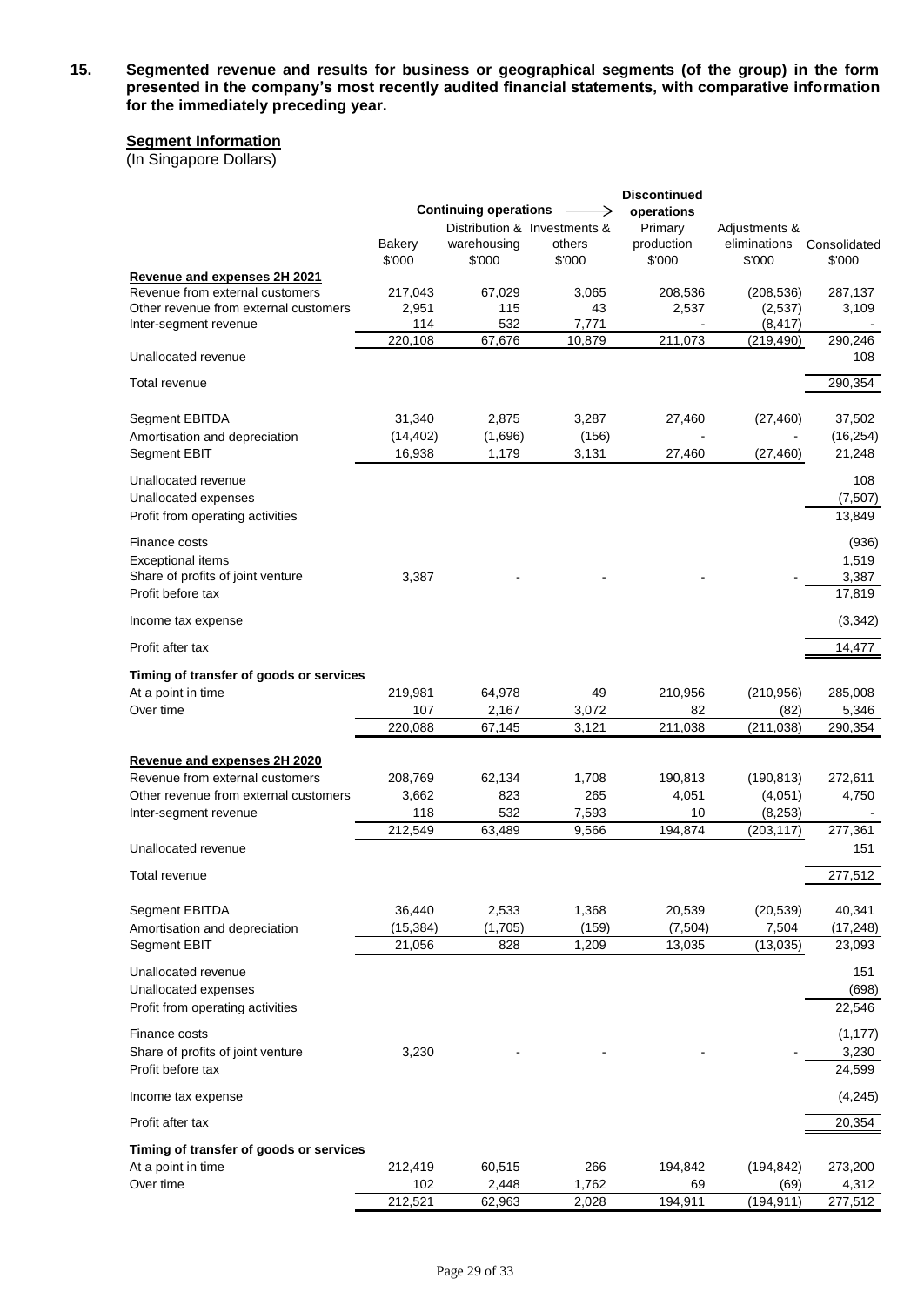## **15. Segment Information (cont'd)**

(In Singapore Dollars)

| ←                                                                        |                         | <b>Continuing operations</b> |                                                  | <b>Discontinued</b><br>operations |                                         |                        |
|--------------------------------------------------------------------------|-------------------------|------------------------------|--------------------------------------------------|-----------------------------------|-----------------------------------------|------------------------|
|                                                                          | Bakery<br>\$'000        | warehousing<br>\$'000        | Distribution & Investments &<br>others<br>\$'000 | Primary<br>production<br>\$'000   | Adjustments &<br>eliminations<br>\$'000 | Consolidated<br>\$'000 |
| Revenue and expenses 2021                                                |                         |                              |                                                  |                                   |                                         |                        |
| Revenue from external customers<br>Other revenue from external customers | 418,828<br>6,007<br>237 | 127,148<br>704<br>1,068      | 5,869<br>234                                     | 411,625<br>5,143                  | (411, 625)<br>(5, 143)                  | 551,845<br>6,945       |
| Inter-segment revenue                                                    | 425,072                 | 128,920                      | 15,263<br>21,366                                 | 416,768                           | (16, 568)<br>(433, 336)                 | 558,790                |
| Unallocated revenue                                                      |                         |                              |                                                  |                                   |                                         | 186                    |
| Total revenue                                                            |                         |                              |                                                  |                                   |                                         | 558,976                |
| Segment EBITDA                                                           | 60,293                  | 6,437                        | 6,251                                            | 46,472                            | (46, 472)                               | 72,981                 |
| Amortisation and depreciation                                            | (30, 681)               | (3, 388)                     | (316)                                            |                                   |                                         | (34, 385)              |
| Segment EBIT                                                             | 29,612                  | 3,049                        | 5,935                                            | 46,472                            | (46, 472)                               | 38,596                 |
| Unallocated revenue                                                      |                         |                              |                                                  |                                   |                                         | 186                    |
| Unallocated expenses                                                     |                         |                              |                                                  |                                   |                                         | (13, 823)              |
| Profit from operating activities                                         |                         |                              |                                                  |                                   |                                         | 24,959                 |
| Finance costs                                                            |                         |                              |                                                  |                                   |                                         | (1,960)                |
| <b>Exceptional items</b>                                                 |                         |                              |                                                  |                                   |                                         | 1,519                  |
| Share of profits of joint venture                                        | 4,223                   |                              |                                                  |                                   |                                         | 4,223                  |
| Profit before tax                                                        |                         |                              |                                                  |                                   |                                         | 28,741                 |
| Income tax expense                                                       |                         |                              |                                                  |                                   |                                         | (6, 344)               |
| Profit after tax                                                         |                         |                              |                                                  |                                   |                                         | 22,397                 |
| Timing of transfer of goods or services                                  |                         |                              |                                                  |                                   |                                         |                        |
| At a point in time                                                       | 424,809                 | 123,386                      | 240                                              | 416,606                           | (416, 606)                              | 548,435                |
| Over time                                                                | 175                     | 4,469                        | 5,897                                            | 184                               | (184)                                   | 10,541                 |
|                                                                          | 424,984                 | 127,855                      | 6,137                                            | 416,790                           | (416, 790)                              | 558,976                |
| Revenue and expenses 2020                                                |                         |                              |                                                  |                                   |                                         |                        |
| Revenue from external customers                                          | 425,466                 | 121,171                      | 4,798                                            | 368,125                           | (368, 125)                              | 551,435                |
| Other revenue from external customers                                    | 7,608                   | 1.748                        | 617                                              | 5,040                             | (5,040)                                 | 9,973                  |
| Inter-segment revenue                                                    | 189                     | 1,116                        | 16,108                                           | 64                                | (17, 477)                               |                        |
|                                                                          | 433,263                 | 124,035                      | 21,523                                           | 373,229                           | (390, 642)                              | 561,408                |
| Unallocated revenue                                                      |                         |                              |                                                  |                                   |                                         | 377                    |
| Total revenue                                                            |                         |                              |                                                  |                                   |                                         | 561,785                |
| Segment EBITDA                                                           | 79,577                  | 6,955                        | 4,888                                            | 35,889                            | (35, 889)                               | 91,420                 |
| Amortisation and depreciation                                            | (30, 162)               | (3, 394)                     | (319)                                            | (14, 189)                         | 14,189                                  | (33, 875)              |
| Segment EBIT                                                             | 49,415                  | 3,561                        | 4,569                                            | 21,700                            | (21,700)                                | 57,545                 |
| Unallocated revenue                                                      |                         |                              |                                                  |                                   |                                         | 377                    |
| Unallocated expenses                                                     |                         |                              |                                                  |                                   |                                         | (6,508)                |
| Profit from operating activities                                         |                         |                              |                                                  |                                   |                                         | 51,414                 |
| Finance costs                                                            |                         |                              |                                                  |                                   |                                         | (2,576)                |
| Share of profits of joint venture                                        | 5,562                   |                              |                                                  |                                   |                                         | 5,562                  |
| Profit before tax                                                        |                         |                              |                                                  |                                   |                                         | 54,400                 |
| Income tax expense                                                       |                         |                              |                                                  |                                   |                                         | (12, 147)              |
| Profit after tax                                                         |                         |                              |                                                  |                                   |                                         | 42,253                 |
| Timing of transfer of goods or services                                  |                         |                              |                                                  |                                   |                                         |                        |
| At a point in time                                                       | 433,050                 | 117,964                      | 617                                              | 373,113                           | (373, 113)                              | 551,631                |
| Over time                                                                | 183                     | 4,965                        | 5,006                                            | 147                               | (147)                                   | 10,154                 |
|                                                                          | 433,233                 | 122,929                      | 5,623                                            | 373,260                           | (373, 260)                              | 561,785                |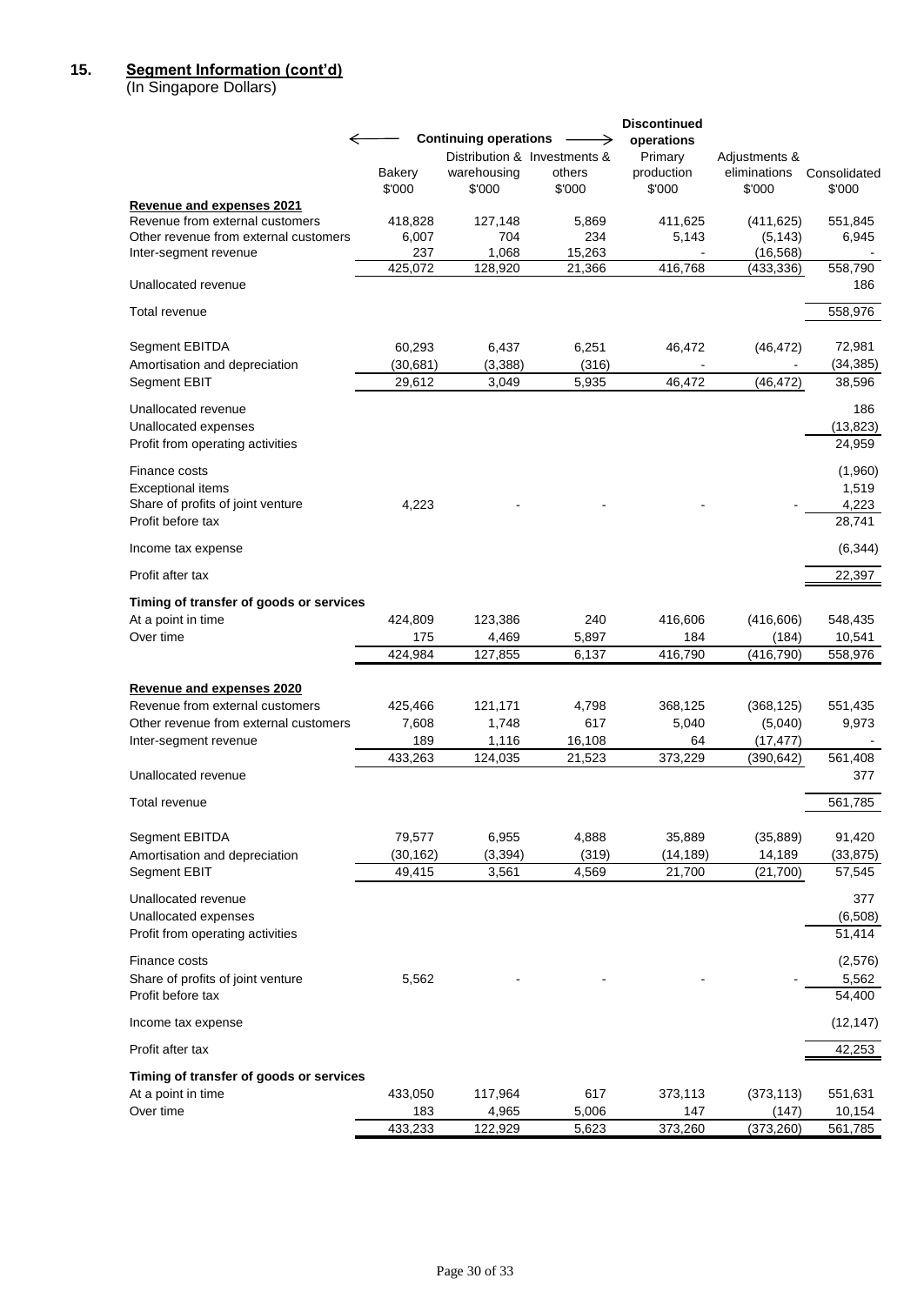### **15. Segment Information (cont'd)**

(In Singapore Dollars)

|                                                                                                                                      | $\leftarrow$<br><b>Bakery</b><br>\$'000 | <b>Continuing operations</b><br>Distribution & Investments<br>warehousing<br>\$'000 | →<br>& others<br>\$'000            | <b>Discontinued</b><br>operations<br>Primary<br>production<br>\$'000 | Consolidated<br>\$'000               |
|--------------------------------------------------------------------------------------------------------------------------------------|-----------------------------------------|-------------------------------------------------------------------------------------|------------------------------------|----------------------------------------------------------------------|--------------------------------------|
| <b>Assets and liabilities 31 December 2021</b>                                                                                       |                                         |                                                                                     |                                    |                                                                      |                                      |
| Segment assets<br>Investment in joint venture and associate                                                                          | 349,390<br>75,047                       | 84,206                                                                              | 52,690<br>$\overline{\phantom{a}}$ | 306,111<br>$\overline{\phantom{a}}$                                  | 792,397<br>75,047                    |
| Total assets<br>Deferred tax assets<br>Tax recoverable                                                                               | 424,437                                 | 84,206                                                                              | 52,690                             | 306,111                                                              | 867,444<br>4,276<br>6,440            |
| Total assets per consolidated statement of financial position                                                                        |                                         |                                                                                     |                                    |                                                                      | 878,160                              |
| Segment liabilities<br>Income tax payable<br>Deferred tax liabilities<br>Bank borrowings                                             | 96,087                                  | 37,039                                                                              | 17,201                             | 154,229                                                              | 304,556<br>3,236<br>5,002<br>33,038  |
| Total liabilities per consolidated statement of financial position                                                                   |                                         |                                                                                     |                                    |                                                                      | 345,832                              |
| <b>Assets and liabilities 31 December 2020</b>                                                                                       |                                         |                                                                                     |                                    |                                                                      |                                      |
| Segment assets<br>Investment in joint venture and associate                                                                          | 362,725<br>78,497                       | 81,899                                                                              | 41,506                             | 293,824                                                              | 779,954<br>78,497                    |
| <b>Total assets</b><br>Deferred tax assets<br>Tax recoverable<br>Total assets per consolidated statement of financial position       | 441,222                                 | 81,899                                                                              | 41,506                             | 293,824                                                              | 858,451<br>5,084<br>4,546<br>868,081 |
| Segment liabilities<br>Income tax payable<br>Deferred tax liabilities<br>Bank borrowings                                             | 93,347                                  | 33,477                                                                              | 9,487                              | 160,181                                                              | 296,492<br>3,744<br>7,038<br>43,888  |
| Total liabilities per consolidated statement of financial position                                                                   |                                         |                                                                                     |                                    |                                                                      | 351,162                              |
| Other segment information 2021                                                                                                       |                                         |                                                                                     |                                    |                                                                      |                                      |
| Expenditure for non-current assets<br>Impairment loss                                                                                | 15,989<br>3,490                         | 1,466                                                                               | 68                                 | 12,103                                                               | 29.626<br>3,490                      |
| Loss allowance for inventories charged/<br>(written-back) and inventories written off, net<br>Loss allowance for receivables charged | 1,523                                   | (109)                                                                               | 2                                  |                                                                      | 1,416                                |
| and bad debts written off, net                                                                                                       | 277                                     | 36                                                                                  |                                    |                                                                      | 313                                  |
| Other segment information 2020                                                                                                       |                                         |                                                                                     |                                    |                                                                      |                                      |
| Expenditure for non-current assets<br>Impairment loss charged/(written-back)                                                         | 14,567                                  | 1,265<br>1,035                                                                      | 108<br>(362)                       | 14,676                                                               | 30,616<br>673                        |
| Loss allowance for inventories charged/<br>(written-back) and inventories written off, net<br>Loss allowance for receivables charged | 282                                     | (205)                                                                               |                                    |                                                                      | 77                                   |
| and bad debts written off, net                                                                                                       | 5,203                                   | 203                                                                                 |                                    |                                                                      | 5,406                                |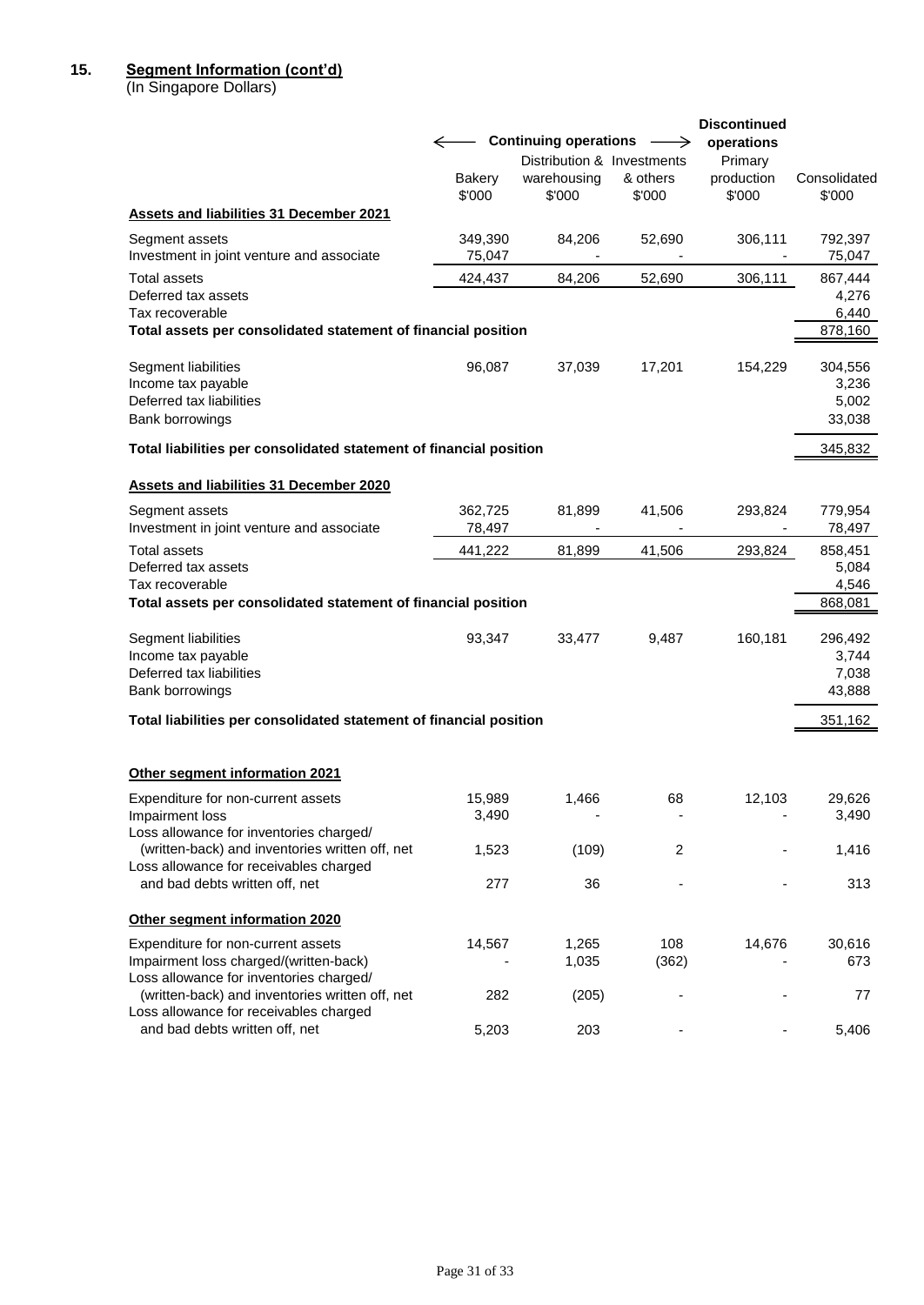# **15. Segment Information (cont'd)**

(In Singapore Dollars)

|                                 | <b>Revenue</b> |            |            | <b>Non-current assets</b> |
|---------------------------------|----------------|------------|------------|---------------------------|
|                                 | 31/12/2021     | 31/12/2020 | 31/12/2021 | 31/12/2020                |
|                                 | \$'000         | \$'000     | \$'000     | \$'000                    |
| Australia                       | 450,144        | 386,491    | 170,894    | 161,620                   |
| Philippines                     | 242,328        | 248,354    | 96,918     | 105,111                   |
| Singapore                       | 185,158        | 193,477    | 62,645     | 67,016                    |
| Malaysia                        | 86,942         | 88,640     | 57,586     | 67,087                    |
| Other countries                 | 11,194         | 18,083     |            |                           |
| Less: Disposal group classified |                |            |            |                           |
| as held for sale                | (416,790)      | (373,260)  | (148,062)  | (136,272)                 |
|                                 | 558,976        | 561,785    | 239,981    | 264,562                   |

Non-current assets information presented above consist of property, plant and equipment, right-of-use assets and intangibles as presented in the consolidated statement of financial position.

### **16. In the review of performance, the factors leading to any material changes in contributions to turnover and earnings by the business or geographical segments.**

Please refer to Section 8.

# **17. A breakdown of sales as follows:**

|                                                                                                 |                       |         | Group                    |           |           |
|-------------------------------------------------------------------------------------------------|-----------------------|---------|--------------------------|-----------|-----------|
|                                                                                                 | Continuing operations |         | Discontinuing operations |           |           |
|                                                                                                 | 2021                  | 2020    | 2021                     | 2020      | $+ / (-)$ |
|                                                                                                 | \$'000                | \$'000  | \$'000                   | \$'000    | %         |
| Revenue reported for first half year                                                            | 268,622               | 284,273 | 205,752                  | 178,349   | 3         |
| Profit after tax before deducting non-<br>controlling interests for the first half year         | 7,920                 | 21,899  | 19,945                   | 6,794     | (3)       |
| Revenue reported for second half year                                                           | 290,354               | 277,512 | 211,038                  | 194,911   | 6         |
| Profit/(loss) after tax before deducting non-<br>controlling interests for the second half year | 14.477                | 20,354  | 11,132                   | (20, 487) | n.m.      |

### **18. A breakdown of the total annual dividend for the company's latest full year and its previous full year as follows:-**

|                   | <b>Full Year</b> | <b>Full Year</b> |
|-------------------|------------------|------------------|
|                   | 2021             | 2020             |
|                   | \$'000           | \$'000           |
| Ordinary dividend | 28,763           | 28,763           |